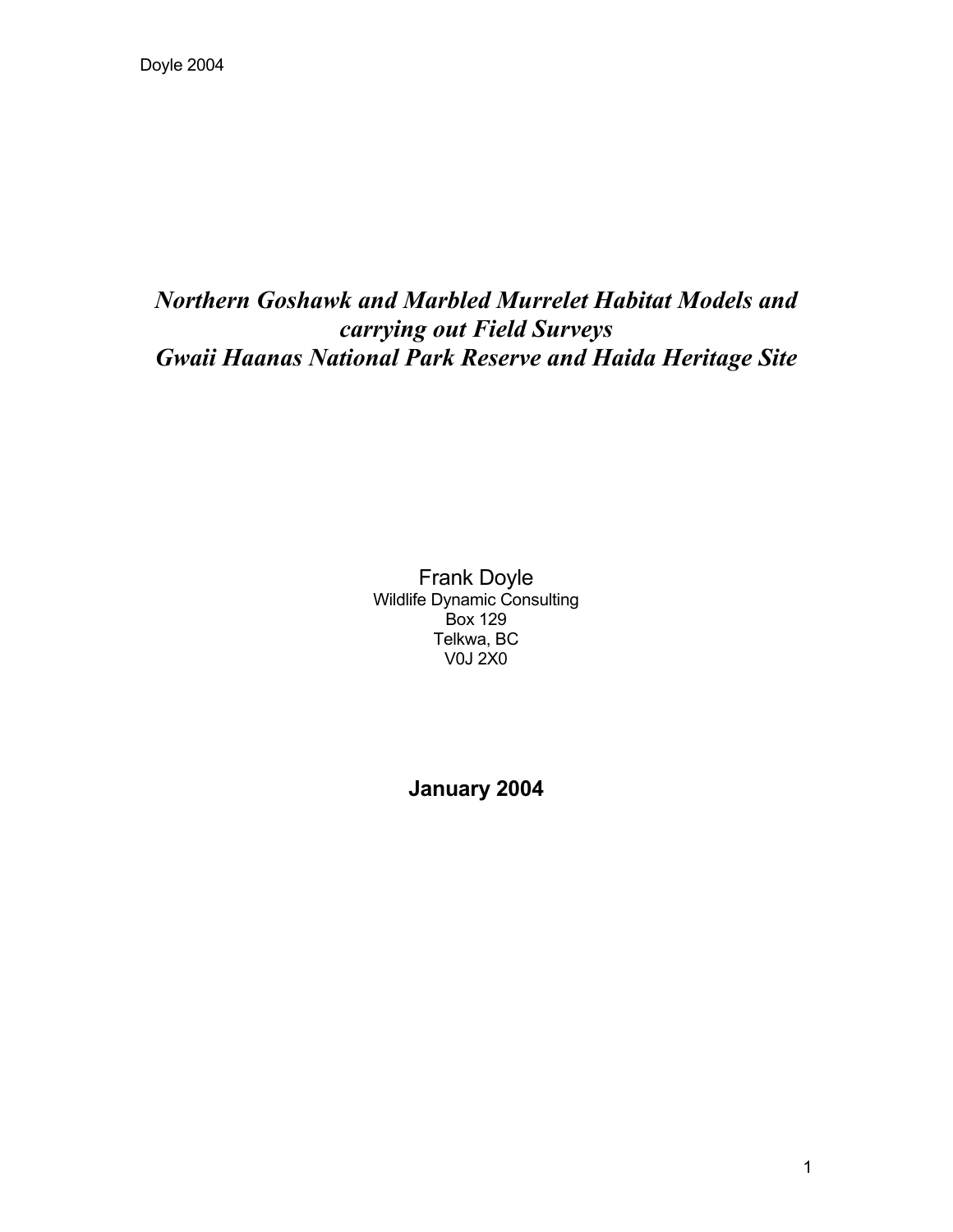# **Executive Summary**

The Queen Charlotte Goshawk (*Accipiter gentilis laingi*) and Marbled Murrelet (*Brachyramphus marmoratus*) have been identified as a threatened species on Haida Gwaii/Queen Charlotte Islands. Gwaii Haanas National Park, is trying to establish its role in the protection of this species on the islands, and this project is designed to establish the habitat suitability and distribution, for these two species within the Park. Specifically, this project ground truthed a habitat suitability algorithm for goshawks, and Marbled Murrelets, that was developed using the Ecosystem mapping and Forest Cover information available within the Park.

Ground truthing of the habitat suitability algorithm was completed along 26 transects located within habitat areas that were predicted to have the highest possibility of supporting breeding goshawks. This ground truthing involved 26 goshawk playback and habitat suitability assessment transects, 18 detailed structural habitat and prey transects and four Marbled Murrelet dawn surveys. Ground truthing of the habitat mapping themed using the suitability algorithm, showed >80% accuracy in assigning the correct ranking, and >88%, were out by just one rank. Habitat suitability mapping identified five areas that had sufficient high ranked foraging habitat to support a pair of breeding goshawks. During goshawk playback surveys within these areas, 96 playback stations were completed, and one goshawk nest with two fledged young was located on Lyell Island. This area was ranked as the most likely to support a pair of goshawks, as it had the closest match to the predicted foraging area requirements. The four remaining sites had smaller areas of suitable habitat, and no go goshawks were detected, however, far more systematic surveys over multiple years will be required to establish if other pairs are present in these other areas. Four Marbled Murrelet dawn survey confirmed the presence of birds in areas ranked as having high ranked suitability. Detailed habitat mapping confirmed the association of suitability ratings with tree species, tree height and tree age, and these are consistent with other ongoing habitat suitability mapping in other areas of the islands.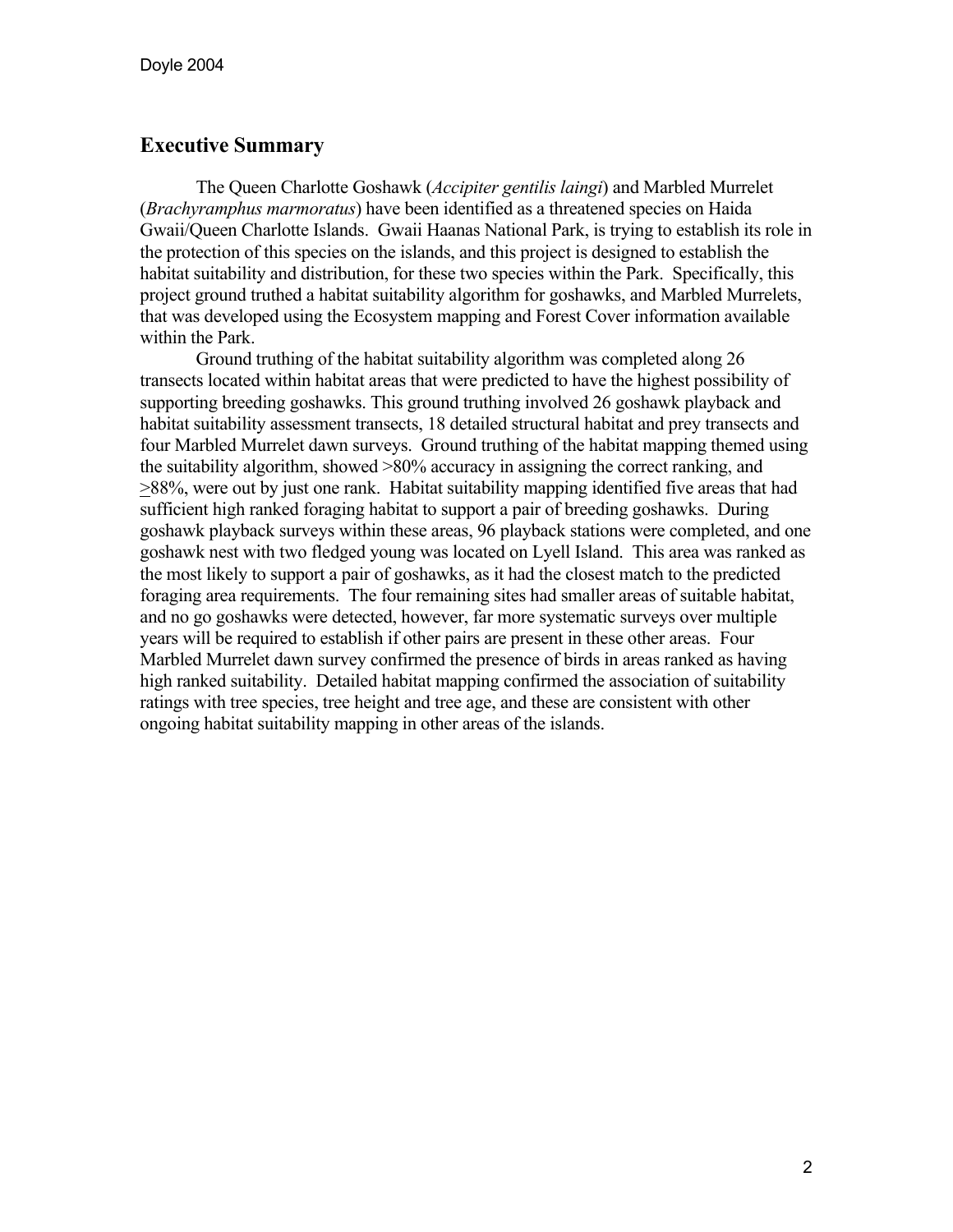| <b>CONTENTS</b> |
|-----------------|
|-----------------|

| Habitat Suitability Mapping for Marbled Murrelet (Brachyramphus marmoratus) and        |  |
|----------------------------------------------------------------------------------------|--|
| Northern Goshawk (Accipter gentilis laingi) in Gwaii Haanas National Park Reserve.  32 |  |
|                                                                                        |  |
| Northern Goshawk (Accipiter gentilis ??) Habitat in the North Coast Forest District 36 |  |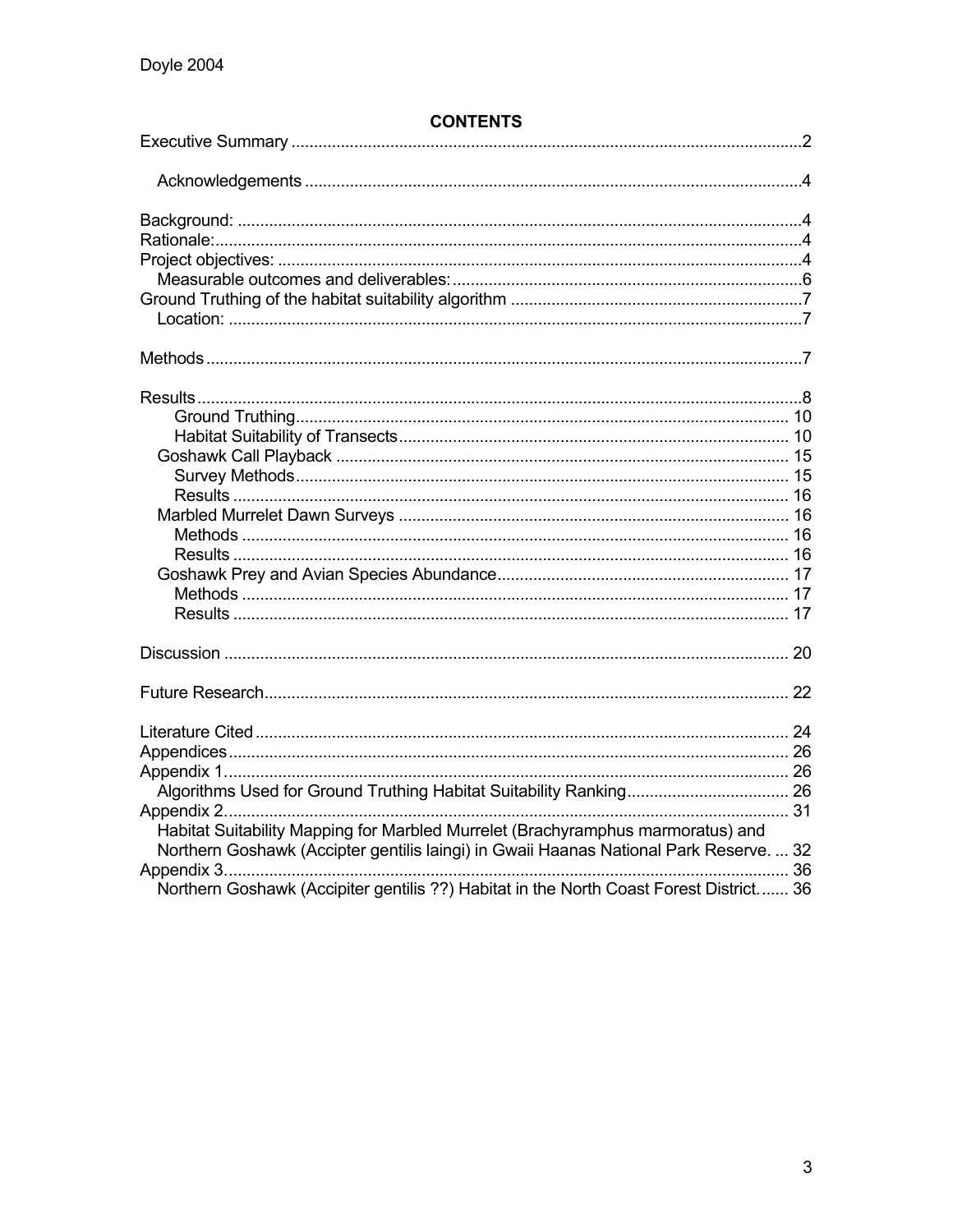# *Acknowledgements*

 This work is indebted to the hard work and expertise of Gerry Morigeau, Jacques Morin, Kiku Dhanwant and Todd Mahon. Donald McLennan and Todd Golumbia were instrumental in initiating this project, and more recently Scott Parker and Doug Burles from Gwaii Haanas National Park, have both been pivotal in ensuring the smooth running of the project, by both identifying suitable survey habitats, and providing logistic support to access these sites. Pat Bartier the Parks GIS technician at Gwaii Haanas, helped to develop the habitat suitability algorithm and produced the maps, and his depth of historic knowledge, steered the project around the many pitfalls that can undermine this type of project. Finally this project would not have been possible without support from the SAR Recovery Fund.

# **Background:**

This project will test the accuracy of predicted availability of nesting habitat for the Marbled Murrelet (*Brachyramphus marmoratus*) and the predicted availability of nesting and foraging habitat for the Northern Goshawk (*Accipiter gentilis laingi*), and its prey. This information will be combined with linked projects outside of the protected area and used to help in the management of critical habitat through regional land use planning initiatives. The goshawk is a top avian forest predator on the islands for which only 6 nest areas have been located despite several years of inventory. The murrelet is equally cryptic and both are listed as Threatened by COSEWIC. A new recovery plan has been drafted for the Marbled Murrelet and the Northern Goshawk Recovery Team has not yet been established. This inventory work contributes to achieving objectives described in the Marbled Murrelet (Burger 2002) and Goshawk (Zeeman 1997) conservation assessments and will likely be key to either recovery strategy. Impacts on the density and species composition of prey populations are known to impact the density and breeding success of goshawks (Doyle and Smith 1994). Therefore habitat verification for the Northern Goshawk will include a test of the predicted distribution of nest areas as well as an indication of prey availability. The outcomes of this work will address conservation objectives for both species with respect to habitat supply and population monitoring.

# **Rationale:**

- 1. To verify habitat mapping and species habitat models for the protected area of Gwaii Haanas to compliment similar efforts completed by provincial government agencies, timber companies and other organisations on Haida Gwaii.
- 2. Develop a clear understanding of the role that Gwaii Haanas plays in protecting habitat and individuals (direct observations) of target species at risk on Haida Gwaii.

# **Project objectives:**

This project will confirm predicted quality and extent of suitable nesting/foraging habitat for target species as well as opportunistic identification of other species or communities of concern. With linkages to completed work and proposed future work on the archipelago, the intent is to provide a comprehensive ecologically based habitat supply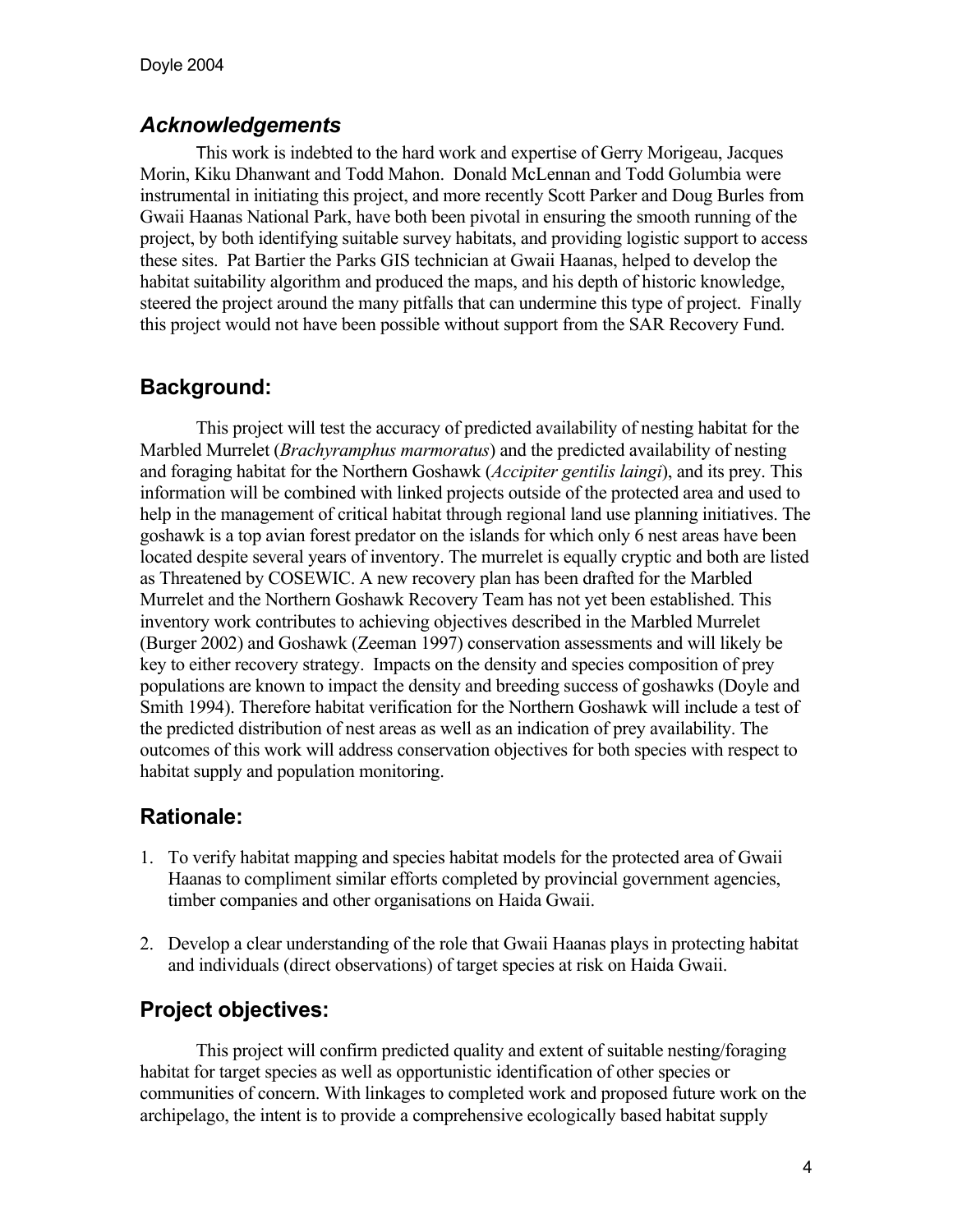analysis for the goshawk and marbled murrelet on Haida Gwaii in support of proposed comprehensive land use planning. In summary, this project will:

- 1. Ground truth forest cover and ecosystem classification maps to determine their accuracy and usefulness in predictive habitat supply analyses.
- 2. Use the current NOGO and MAMU habitat supply models to predict locations with medium or high potential to support nesting habitat. Ground truth these locations for use by NOGOs and MAMUs.
- 3. Determine the presence and abundance of key prey species for NOGO at all locations investigated.
- 4. Identify and record the locations of other relevant species or plant communities of concern (COSEWIC and CDC listings).
- 5. Combine this information into a report summarising model suitability and habitat supply analysis in relation to the regional landscape.

### **Objective 1:**

- **a)** Ground truthing will be conducted to verify the accuracy of ecosystem and forest cover data (site series and stand structural stage) particularly as they relate to interpretations of nesting and foraging suitability for goshawk and nesting suitability for murrelet. This will include assessing the accuracy of ranking and habitat boundaries identified through NOGO and MAMU habitat suitability index mapping.
- **b)** Ground truthing will include a full spectrum of suitability classes for both target species.
- **c)** Where possible, field crews will identify any map line work or polygon attribute changes needed for capability and suitability maps.

### **Objective 2:**

**a)** Survey transects will be established across a full range of habitat suitability indices for both target species. The majority of transect stations will be focussed on high suitability sites.

**b)** At each selected location, NOGO call playback transects will be conducted as per RIC standards. If a nest is located, information is collected on nest location (GPS), as well as canopy closure and forest cover data. If the bird is detected and disturbed, crews will not spend any time looking for the nest or doing habitat descriptions. **c)** In all areas where ground truthing takes place, the accuracy of the marbled murrelet habitat suitability ranking will also be verified based on RIC standards. Field crews will undertake dawn counts for marbled murrelets at a select subset of transect sites to assess habitat use in preparation for follow up radar surveys. If a nest is located, information is to be collected on nest location (GPS), as well as canopy closure and forest cover data. If the bird is detected and disturbed, crews will not spend any time looking for the nest or doing habitat descriptions.

# **Objective 3:**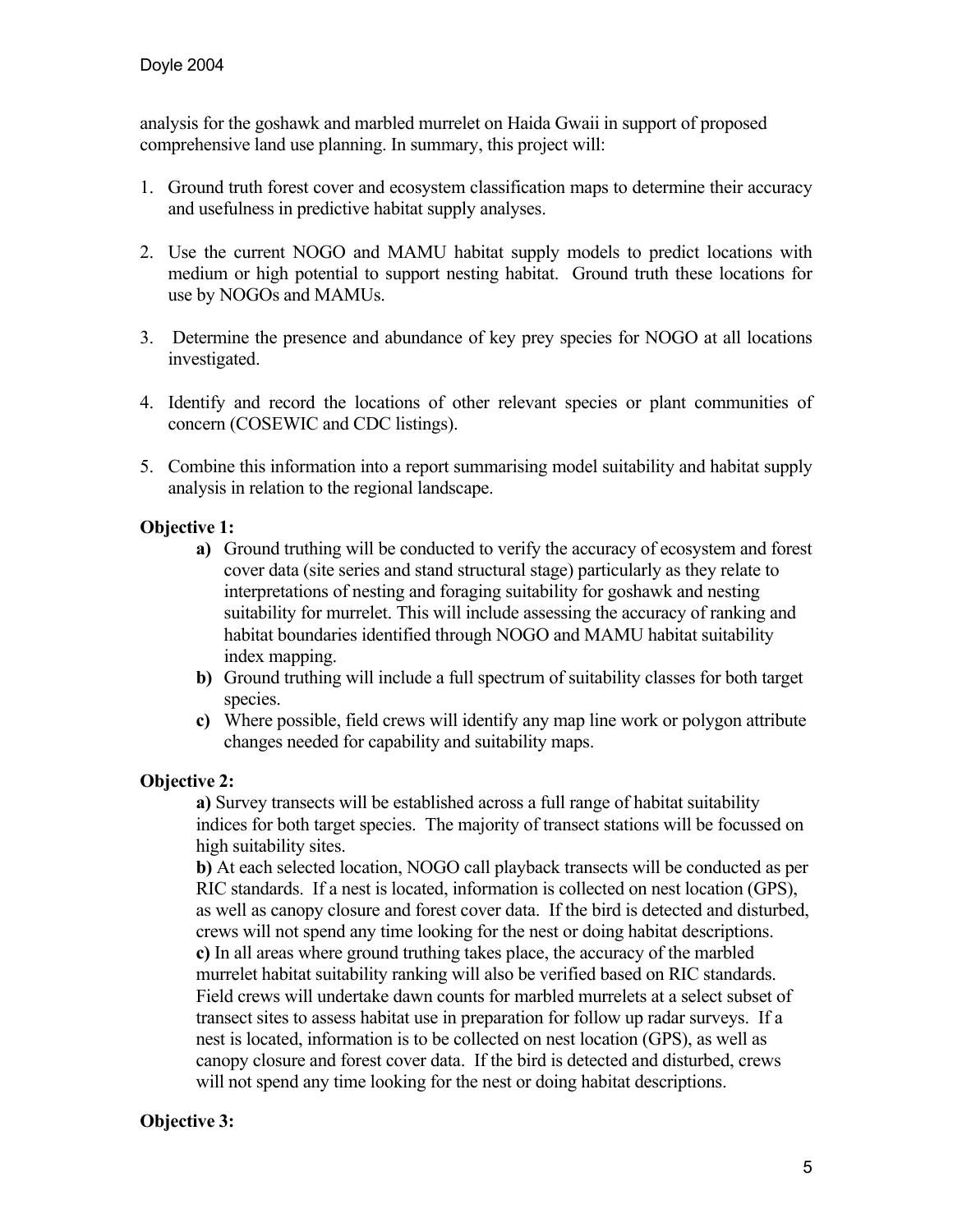At each selected location, breeding bird survey point counts will be undertaken to determine the presence/absence and abundance of forest bird species (particularly potential NOGO prey).

### **Objective 4:**

If field crews identify any red or blue listed species or ecosystems, they will record their locations. If any rare ecosystem is encountered field crews will delineate the location of the ecosystem boundaries on 1:5000 or 1:20,000 maps (as available) and complete an Ecosystem Field Form.

### **Objective 5:**

The final report will include a discussion of the above objectives. Report will be delivered in hard copy and digital format (WORD). Data must be submitted in a form that is compatible with Microsoft Access.

### *Measurable outcomes and deliverables:*

### **Objective 1:**

A ground-truthed forest cover and ecosite habitat suitability map with estimates of accuracy.

### **Objectives 2 & 3:**

Maps and summary tables delineating percentage of habitat polygons rated correctly for NOGO and MAMU habitat.

Maps and/or summary tables showing percentage of transect sample points that support either nesting or foraging habitat for NOGO.

Map showing number of active or potential NOGO territories as well as any survey points showing NOGO presence.

Map showing number of potential MAMU nesting areas as well as any survey points showing MAMU presence.

#### **Objective 4:**

Map delineating locations of any listed species or ecosystems at risk.

#### **Objective 5:**

The report will summarize findings including accuracy assessments of model attributes (forest cover and ecosite descriptions), hectares of characterized potential habitat in relation to other archipelago sites and number of individual birds observed. Recommendations will be made for activities to monitor species at risk and promote their recovery including a strategy and budget.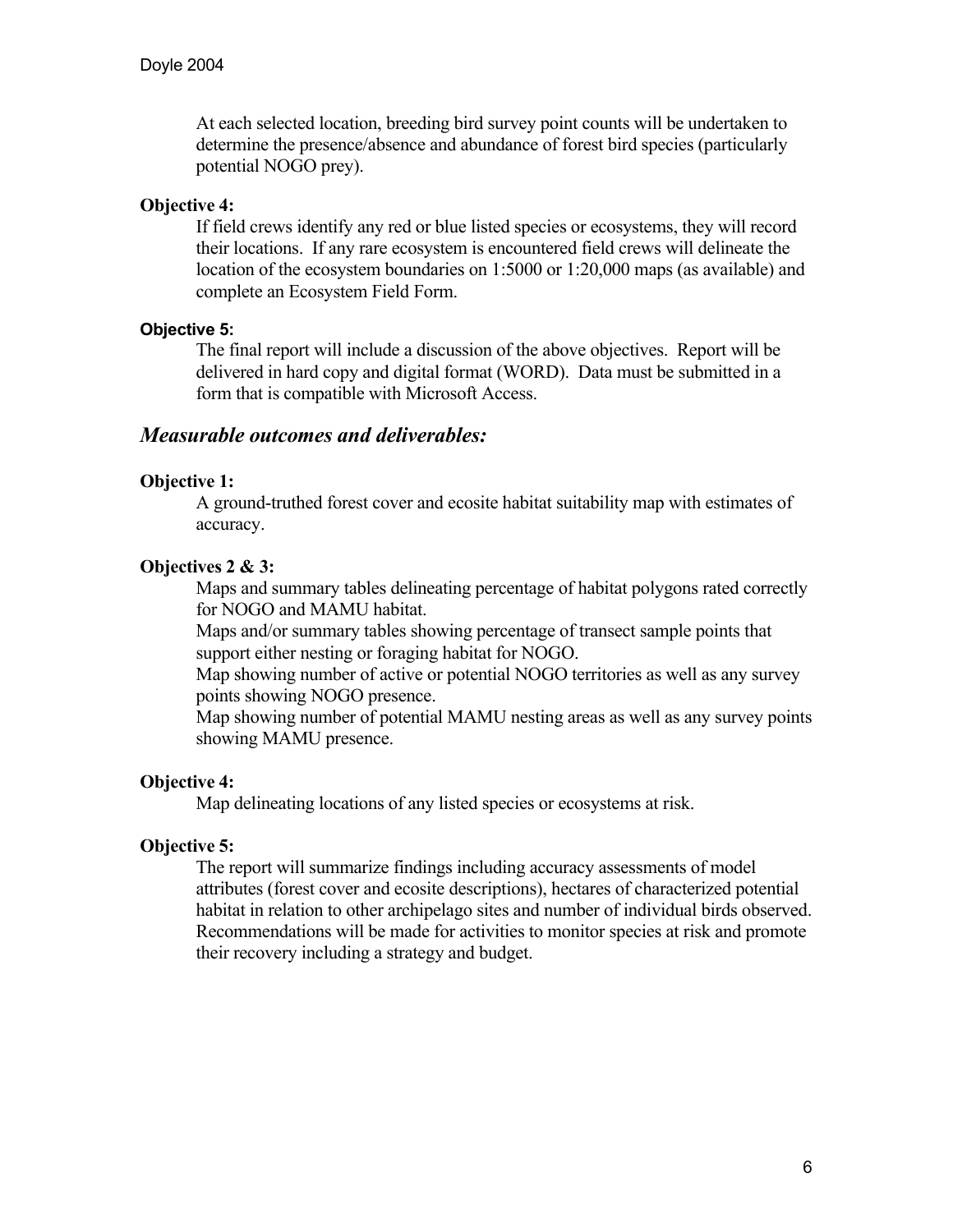# **Ground Truthing of the Habitat Suitability Algorithm**

# **Location:**

Gwaii Haanas National Park is located in the southern portion of Haida Gwaii/Queen Charlotte Islands which is an island archipelago situated 75 miles off the coast of British Columbia, Canada and consists of two large islands and some 160 smaller islands, covering in all some 250 X 90 kilometers (9,500 sq km). During the last ice age it was a glacial refugia to many species of birds, animals, plants, etc, and due to this isolation some are found here and nowhere else in the world.

 This archipelago is part of the temperate old-growth rain forest with a very wet maritime climate, and is largely snow free, and all but the poorest drained sites are heavily forested. With the exception of the wettest and most exposed sites, trees typically grow to 30-40 meters, with trees >50 m in some sites, with the larger branches becoming covered in a dense blanket of moss and epiphytes. This is within the Coastal Western Hemlock biogeoclimatic zone and tree species are dominated by Western Red Cedar (*Thuja plicata)*  and Yellow Cedar (*Chamaecyparis nootkatensis*), Western Hemlock (*Tsuga heterophylla*) with Sitka Spruce (*Picea sitchensis*) in the richer sites, with Red Alder (*Alnus oregona*) found along the riparian zone. The islands are separated into three ecosections, with the very wet hypermaritime Windward Queen Charlotte Mountains (WQC) on the west coast, the drier wet montane hypermaritime Skidegate Plateau (SP) area lying down the middle of the islands, and this then drops in elevation to the submontane wet hypermaritime Queen Charlotte Lowlands (QCL) in the east and north eastern section of the islands. The disturbance regime is characterized as dynamic with frequent small scale disturbances, with individual or small groups of trees dying or being blown down (Alaback and Tappeiner 1991), interspersed with the occasional large windstorm that causes extensive damage (Harris 1989).

### **Methods**

 Habitat suitability ranking for goshawks and Marbled Murrelets was conducted using Forest Cover, topography and Ecosystem Classification mapping information (McLennan et al. 2002). Maps of the entire Park depicting this themed ranking (Appendix 2 and Appendix 3) were then produced by the Parks staff. Based on the distribution of these themed habitats and the need to focus work in areas accessible by boat, and with the highest probability of detecting goshawk nesting, areas were then prior selected in which to ground truth the accuracy of the habitat suitability mapping.

 Each area that was visited (Table 1.) was then ranked for the key attributes for goshawk nesting and foraging, and for Marbled Murrelet nesting (Appendix 1), and this was cross referenced with the forest cover polygon, topography and Ecosystem Classification to determine the accuracy of the suitability ranking. In addition detailed habitat/prey transects were also conducted within Forest Cover polygons following the established protocol (McLennan 2000, Doyle 2003a), in which Site Series (MELP 1998) of the polygon is identified. Site series, has been shown to be linked to the suitability of the site for goshawks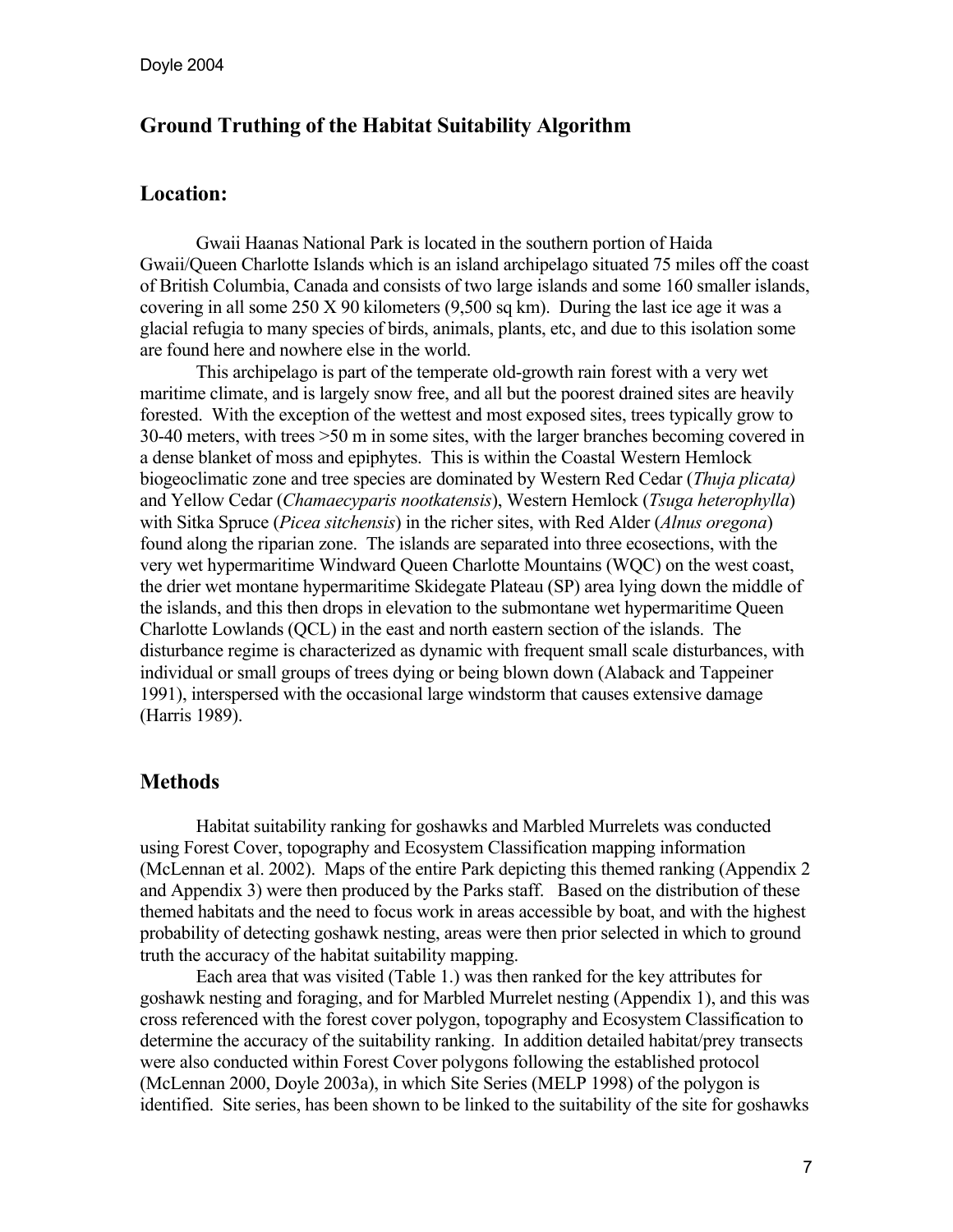and Marbled Murrelets, and as such is an effective suitability ranking mapping tool. In addition, it has been used to create habitat suitability maps for the rest of Haida Gwaii (where this information is available), and therefore this will allow continuity of habitat theming both inside and outside of the Park.

| <b>ID LABEL</b>          | <b>LOCATION</b>      | <b>DATE</b> | <b>Habitat</b><br><b>Suitability</b><br><b>Assessments</b> | <b>Goshawk</b><br><b>Playback</b> | <b>Goshawk</b><br><b>Prey</b><br>Inventory | <b>Marbled</b><br><b>Murrelet</b><br>Dawn<br><b>Surveys</b> |
|--------------------------|----------------------|-------------|------------------------------------------------------------|-----------------------------------|--------------------------------------------|-------------------------------------------------------------|
| GH-2003-1                | Rose Inlet           | 6/18/2003   |                                                            |                                   |                                            |                                                             |
| GH-2003-2                | Luxana Bay           | 6/19/2003   |                                                            |                                   |                                            |                                                             |
| GH-2003-3                | Ikeda Cove           | 6/21/2003   |                                                            |                                   |                                            |                                                             |
| GH-2003-4                | Bag Harbour          | 6/21/2003   |                                                            |                                   |                                            |                                                             |
| GH-2003-5                | Pool Inlet           | 6/22/2003   |                                                            |                                   |                                            |                                                             |
| GH-2003-6                | <b>Huxley East</b>   | 6/23/2003   |                                                            |                                   |                                            |                                                             |
| GH-2003-7                | <b>Huxley North</b>  | 6/23/2003   |                                                            |                                   |                                            |                                                             |
| GH-2003-8                | <b>Burnaby East</b>  | 6/24/2003   |                                                            |                                   |                                            |                                                             |
| GH-2003-9-10             | <b>Burnaby North</b> | 6/25/2003   |                                                            |                                   |                                            |                                                             |
| GH-2003-11               | Lyell South          | 6/26/2003   |                                                            |                                   |                                            |                                                             |
| GH-2003-13               | Lyell East           | 6/26/2003   |                                                            |                                   |                                            |                                                             |
| GH-2003-14-15 Lyell East |                      | 6/27/2003   |                                                            |                                   |                                            |                                                             |
| GH-2003-16               | <b>Burnaby East</b>  | 6/28/2003   |                                                            |                                   |                                            |                                                             |
| GH-2003-17               | Lyell West           | 6/29/2003   |                                                            |                                   |                                            |                                                             |
| GH-2003-18a-b            | Luxana Bay           | 7/17/2003   |                                                            |                                   |                                            |                                                             |
| GH-2003-19               | Rose Inlet           | 7/18/2003   |                                                            |                                   |                                            |                                                             |
| GH-2003-20               | Huston Inlet         | 7/20/2003   |                                                            |                                   |                                            |                                                             |
| GH-2003-21               | <b>Burnaby East</b>  | 7/21/2003   |                                                            |                                   |                                            |                                                             |
| GH-2003-22               | <b>Burnaby North</b> | 7/22/2003   |                                                            |                                   |                                            |                                                             |
| GH-2003-23               | Ramsay Island        | 7/24/2003   |                                                            |                                   |                                            |                                                             |
| GH-2003-24               | Windy Bay            | 7/25/2003   |                                                            |                                   |                                            |                                                             |
| GH-2003-25               | Windy Bay            | 7/26/2003   |                                                            |                                   |                                            |                                                             |
| GH-2003-26               | Windy Bay            | 7/27/2003   |                                                            |                                   |                                            |                                                             |
| GH-1-MAMU                | Rose Inlet           | 7/8/2003    |                                                            |                                   |                                            |                                                             |
| GH-2-MAMU                | North Burnaby        | 7/23/2003   |                                                            |                                   |                                            |                                                             |
| GH-3-MAMU                | East Burnaby         | 7/24/2003   |                                                            |                                   |                                            |                                                             |
| GH-4-MAMU                | Windy Bay            | 7/28/2003   |                                                            |                                   |                                            |                                                             |

Table 1. Location, Date and Survey type conducted in 2003. Red Square = Survey Conducted

# **Results**

 A total of 11 distinct geographic areas (Figure 1.) were visited within the Park. Within these areas a total of 19 detailed habitat suitability assessments (Table 2, Figure 2) with Site Series identification, were conducted in the latter half of June and July 2003. As suitable goshawk and Marbled Murrelet habitat is predominantly distributed in the east of the Park, most (17 of 19) transects were found to be in the drier CWH wh1 Biogeclimatic Unit, with only 2 sites (GH 18a-b) were in the wetter CWH vh2, found in the west and extreme south of the Park.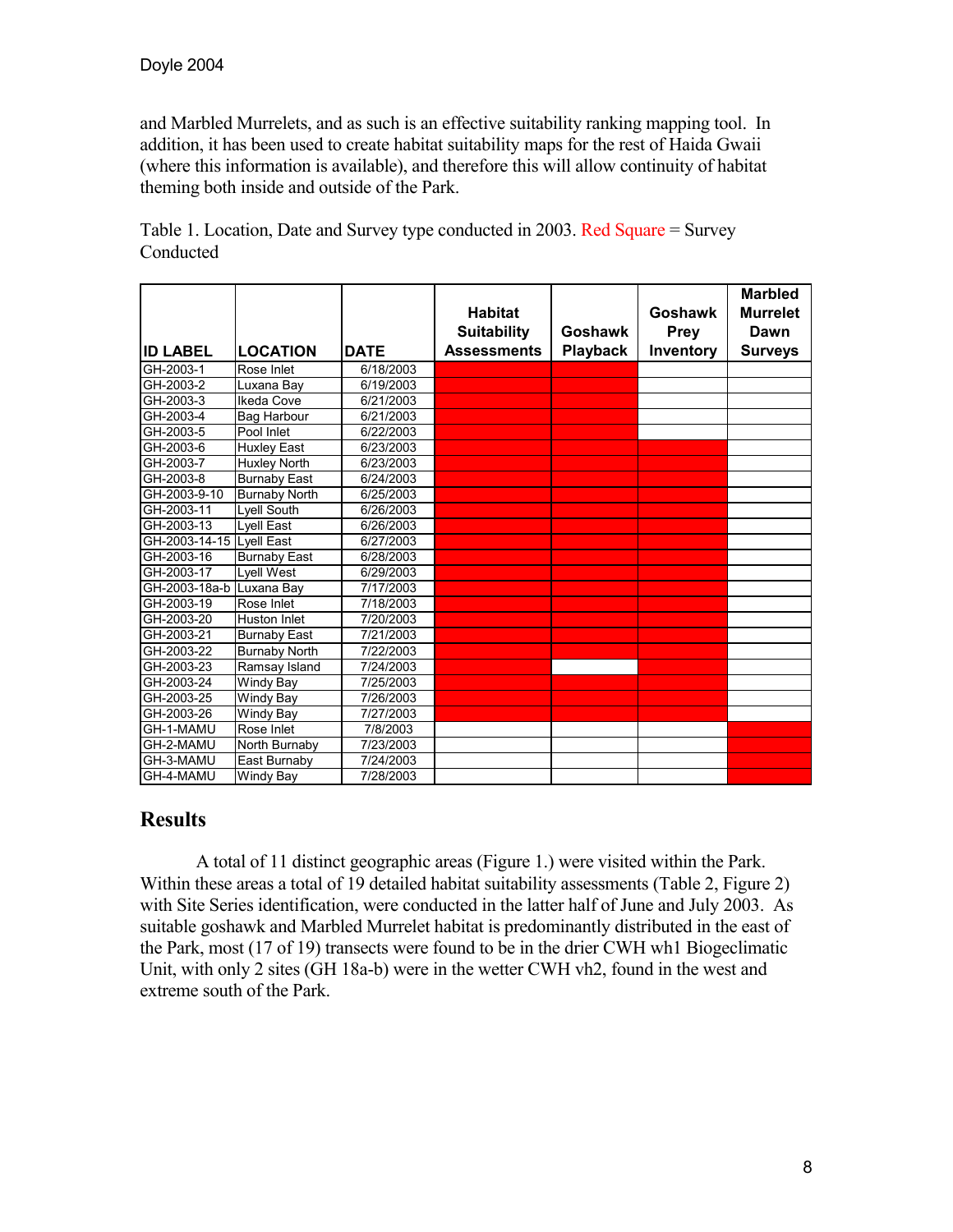# Doyle 2004



Figure 1. Location of ground truthing transects within Gwaii Haanas National Park.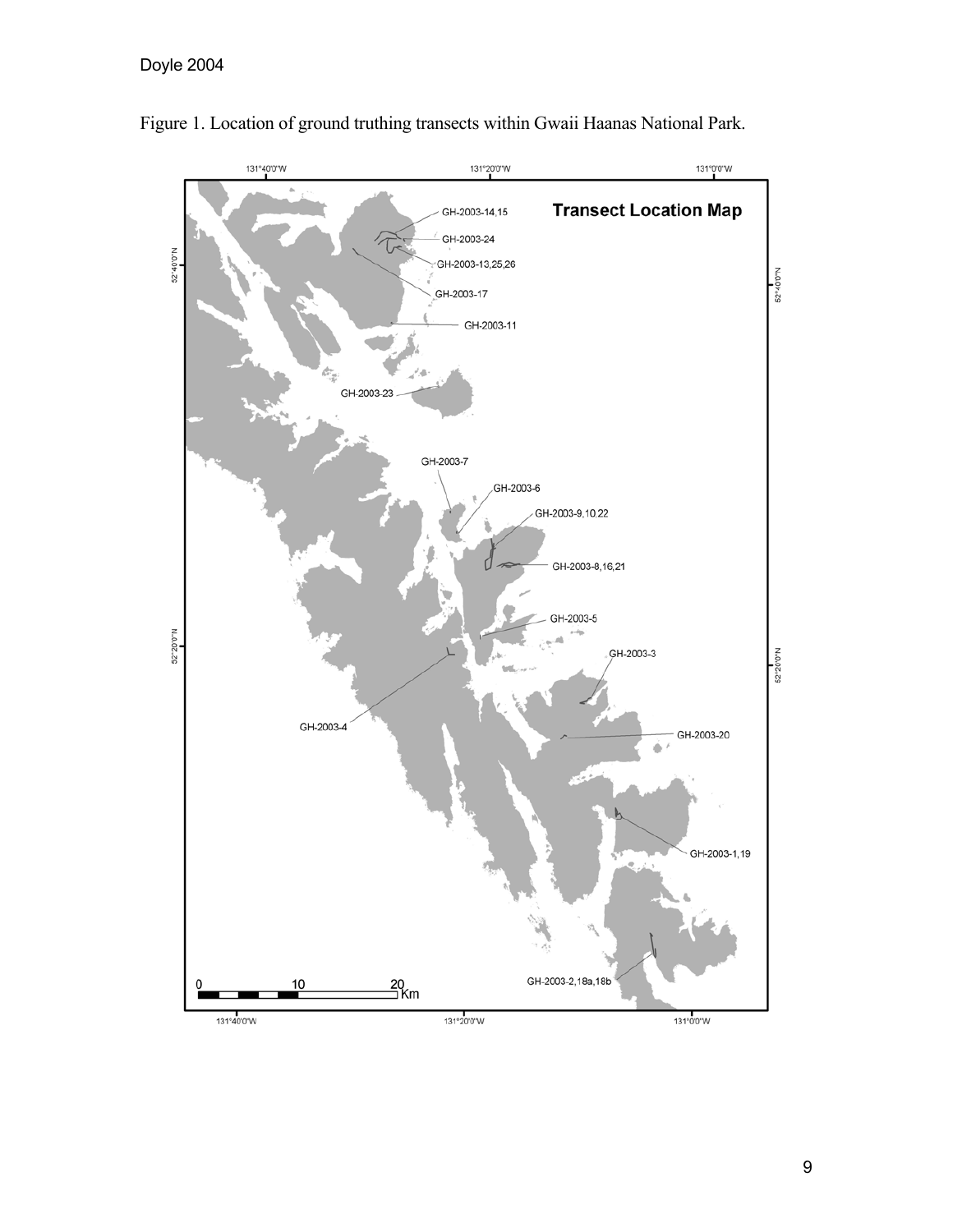# **Ground Truthing**

 Mapped habitat suitability was compared to rating and ranking of 25 ground truthing transects (Table 2). The comparison tested if the rankings matched, or shared a ranking if more than one was assigned, or if the ranking was completely wrong.

In all accuracy for goshawk mapping was 84% for an exact match for goshawk foraging and for 88% for goshawk nesting. If we look to see if the ranking between mapped and the actual shared a ranking, then accuracy for foraging goes up to 100% and for nesting to 96%. Altogether, those sites that were incorrect were one ranking out (Scale: High, Medium, Low, Nil) in 6 cases (86%) the actual ranking was lower and in one case (14%) it was higher. For Marbled Murrelets an exact match between mapped and actual ranking was 80%, when comparing transects that have single rankings, and this increase to 88% when multiple mapped rankings are compared to the range of designated actual rankings. For those three sites that were incorrectly ranked, one (33%) was too high, one (33%) was too low, and the other was ranked as Medium on the map and was designated High/Low in the field.

| u unovod.    | <b>Habitat Suitability Ranking</b> |        |                  |        |                         |                         |  |  |
|--------------|------------------------------------|--------|------------------|--------|-------------------------|-------------------------|--|--|
|              | Goshawk                            |        | Goshawk          |        | <b>Marbled Murrelet</b> |                         |  |  |
|              | <b>Foraging</b>                    |        | <b>Nesting</b>   |        | <b>Nesting</b>          |                         |  |  |
| Transect     |                                    |        |                  |        |                         |                         |  |  |
| ID           | <b>Predicted</b>                   | Actual | <b>Predicted</b> | Actual | <b>Predicted</b>        | <b>Actual</b>           |  |  |
| GH-01        | н                                  | н      | H/M              | н      | н                       | н                       |  |  |
| $GH-02$      | н                                  | H/I    | Η                | H/I    | н                       | н                       |  |  |
| GH-03        | H/M                                | H/M    | H/L              | H/L    | м                       | м                       |  |  |
| GH-04        | м                                  | м      | N                | N      | м                       | M/L                     |  |  |
| $GH-05$      | M/H                                | M/H    | м                | м      | Н                       | н                       |  |  |
| $GH-06$      | м                                  | м      | м                | м      | NIL                     | NIL                     |  |  |
| <b>GH-07</b> | м                                  | м      | м                | м      | <b>NIL</b>              | NIL                     |  |  |
| GH-08        | н                                  | H      | H                | н      | H/M                     | H/M                     |  |  |
| GH-09        | н                                  | H      | H                | н      | н                       | H/M                     |  |  |
| GH-10        | н                                  | H      | н                | н      | н                       | H/M                     |  |  |
| GH-11        | M                                  | м      | M                | м      | NIL                     | <b>NIL</b>              |  |  |
| GH-13        | н                                  | н      | H                | Н      | н                       | н                       |  |  |
| GH-14        | н                                  | H      | H                | Н      | H/M                     | Н                       |  |  |
| <b>GH-15</b> | н                                  | H      | H                | н      | H/M                     | Н                       |  |  |
| GH-16        | н                                  | н      | н                | н      | м                       | м                       |  |  |
| $GH-17$      | н                                  | Η      | Η                | н      | м                       | н                       |  |  |
| GH-18a-b     | Н                                  | H      | H                | н      | н                       | Н                       |  |  |
| GH-19        | н                                  | H/M    | H/M/L            | H/M/L  | H/M/L                   | H/M/L                   |  |  |
| $GH-20$      | H/M                                | H/M    | н                | н      | H/M                     | H/M                     |  |  |
| $GH-21$      | Н                                  | H      | H                | Н      | H/M                     | м                       |  |  |
| <b>GH-22</b> | H/M                                | H/M    | H/M              | H/M    | H/M                     | H/M                     |  |  |
| <b>GH-23</b> | H/M                                | H/M    | H/M              | H/M    | H/M                     | H/M                     |  |  |
| GH-24        | H/M                                | м      | н                | м      | м                       | L                       |  |  |
| <b>GH-25</b> | H/M                                | H/M    | H/M/L            | H/M/L  | м                       | м                       |  |  |
| $GH-26$      | H/M                                | м      | Η                | н      | H/M                     | $\overline{\mathsf{H}}$ |  |  |

Table 2. Mapped habitat suitability ranking versus ground truthed (actual) ranking of transects.

### **Habitat Suitability of Transects**

 Habitat suitability of these transects (Figure 2.) indicated a great range in the habitat suitability ranking for all three variables tested (goshawk foraging, nesting and Marbled Murrelet nesting). As is the pattern elsewhere on Haida Gwaii, in general habitats that were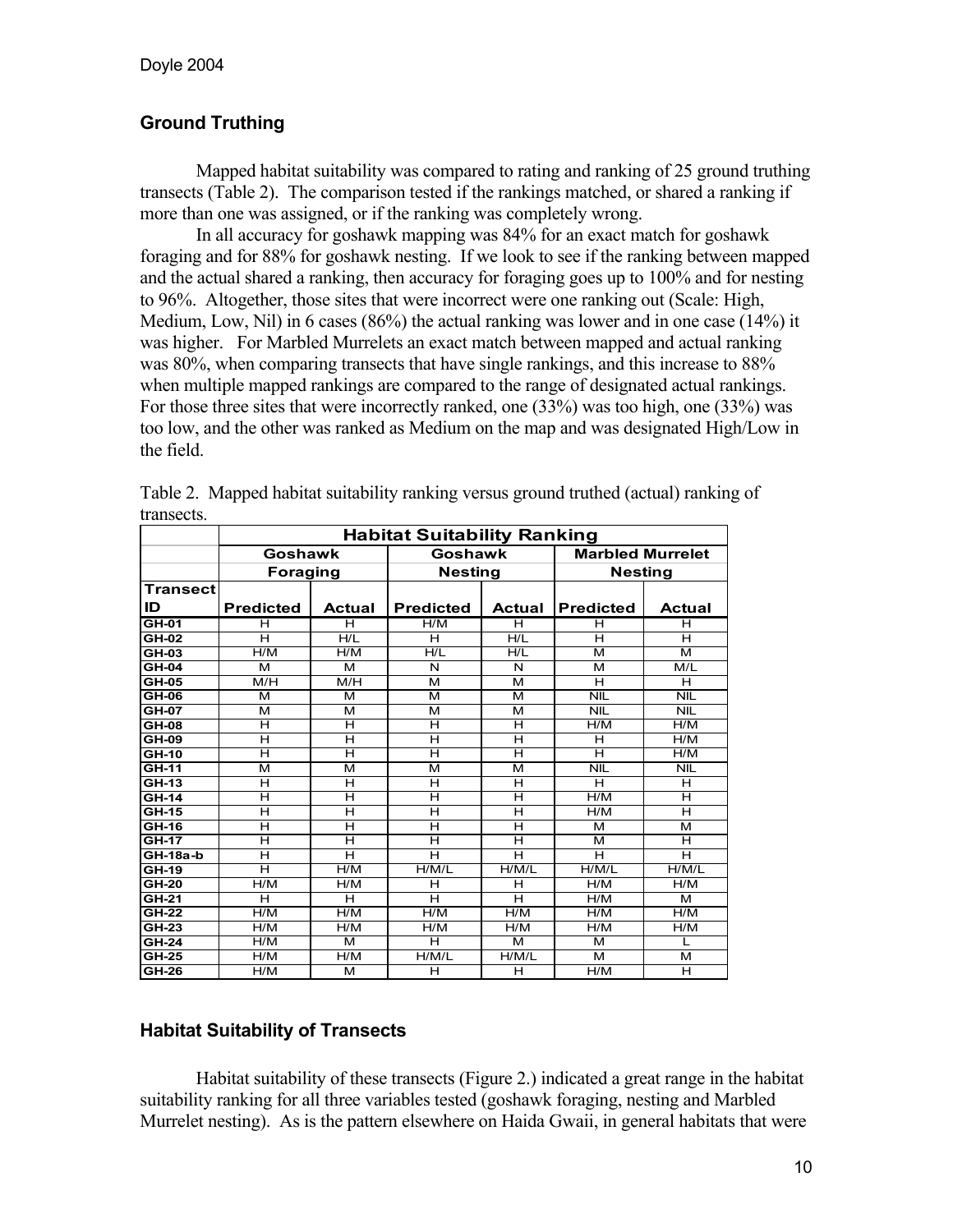the most suitable for goshawks were also the highest ranked for Marbled Murrelet nesting. The main exception to this was the younger stands, transects 6 and 7 (Table 2, Figure 3), where murrelet suitability was much lower than goshawk foraging and nesting. These transects were on Huxley Island (2), Burnaby Island (1) and Lyell Island (1) in stands that were harvested 50 year. Although they were at the low – medium suitability for goshawk foraging and nesting, they were not suitable for Marbled Murrelets as potential nesting platforms had yet to develop.

 Habitat suitability ranking for all three variables tested (goshawk foraging and nesting and Marbled Murrelet nesting) showed an increase in suitability linked to growing conditions (Table 3). With drier well drained sites with a correspondingly higher percentage of Sitka Spuce in the species composition, on a per forest type (polygon) basis, showing the highest overall ranking (Figure 2). High suitability for Marbled Murrelets occurring once spruce became the dominant forest type.

|                     |          |                       |                                  |                |               |                          |             | <b>SUITABILITY RATING</b> |                |
|---------------------|----------|-----------------------|----------------------------------|----------------|---------------|--------------------------|-------------|---------------------------|----------------|
|                     |          |                       |                                  |                |               | <b>TEM***</b>            | <b>NOGO</b> | NOGO                      | <b>MAMU</b>    |
| Growing****         | Transect |                       | <b>Biogeoclimatic Structural</b> |                | Site          | Site                     | Forage      | Nesting                   | Nesting        |
| Condition           | ID       | <b>Forest Cover**</b> | <b>Units</b>                     | <b>Stage</b>   | <b>Series</b> | <b>Series</b>            | Total       | Total                     | Total          |
|                     | GH-19    | CYCHPL 94             | CWHwh1                           |                | 10            | ΥG                       | 5           | 7                         | 5              |
|                     | GH-24    | <b>CHS 83</b>         | CWHwh1                           | 7              | 10            | YG                       | 6           | 6                         | 5              |
| Poor/ Wet           | GH-21    | <b>CYC 83</b>         | CWHwh1                           | $\overline{7}$ | 4             | <b>HS</b>                | 8           | $\overline{7}$            | 9              |
|                     | GH-22    | <b>CHS 83</b>         | CWHwh1                           | 7              | 4             | НS                       | 9           | 7                         | 10             |
|                     | GH-09    | <b>SH 86</b>          | CWHwh1                           | 7              | 1             | <b>SM</b>                | 14          | 18                        | 11             |
|                     | GH-16    | <b>HS 85</b>          | CWHwh1                           | 7              | 1             | <b>SM</b>                | 14          | 16                        | 10             |
|                     | $GH-23$  | <b>HS 85</b>          | CWHwh1                           | 7              | 1             | <b>SM</b>                | 13          | 17                        | 10             |
|                     | GH-20    | <b>SH 97</b>          | CWHwh1                           | $\overline{7}$ | 3             | <b>SF</b>                | 15          | 18                        | 16             |
|                     | GH-17    | <b>SH 87</b>          | CWHwh1                           | 7              | 6             | SC                       | 15          | 18                        | 16             |
|                     | GH-08    | <b>SHC 86</b>         | CWHwh1                           | 7              | 5             | RF                       | 13          | 17                        | 16             |
|                     | GH-13    | <b>SH 93</b>          | CWHwh1                           | 7              | 5             | RF                       | 14          | 18                        | 16             |
|                     | GH-14    | SCH <sub>87</sub>     | CWHwh1                           | $\overline{7}$ | 5             | RF                       | 15          | 18                        | 16             |
| Dry/ Rich           | GH-15    | H 84                  | CWHwh1                           | 7              | 5             | RF                       | 14          | 18                        | 16             |
|                     | GH-18b*  | <b>SH 96</b>          | CWHwh2                           | 7              | 7             | SD                       | 10          | 13                        | 10             |
|                     | GH-18a*  | <b>HSC 95</b>         | CWHwh2                           | 7              | 6             | SF                       | 8           | 10                        | 10             |
|                     | GH-10    | <b>SH 93</b>          | CWHwh1                           | 4              | 1             | $\overline{\mathsf{SM}}$ | 3           | 7                         | $\overline{2}$ |
|                     | GH-11    | <b>HCS 93</b>         | CWHwh1                           | 4              | 2             | <b>RS</b>                | 8           | 8                         | 2              |
| Young<br>Forest**** | GH-06    | 50 yr old SH          | CWHwh1                           | 5              | 3             | SF                       | 13          | 14                        | 5              |
|                     | GH-07    | 50 yr old SH          | CWHwh1                           | 5              | 3             | <b>SF</b>                | 12          | 11                        | 2              |

Table 3. Relationship between Site Type, forest cover type, structural stage and site series, and with habitat suitability rating for goshawks and Marbled Murrelets.

\*Biogeoclimatic Unit CWH vh2, \*\*Tree Species in order of abundance, Age Class and Height Class, \*\*\*Terrain Ecosystem Site Series Classification, \*\*\*\* Growing conditions improve with site drainage, typically with an increase in the Spruce component, \*\*\*\*\* Forest harvested in the 1950 -1960's.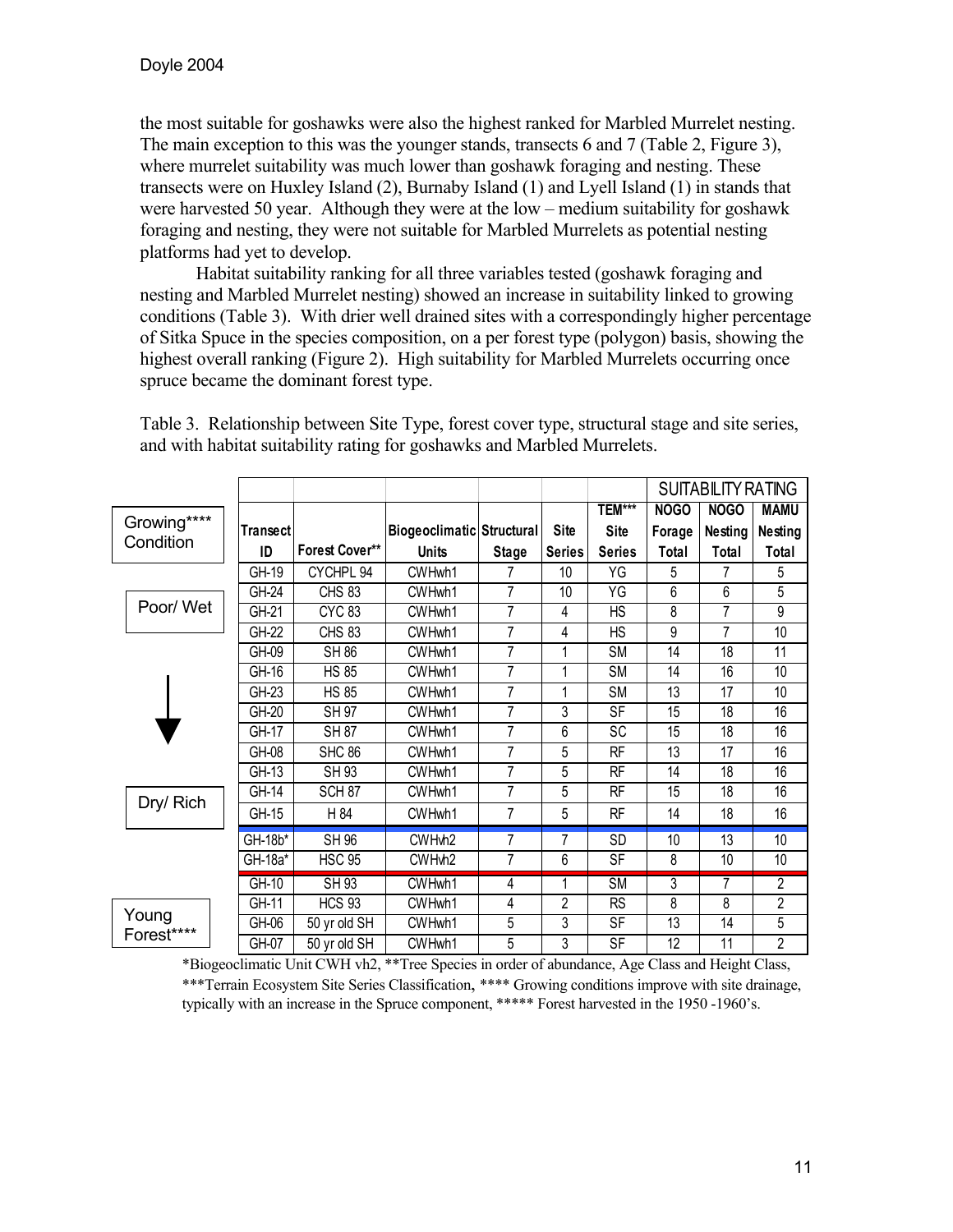

Figure 2. Habitat Suitability Rating of mature-old growth on the detailed Habitat Sample Transects.

 Within the present Park boundary several areas saw intensive harvesting prior to its establishment, and these areas show that in the 50 years since harvest that some stands are starting to self thin and are providing some goshawk foraging and nesting potential (Figure 3). However, the most suitable transect (GH-06) is still only ranked as providing low goshawk foraging and nesting potential when compared to mature-old growth forest transects (Figure 2.).



Figure 3. Habitat suitability rating of Young Forest (50-60 years post harvest).

 $*$  4 = Pole Sapling > 10m tall,  $5 =$  Young Forest Self thinning occurring.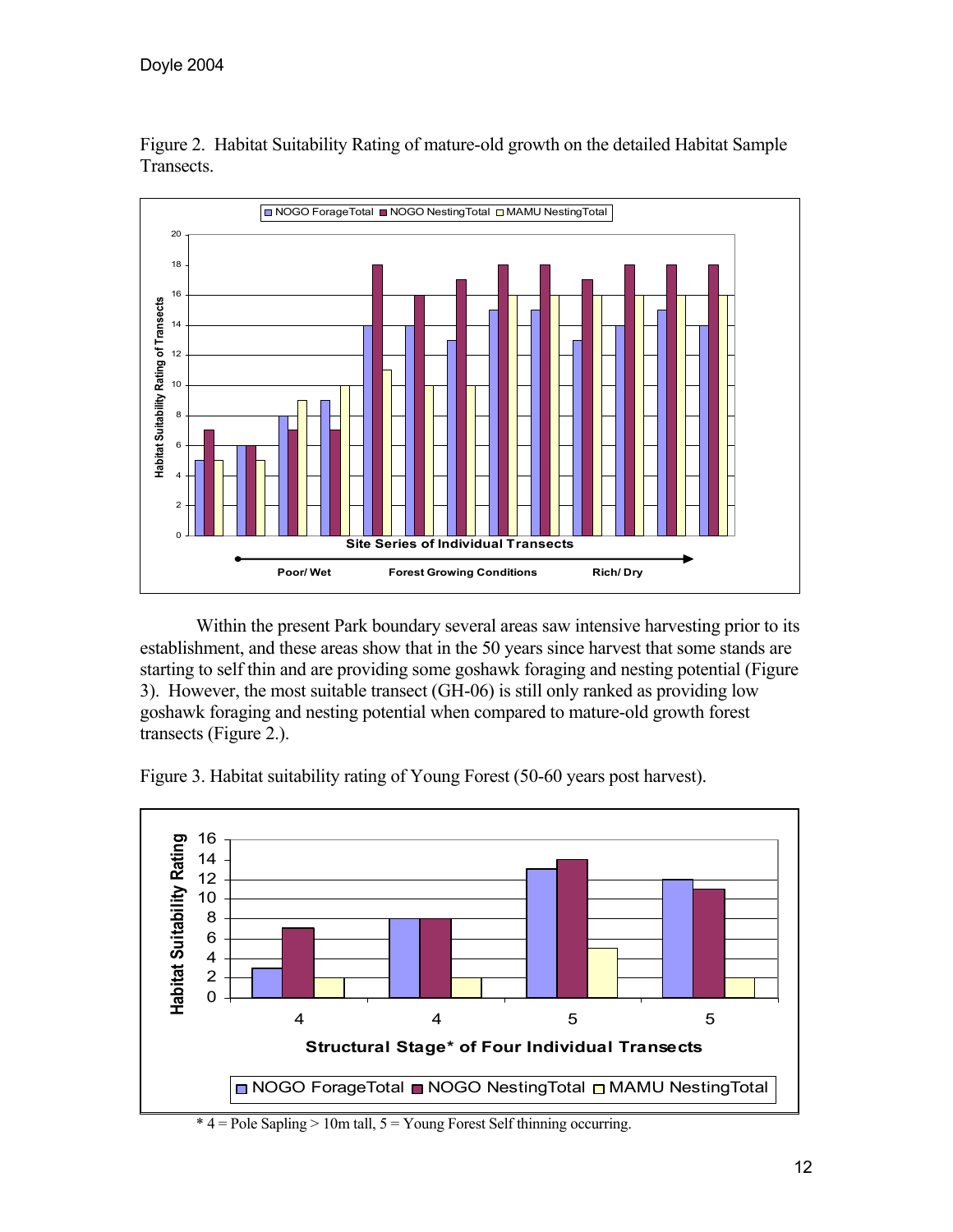In addition to the detailed habitat suitability assessments, a further 69 habitat suitability assessments were conducted at goshawk call playback stations. When combined with the information from the detailed habitat surveys (Table 4, Figure 4) they show a similar trend to the detailed transects, with stands containing spruce having the highest suitability ranking for both goshawks and Marbled Murrelets. Stands with Cedar and other species (excluding Spruce), had the lowest ranking in suitability for all three variables.

|                      |        |       | SUITABILITY RATING |       |                        |                                 |               |  |  |  |  |
|----------------------|--------|-------|--------------------|-------|------------------------|---------------------------------|---------------|--|--|--|--|
|                      |        |       | Goshawk Foraging   |       | <b>Goshawk Nesting</b> | <b>Marbled Murrelet Nesting</b> |               |  |  |  |  |
| Forest Cover Tree    | Sample |       |                    |       |                        |                                 |               |  |  |  |  |
| Species Ranking      | Size   | Mean  | SD (Range)         | Mean  | SD (Range)             | Mean                            | SD (Range)    |  |  |  |  |
| Sitka Spruce 1st     | 26     | 12.54 | $2.18(8-15)$       | 12.54 | $2.29(10-18)$          | 13.08                           | $2.92(10-16)$ |  |  |  |  |
| <b>Hemlock Only</b>  | 3      | 12.00 | 1.00 (11-13)       | 15.00 | $2.00(13-17)$          | 11.67                           | $3.79(9-16)$  |  |  |  |  |
| Hemlock 1st, Spruce  |        |       |                    |       |                        |                                 |               |  |  |  |  |
| 2nd. No Cedar.       | 11     | 11.27 | $1.9(9-14)$        | 11.27 | $2.53(10-18)$          | 9.55                            | $1.29(7-10)$  |  |  |  |  |
| Hemlock 1st, Spruce  |        |       |                    |       |                        |                                 |               |  |  |  |  |
| and Cedar 2nd        | 17     | 9.22  | $2.32(6-14)$       | 9.22  | $3.37(6-16)$           | 8.50                            | $2.00(6-10)$  |  |  |  |  |
| Cedar 1st. No Spruce | 5      | 6.6   | $2.3(5-10)$        | 6.6   | $1.64(6-10)$           | 7.00                            | $2.00(5-9)$   |  |  |  |  |

Table 4. Habitat Suitability Rating versus tree species composition of mature-old growth forest.

Figure 4. Habitat Suitability Rating versus tree species composition of mature-old growth forest.



\* Information from Forest Cover Polygon Label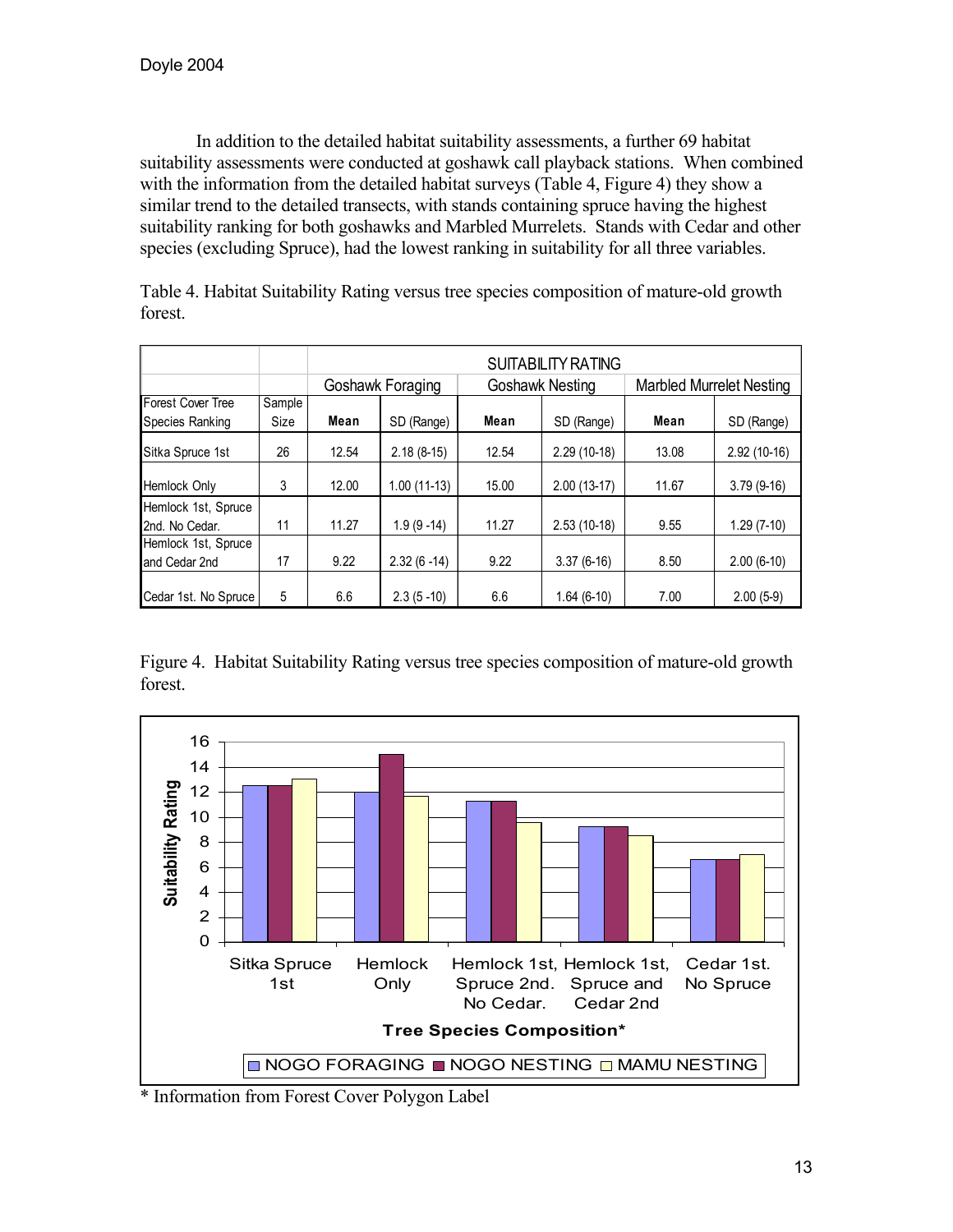In addition to tree species composition, tree height in mature-old growth forest is used in the algorithm as height is linked to habitat suitability for use by both goshawks and Marbled Murrelets. Stands that were above 46.5m height were ranked as having high suitability (Table 5, Figure 5) for all three variables. In the tallest height class only one stand was sampled, and this showed a drop in suitability, however this may be an artefact of the small sample size.

|             |        |       | <b>SUITABILITY RATING</b> |       |                 |                                 |                                                                                                        |  |  |
|-------------|--------|-------|---------------------------|-------|-----------------|---------------------------------|--------------------------------------------------------------------------------------------------------|--|--|
|             |        |       | Goshawk Foraging          |       | Goshawk Nesting | <b>Marbled Murrelet Nesting</b> |                                                                                                        |  |  |
| Tree Height |        |       |                           |       |                 |                                 |                                                                                                        |  |  |
| Class       | Sample |       |                           |       |                 |                                 |                                                                                                        |  |  |
| Code*       | Size   | Mean  | SD (Range)                | Mean  | SD (Range)      | Mean                            | SD (Range)                                                                                             |  |  |
| 3           | 12     | 8.70  | $2.80(3-14)$              | 8.80  | $3.88(6-18)$    | 8.21                            | $4.00(5-16)$                                                                                           |  |  |
| 4           | 16     | 11.64 | $2.28(5-14)$              | 13.58 | $2.50(9-16)$    | 10.65                           | $2.21(6-10)$                                                                                           |  |  |
| 5           | 17     | 13.84 | $2.18(9-14)$              | 15.00 | $2.43(10-18)$   | 11.32                           | $1.86(7-11)$                                                                                           |  |  |
| 6           | 13     | 14.22 | $2.41(6-15)$              | 15.50 | $2.59(9-18)$    | 14.20                           | $3.47(6-16)$                                                                                           |  |  |
|             | 9      | 16.54 | $1.92(9-15)$              | 16.44 | $1.64(13-18)$   | 16.50                           | $2.40(11-16)$                                                                                          |  |  |
| 8           |        | 14.40 |                           | 17.00 |                 | 10.13                           |                                                                                                        |  |  |
|             |        |       |                           |       |                 |                                 | $*$ 3 = 19.5 – 28.4 m, 4 = 28.5 – 37.4m, 5 = 37.5 – 46.4m, 6 = 46.5 – 55.4, 7 = 55.5 – 64.4, 8 = 64.5+ |  |  |

Table 5. Habitat suitability rating versus Tree Height of mature-old growth forest.

|  |  |  | Figure 5. Habitat suitability rating versus Tree Height of mature-old growth forest |  |
|--|--|--|-------------------------------------------------------------------------------------|--|
|  |  |  |                                                                                     |  |
|  |  |  |                                                                                     |  |
|  |  |  |                                                                                     |  |

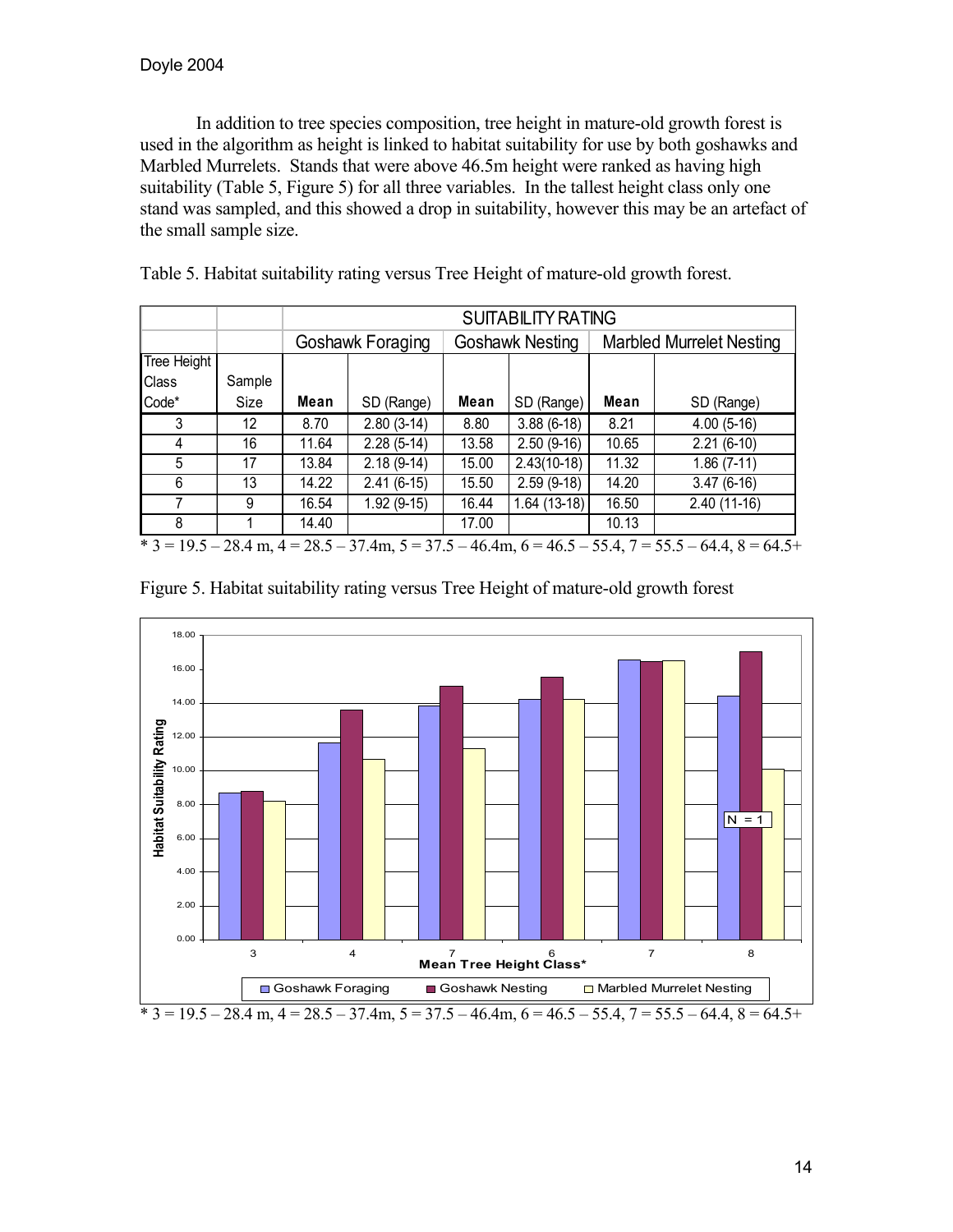# *Goshawk Call Playback*

### **Survey Methods**

Standardized inventory methods, adapted from Kennedy and Stahleker (1993) for the Resource Inventory Committee (RIC 1997), were used for all goshawk surveys. Crews broadcast calls from stations at 400-m intervals along transects. No roads are present in the Park, so all transects were conducted on foot. At each station surveyors first listened for 2 minutes for spontaneously calling goshawks. After the brief listening period, surveyors broadcast calls for three bouts of 15 seconds with 60 second intervals between bouts in which to detect responses. Each of the three broadcasts was played in a different direction, with the megaphone rotated 120° between calls. At the end of the three broadcasts, an additional 5 minutes were spent listening and visually searching for birds at each station. Broadcast calls were played at a volume that was audible to observers at a minimum of 200 m. Call surveys were discontinued during rain or winds exceeding 20 km/h because these conditions may diminish broadcast distance or minimize response detections. The location of playback stations was recorded from hand held GPS units and plotted as accurately as possible on 1:20,000 scale maps while in the field. Each call station was only visited once (i.e. surveys were not replicated over the summer).

 Following Kennedy and Stahlecker (1993), surveys were conducted during the nestling and fledgling portions of the breeding period (May to late August) when response rates are highest. Different calls were utilized depending on the development phase of the young. During the nestling period in the spring, alarm calls, characteristic of territorial defense by goshawks, were broadcast. During July and August, juvenile food begging calls, which have been found to be more effective at the fledgling stage of development, were used (Joy *et al*. 1994). However, a negative response cannot be used with any confidence to infer that a goshawk nest area does not occur within the effective sample area on a station by station basis. To increase the probability of detection therefore, multiple surveys of the same area should be conducted during the breeding season (Mahon and Doyle 2000).

 All survey crews were trained to distinguish goshawks from other raptors (Sharpshinned Hawk, Red-tailed Hawk, and Merlin) and from goshawk mimics (jays and sapsuckers). Crews recorded any responses to a broadcast including those from other hawks and mimics, in addition to the time, species, sex, age and type of response (visual/aural). Crews also estimated the initial distance and compass bearing to any hawk, as well as the direction of departure (where appropriate), as these provide clues to the proximity and direction of a nest. When a call playback elicited a response from a goshawk, crews mapped the location and conducted an intense search for active nests within a 600 m radius of the detection.

#### **Criteria for Survey Area Selection**

 Goshawk breeding density (landscape carrying capacity) is known to be tied to food supply (Doyle and Smith 1994), with nest areas distributed evenly throughout landscapes within relatively homogenous suitable foraging habitat (Joy and Reynolds 1998, Doyle 2000). On Haida Gwaii (outside of the Park) work on goshawks since 1995, has resulted in an understanding of the spatial arrangement and habitat selection of goshawks on the islands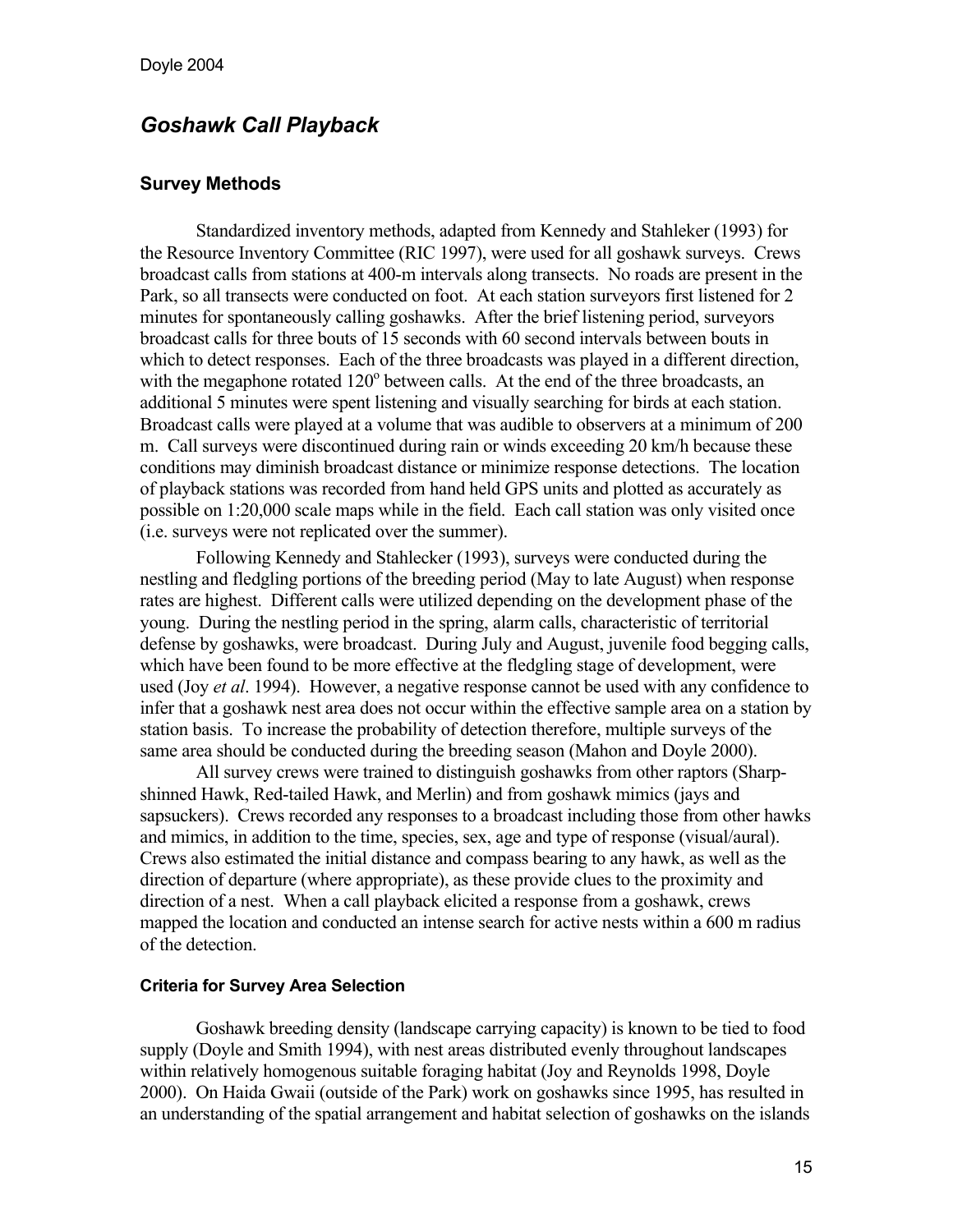(Doyle 2003). In this landscape, within areas (now or until recent harvesting) of relatively homogenous suitable foraging habitat, nest areas are evenly distributed around every 11.5  $km (N = 6, SD = 2.2, Range 9.5 - 15 km) (Doyle 2003).$ 

This information was then used as the basis for the habitat selection for the goshawk nest area search criteria within the Park. Areas that did not have enough suitable foraging habitat (approaching 9,000 ha) focused around a central core area of suitable foraging habitat were not surveyed. In addition as few goshawk nests are know within 500m of the ocean (Iverson et al. 1996, Doyle 2003, McClaren 2003), these areas were also exclude from this initial set of goshawk nest surveys. Finally one area (Bag Harbour) was included in the surveys as birds "possible goshawks" had been reported calling in the area in previous years.

### **Results**

 Based on the size of the foraging area required to support an active nest, five areas with the highest likelihood of supporting a nest area were selected for goshawk surveys. These sites were located in the interior portion of Kunghit Island, north and east of Rose Inlet, west of Ikeda Cove, Burnaby Island and Lyell Island.

 A total of 96 call play backs were conducted on 24 transects (Table 1), resulting in the detection of young and adults at the one site in Windy Bay, Lyell Island, equivalent to 1 detection per 22 km of area traversed.

At Windy Bay a defensive adult bird was first detected on  $26<sup>th</sup>$  June, and follow up intensive search in late July resulted in the location of 2 fledged young and an old goshawk nest in a western Hemlock, dbh = 75cm, height = 35m. Site series of nest site = 05. Forest cover label = HSC (Cy) 952, aspect = 330, slope =  $40\%$ , elevation = 100m, nest height 17m, Canopy Closure around nest  $= 60\%$ , nest aspect  $= 180$  degrees. Nest on second branch up on mistletoe growth, approximately 80cm across by 60 cm thick. A few bones and an almost completely decomposed feather indicate this nest may have been active in the past three years.

# *Marbled Murrelet Dawn Surveys*

### **Methods**

Marbled Murrelet dawn surveys were conducted semi-opportunistically at four locations within the Park. These sites were not chosen at random, but were selected primarily because during assessment of these areas for goshawk foraging and nesting potential, these areas were also confirmed as having high ranked murrelet potential nesting, in addition to geographic characteristics that made these sites suitable locations for Marbled Murrelet Dawn surveys. At these sites the RIC Marbled Murrelet dawn survey protocol (RISC 2001) was used by trained personnel to count and evaluate the activity of Murrelets entering the watershed at the survey point.

### **Results**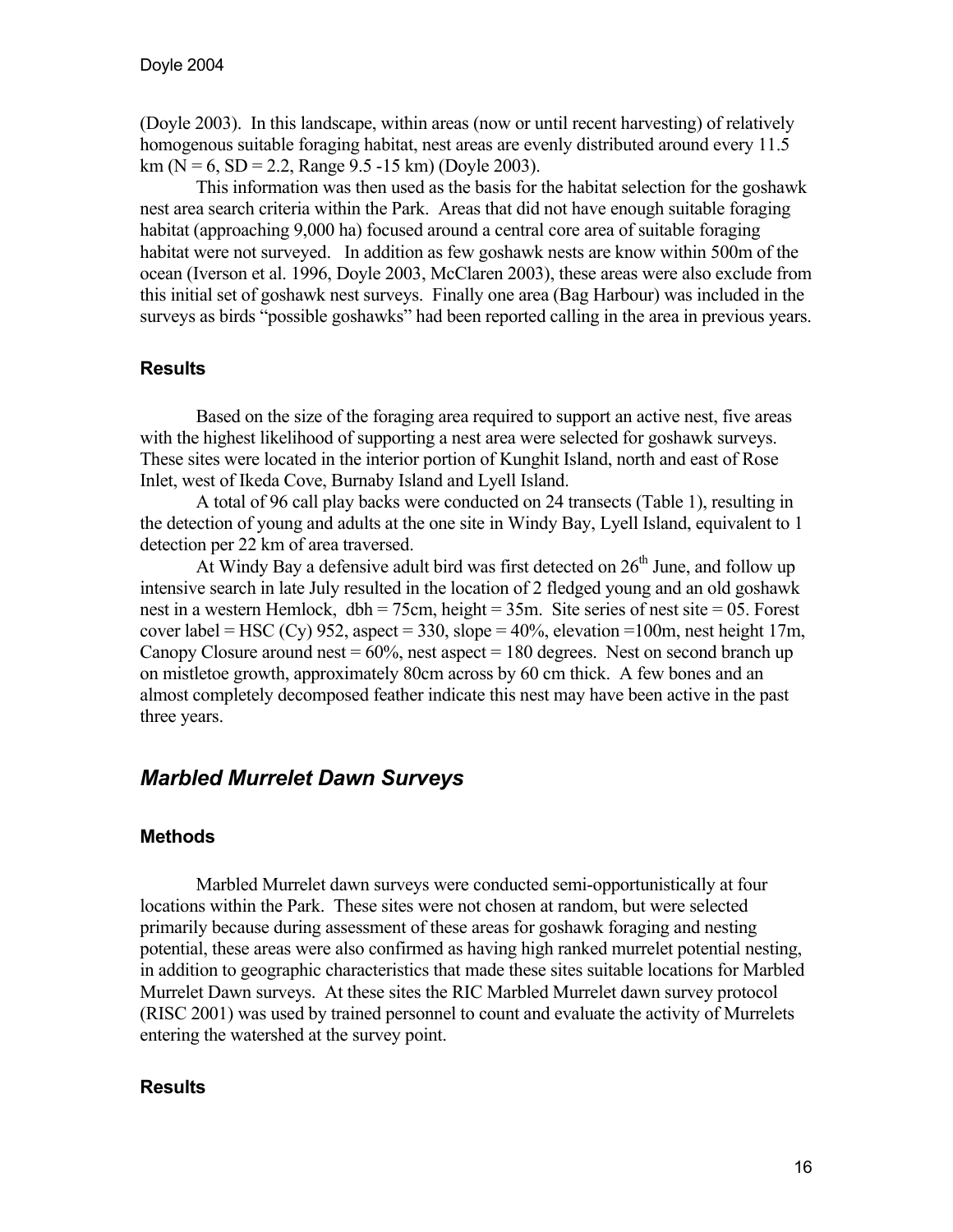Marbled Murrelets were detected in all locations (Table 6.) with the highest number of occupied detections occurring in North Burnaby. As no further surveys were conducted these surveys do not quantify the relative abundance of birds, but do confirm the presence of birds in all locations.

|                     |      |         |          |           |              |    | <b>Detections</b>     |    |                       |
|---------------------|------|---------|----------|-----------|--------------|----|-----------------------|----|-----------------------|
| Location            | zone | easting | northing | Date      | <b>Audio</b> |    | Visual   Audio/Visual |    | <b>Total Occupied</b> |
| Rose Inlet          | 9    | 355217  | 5785751  | 7/18/2003 | 35           |    | 12                    | 47 |                       |
| <b>Windy Bay</b>    | 9    | 342639  | 5812190  | 7/28/2003 | 22           | າ  |                       | 25 |                       |
| <b>East Burnaby</b> | 9    | 345804  | 5809384  | 7/24/2003 | 65           | 3  |                       | 68 |                       |
| North Burnaby       | 9    | 333099  | 5841806  | 7/23/2003 | 41           | 23 | 14                    | 78 | 26                    |

Table 6. Marbled Murrelet dawn survey detections in Gwaii Haanas 2003.

# *Goshawk Prey and Avian Species Abundance*

### **Methods**

While conducting goshawk playback transects, the surveyor used stops every 200 meters and conducts a standard (RIC 1999) playback protocol, which includes a set amount of time listening for goshawks at each playback station. During this time any species of bird or mammal seen or heard was recorded. The surveyor also recorded the Forest Cover Polygon in which the survey was conducted. This information was then used as a coarse assessment of the relative abundance of each species in each forest type.

 In addition, surveys to determine the relative abundance of goshawk prey species were also conducted along a detailed 200m X 30m habitat/prey transect survey transects. This wildlife survey, included the number of individuals detected, cavity trees observed [Red-breasted Sapsuckers (*Sphyriapicus ruber*), Hairy Woodpeckers (*Picoides villosus picoideus*)] and feed sites (sapsucker/woodpecker feed trees, Red Squirrel (*Tamiascurius hudsonicus)* feed sites and middens). Personnel on all survey crews were from the islands and have a detailed knowledge of the species present and are experienced in conducting Breeding Bird surveys.

# **Results**

 Overall 17 species of bird were detected, and of these the Pacific Slope Flycatcher was the most common, detected at 55% of stations (Table 7), after that six of the remaining species occurred at >25% of the stations (Hermit Thrush, Varied Thrush, Golden Crowned Kinglet, Winter Wren, Townsend's Warbler and Red Crossbill). After that the remaining 59% of species were detected at <13% of the stations, with a main goshawk prey the red squirrel only detected at 8% of stations.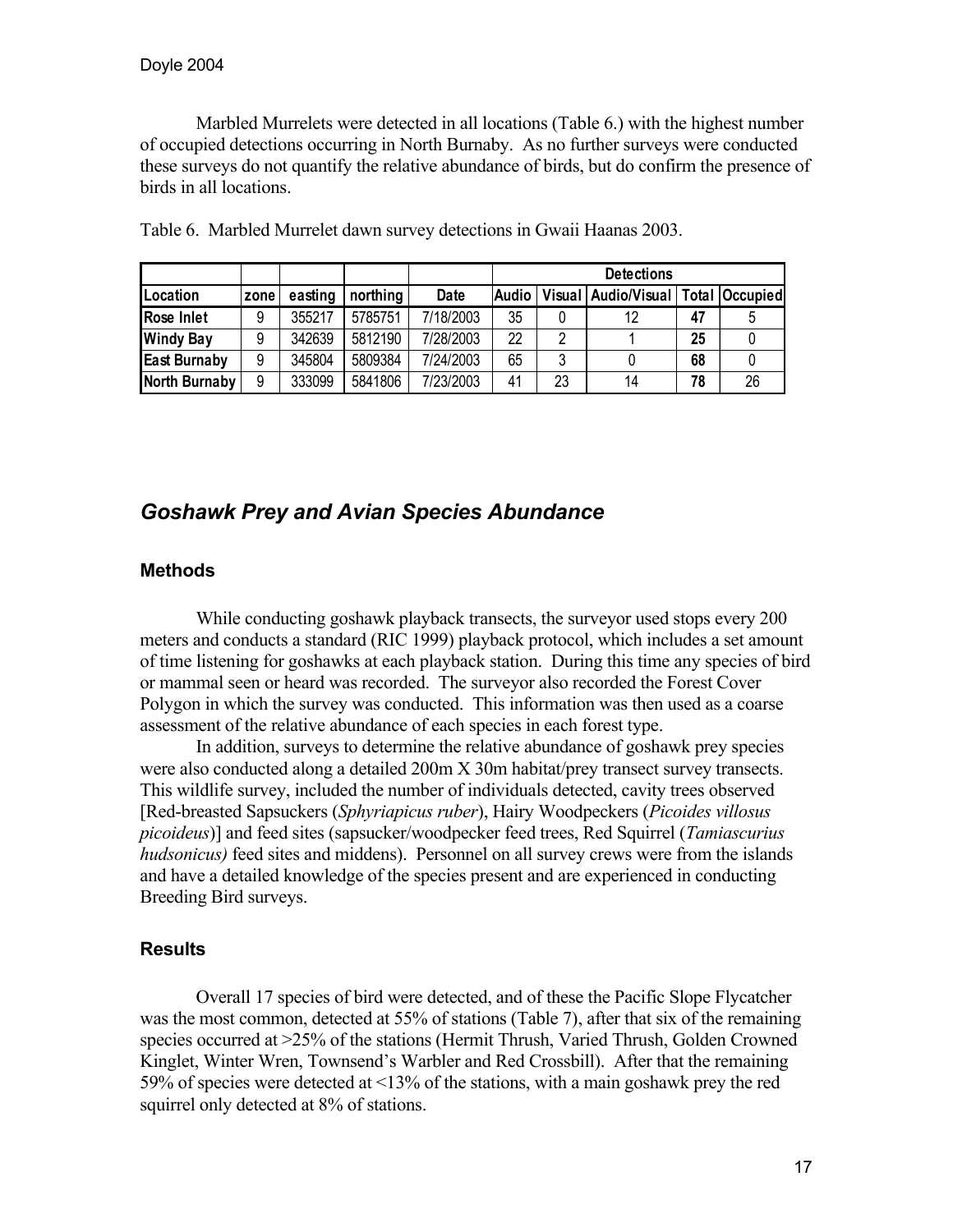|                                  | <b>Total Species</b><br>Occurrence | %<br><b>Occurrence</b><br>per Survey<br><b>Station</b> |
|----------------------------------|------------------------------------|--------------------------------------------------------|
| Pacific Slope Flycatcher         | 47                                 | 55.29                                                  |
| <b>Hermit Thrush</b>             | 39                                 | 45.88                                                  |
| Varied Thrush                    | 38                                 | 44.71                                                  |
| Golden-crowned Kinglet           | 35                                 | 41.18                                                  |
| <b>Winter Wren</b>               | 34                                 | 40.00                                                  |
| Townsend's Warbler               | 26                                 | 30.59                                                  |
| <b>Red Crossbill</b>             | 22                                 | 25.88                                                  |
| Hairy Woodpecker                 | 11                                 | 12.94                                                  |
| <b>Chestnut-backed Chickadee</b> | 9                                  | 10.59                                                  |
| Red-breasted Sapsucker           | 9                                  | 10.59                                                  |
| <b>RED SQUIRREL</b>              | 7                                  | 8.24                                                   |
| Common Raven                     | 6                                  | 7.06                                                   |
| <b>Pine Siskin</b>               | 4                                  | 4.71                                                   |
| <b>Blue Grouse</b>               | 3                                  | 3.53                                                   |
| <b>Bald Eagle</b>                | 2                                  | 2.35                                                   |
| <b>Red-breasted Nuthatch</b>     | 2                                  | 2.35                                                   |
| <b>Brown Creeper</b>             | 1                                  | 1.18                                                   |
| Red-tailed Hawk                  | 1                                  | 1.18                                                   |

Table 7. Bird and squirrel species occurrence per goshawk playback station.

When we look at species abundance (Figure 6) on the goshawk playback transects compared the main forest type groupings from Forest Cover information, bird species abundance was highest in the spruce leading, hemlock and hemlock and spruce stands and was lowest in the cedar dominated stands.

Figure 6. Number (mean) of bird species encountered per goshawk playback station.

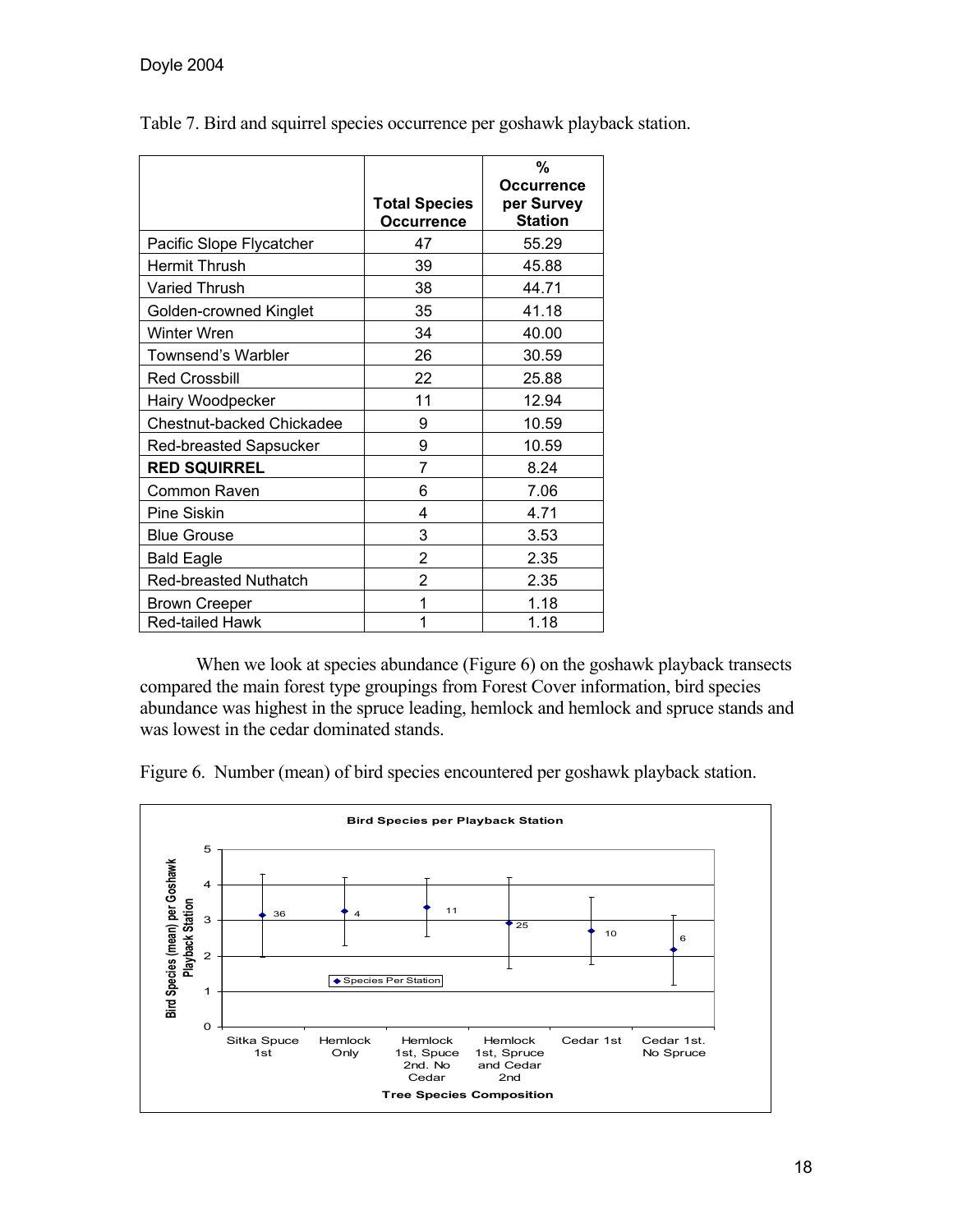If we focus on the known goshawk prey (Figure 7) and the relationship between them and the leading tree species in a stand, Varied Thrush (*Ixoreus naevius*) were the most commonly detected species in stands of all three leading species (cedar, hemlock and spruce). Varied Thrush's were detected at over 70% of call playback stations in spruce leading sites, while they were only detected at 35% of cedar and 17% of hemlock leading sites. Of the other three prey, all were detected more frequently in spruce leading sites, followed by hemlock and finally cedar in which no squirrels or sapsuckers were detected.

Figure 7. Detection rates of prey species at goshawk call playback stations compared to leading tree species.



A similar pattern was also seen independent of goshawk call playback stations with Varied Thrushes again the most commonly detected prey species on habitat/prey transects (Figure 8) in stands of all three leading tree species. Similarly squirrels and Hairy Woodpeckers were most commonly detected in spruce leading stands, but both were detected slightly more in cedar leading than in hemlock stands. Finally Red-breasted Sapsuckers were again detected in spruce and hemlock leading stands, although the reverse of the earlier pattern was seen, with slightly more were now detected in the hemlock than in the spruce. However, sample sizes are small and these small variations may not be significant. Finally, sapsuckers were again absent from cedar leading stands.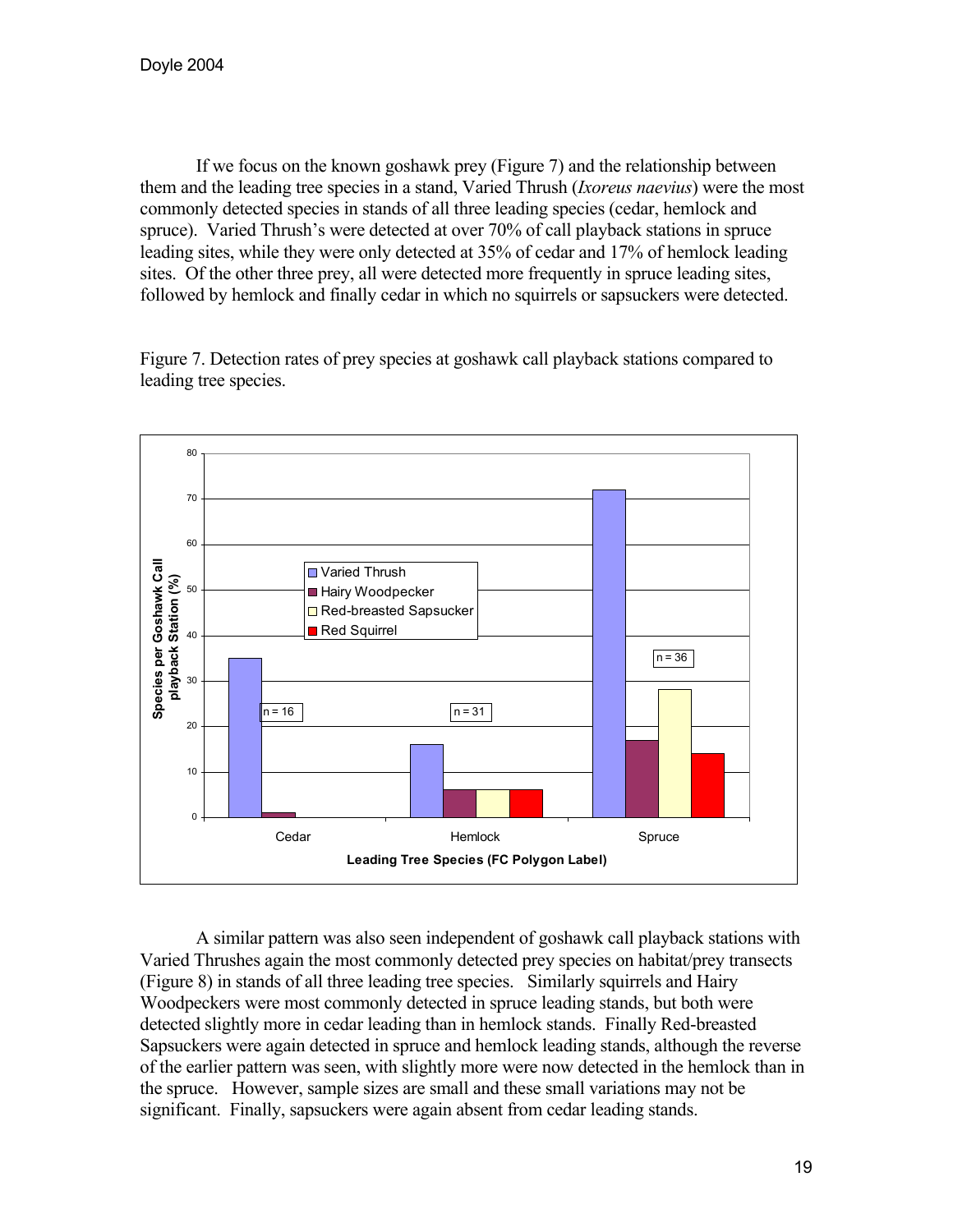

Figure 8. Detection rates of prey species on habitat/prey transects compared to leading tree species.

# **Discussion**

 The ground truthing portion of this work, showed clearly that for goshawk foraging and nesting that the suitability algorithm broadly meets its objectives, identifying correctly the habitat suitability of >84% of transects. The exact habitat suitability ranking of Marbled Murrelet transects was also high at 80%, for those transects assigned single rankings. For all three suitability rankings, the accuracy rate is even higher, if one takes into account those which share a rank on transects with multiple rakings. We therefore appear to a have a robust algorithm that allows us to predict suitability at this stage. In the field, the lack of Canopy Closure information and its known close association with nesting (Squires and Reynolds 1997, McGrath et al. 2003) and to a lesser extend with foraging in goshawks (Bloxton 2002), was identified as an area that can increase our ability to correctly assign habitat suitability rankings. This was particularly noticeable on steeper slopes, where an open forest with thick understory, was impeding under canopy access and therefore the suitability of the stands for goshawk nesting.

In addition to this work, another project on the islands this year, funded by HCTF on a focal goshawk prey species the Blue Grouse (*Dendragapus obscurus*) (the only species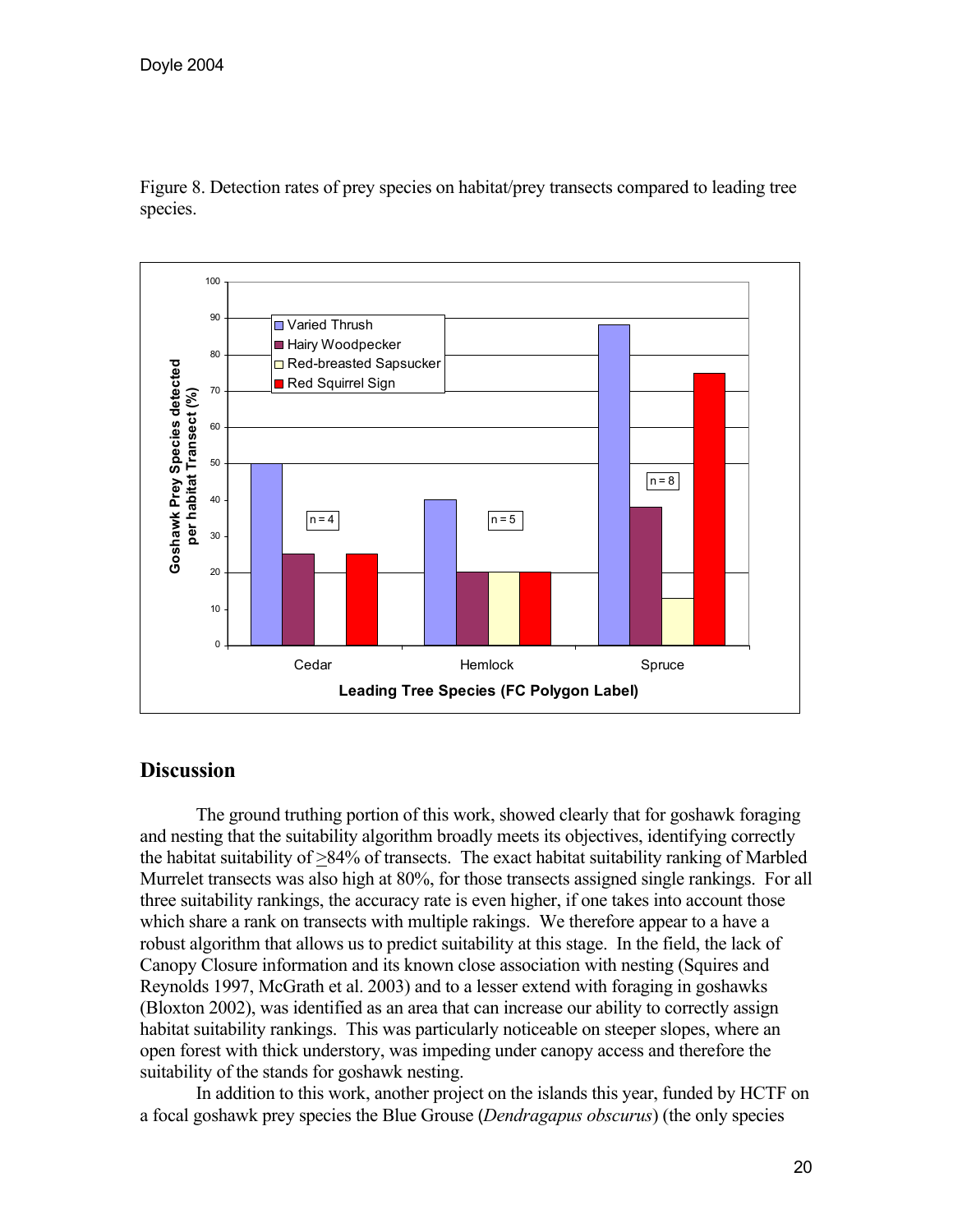found on the islands), indicates that alpine areas in combination with the area of mature-old growth provides suitable habitat for this species (Doyle 2004b). This has led to the need to slightly change our algorithm for foraging such in the future the alpine forest areas will be weighted slightly higher for goshawk forage rating.

As with similar work being carried out further north on Haida Gwaii in TFL 39, (Doyle 2004), Sites Series and Forest Cover were also seen to be predictably linked to suitability for all three species. Typically, drier sites had better growing condition and overall higher suitability. TEM within the Park may therefore increase the predictive accuracy of habitat suitability within the Park. However, within the Park, a detailed Ecological Land Classification (Westland Resource Group 1994) is already available, and suitability verification transects placed within distinct polygon boundaries of a cross-section of these classes, may also strengthen the predictive accuracy of this algorithm.

 Tree species composition as identified in Forest Cover polygons showed that for all three ratings suitability was highest for the stands which were dominated by Sitka Spruce and Western Hemlock individually or in combination, and ratings were lowest for cedar (Yellow and Western Red) dominated stands. This pattern supports the Site Series pattern identified in the field, as the cedar if often associated with more poorly drained sites. Tree height, is also linked to growing condition, and again we saw an increase in suitability of stands for all three ratings as the height of those stands increased. Typically for goshawks with increasing height we saw an increase in the sub-canopy openness and therefore access to prey, and an increase in prey. However, the increase in prey was also linked to the tree species composition with spruce and spruce hemlock dominated sites linked to the presence of more prey species, including squirrels and the other three main prey species (Redbreasted Sapsucker, Varied Thrush and Hairy Woodpecker) as identified by diet analysis on Haida Gwaii (Doyle 2003b). In contrast, cedar dominated sites, had a lower overall abundance of bird species associated with them, and of those species identified as typical goshawk prey only the Varied Thrush was found more frequently at these sites when compared to hemlock sites, however encounter rates were still lower than seen in those spruce dominated stands.

The diversity of bird species and the species encounter rates was broadly consistent with the earlier detailed Land Classification conducted 12 years ago (Westland Resource Group 1994). However, it is difficult to make comparisons as the studies were conducted on different time scales, and we did not conduct a standardised Breeding Bird Survey. On this broad comparative basis, no previously recorded closed forest species were now absent; however, the relative ranking in occurrence of many of these species had changed. With Winter Wrens less frequently detected and Varied Thrushes more frequently detected in our study.

 For Marbled Murrelets the increase in height, may increase access, but primarily it was associated (as with goshawks) with tree species composition, with the tallest sites, dominated by spruce and hemlock, which structurally support more potential nest platforms, and have greater access to those sites, when compared to cedar dominated mature-old growth forest (Burger 2002). The only exception was seen in the tallest stand (>64m) which may be due to the sub-canopy preventing access to potential nest sites (goshawk an murrelets) and prey (goshawk), but may simply be an artefact of having a sample size of one. At the same time as this study, work using the same methodology in Weyerhaeuser's Ltd. TFL 39 (Doyle 2004), has shown that habitat suitability ranking for Marbled Murrelets in mature-old growth forest was driven primarily by potential nest platform density in this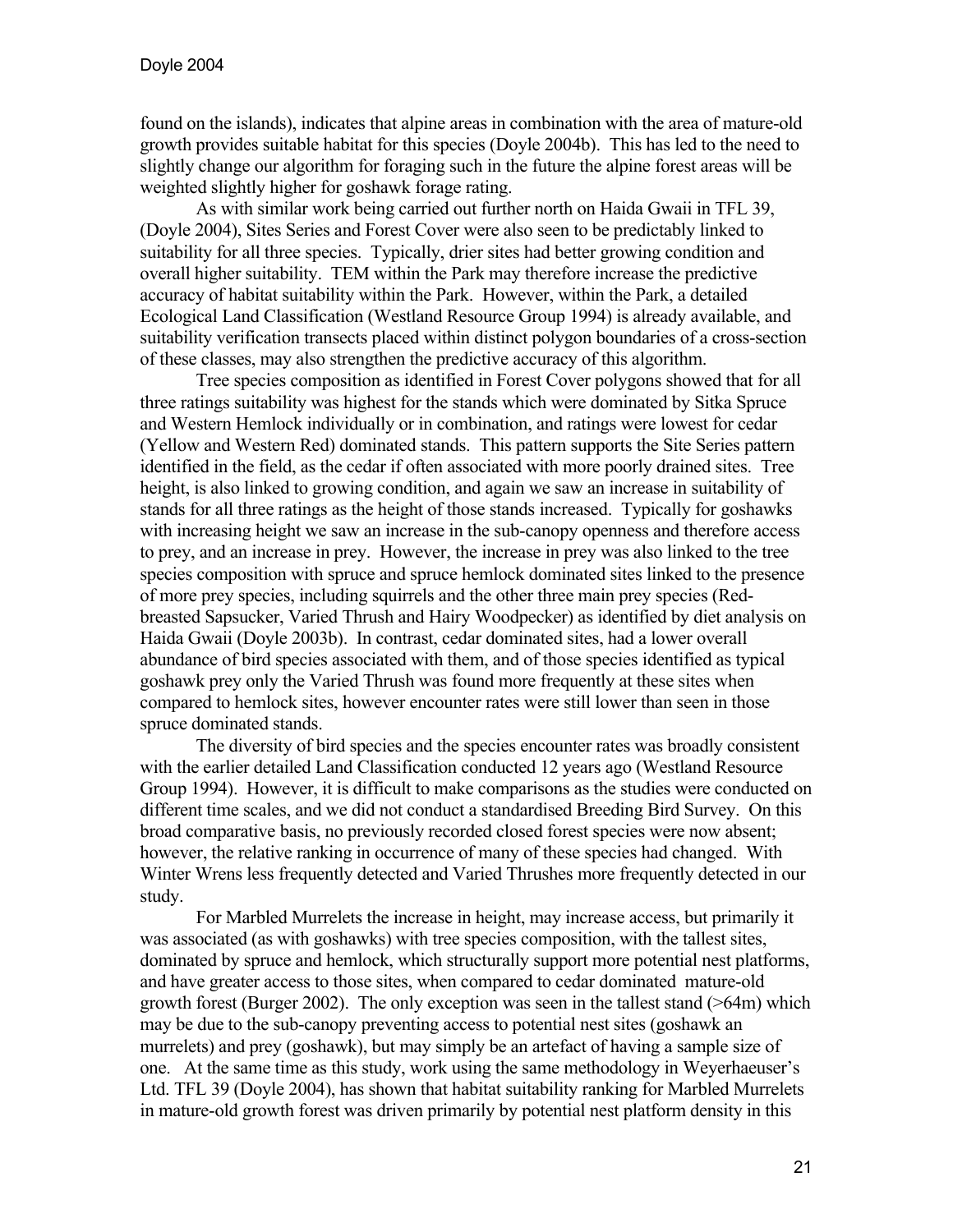algorithm, and as we saw this resulted in the highest ranking occurring in floodplain sites. However, although the highest density of potential platforms are located in such sites, it is still unclear how the density of platforms relates to the density of birds using the stand, as the birds are believed to non-randomly space themselves within a landscape (Burger 2002). As more is learned about the density of birds, in relation to platform density, or indeed in relation to topographic or habitat characteristics then this algorithm will likely need refining.

Gwaii Haanas Park has some of the oldest logged areas on Haida Gwaii, and we therefore took the opportunity to assign habitat suitability ratings to these stands, to allow us to see when such stands contribute significantly the foraging (goshawks only) and nesting requirements of these two species. This information is valuable as we develop recovery strategies for these species. Keeping in mind that the sample sizes are very small, this case looked at two sites logged in the early 1940's and two in the mid 1970's. The suitability ranking of these habitats indicated that the 30 years difference in growth "may" dramatically change the suitability for goshawk from low, with limited access to prey, and few if any nest sites, to medium suitability with moderate prey abundance and with some potential nest sites in the older sites, an overall ratings increasing of nearly 80%. In contrast, for Marbled Murrelets the habitat suitability was still Low (1 transect) to Nil (1 transect) even in the oldest blocks, with only a few potential nest platforms that provided little or no access to this ungainly flying alcid.

This project also took the opportunity to begin testing the predictive spacing and foraging area requirements of goshawks on Haida Gwaii (Doyle 2003, Doyle and McLennan, 2003). In all, only five areas were identified as potentially providing a large enough foraging area to support a breeding pair, and although time was limited, we visited all areas to confirm habitat suitability but also to opportunistically see if we could locate the birds in the areas we were sampling. This opportunistic approach was rewarded when in the largest identified area of suitable habitat (Lyell Island) an active territory with two fledged young was found. Further, the one identified nest site (not this years), also conformed to the other known nests site locations on the islands, as the nest was located in a hemlock in a tall  $(37m)$  hemlock, spruce stand, a site type that is ranked high in the habitat suitability algorithm. Other, active nest areas may have been missed in the other locations, but more dedicated time will be necessary to establish this, particularly as the annual number of pairs breeding appears to be so low on the islands (Doyle 2003).

 In addition to the opportunistic goshawk breeding survey, we also conducted four Marbled Murrelet dawn surveys in areas that were identified by the algorithm, and in the field, as having high suitability ranking for potential murrelet nesting. These areas were also selected as they had relatively easy access, suitable vantage point and topographic characteristics that provided the potential that birds would be funnelled into the area as they came in from the ocean. In all areas birds were detected, but were seen entering the forest at only at the site, North Burnaby. However, the differences in the numbers of birds and their activity between sites, needs far more work to establish if any real differences in populations are present (Harfinest pers comm.).

# **Future Research**

To further enhance the accuracy of the predictive habitat suitability mapping the algorithm would be strengthened by the addition of Canopy Closure information to the forest database for the Park. Nesting and to a lesser extent foraging in goshawks has been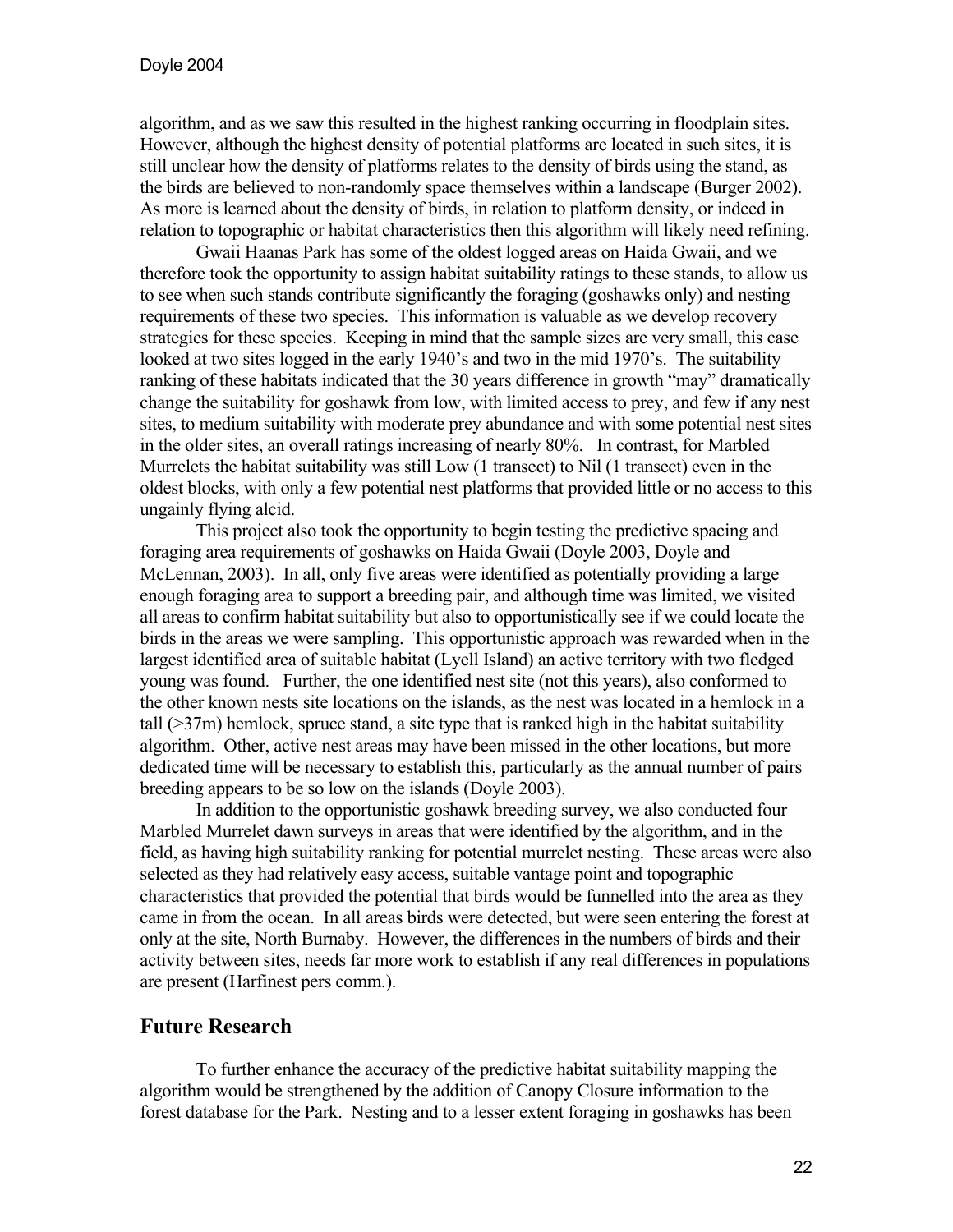consistently linked to particular percentage thresholds in canopy closure, and the ability to use this criteria in the map theming algorithm, will increase our ability to determine the area of suitable habitat and therefore the probable number of territories in the Park.

 The benefit of this mapping technique to our understanding of the distribution of critical habitats within the Park could be further enhanced, by adding other at risk species and their habitat requirements to the algorithm, such that areas can be ranked on their value for both single and multiple species. In particular, based on the work on goshawks and Marbled Murrelets rating of Site Series, Landscape Classification, and Forest Cover polygon information, this approach needs to be applied to other species. In this role the Park can take a lead, by identifying species associations, information that can be applied inside the Park, but also will contribute greatly to our understanding and management of species outside of Gwaii Haanas.

 The goshawk algorithms could further be strengthened by locating the goshawk nest on Lyell Island and any nests in other areas, to ensure:

- That in the Nesting algorithm the individual structural and Forest attributes are weighted correctly, and thus ranking of habitat suitability is accurate.
- The accuracy of the Foraging algorithm through the collection of diet information, through pellets and prey remains collected at the nests, such that the relative contribution of the individual prey in the diet, is used to rank the subsequent suitability of habitat types dependent on the prey densities in those habitats.

 Monitoring of the one known goshawk nest and any subsequent nest areas located will greatly enhance our understanding of the reproductive success of goshawks on the islands. At present the population on Haida Gwaii has been identified as threatened and possibly declining with only one (14%) of the seven previously known nest areas, active last year. Any knowledge, on the number and success of pairs within the protected area of the park, will greatly increase our understanding of the possible impacts of harvesting outside of this protected area.

- Using the Park as a control population, is harvesting impacting the breeding success of birds outside of the park?
- What contribution are goshawks in the Park contributing to the island population as a whole?
- If we known the diet of the birds inside the Park and the habitat in which this prey is found, we can possibly determine if, 1. harvesting or 2. introduced species are driving the identified population decline?

Finally, the relatively large area of alpine habitat within the Park also provides the opportunity to establish if and when a threshold in the observed link, between an increase in the percentage of alpine forest, with an increasing Blue Grouse populations occurs. This information can the be used not only to refine the foraging algorithm used in the Park, but will also be applicable across the islands.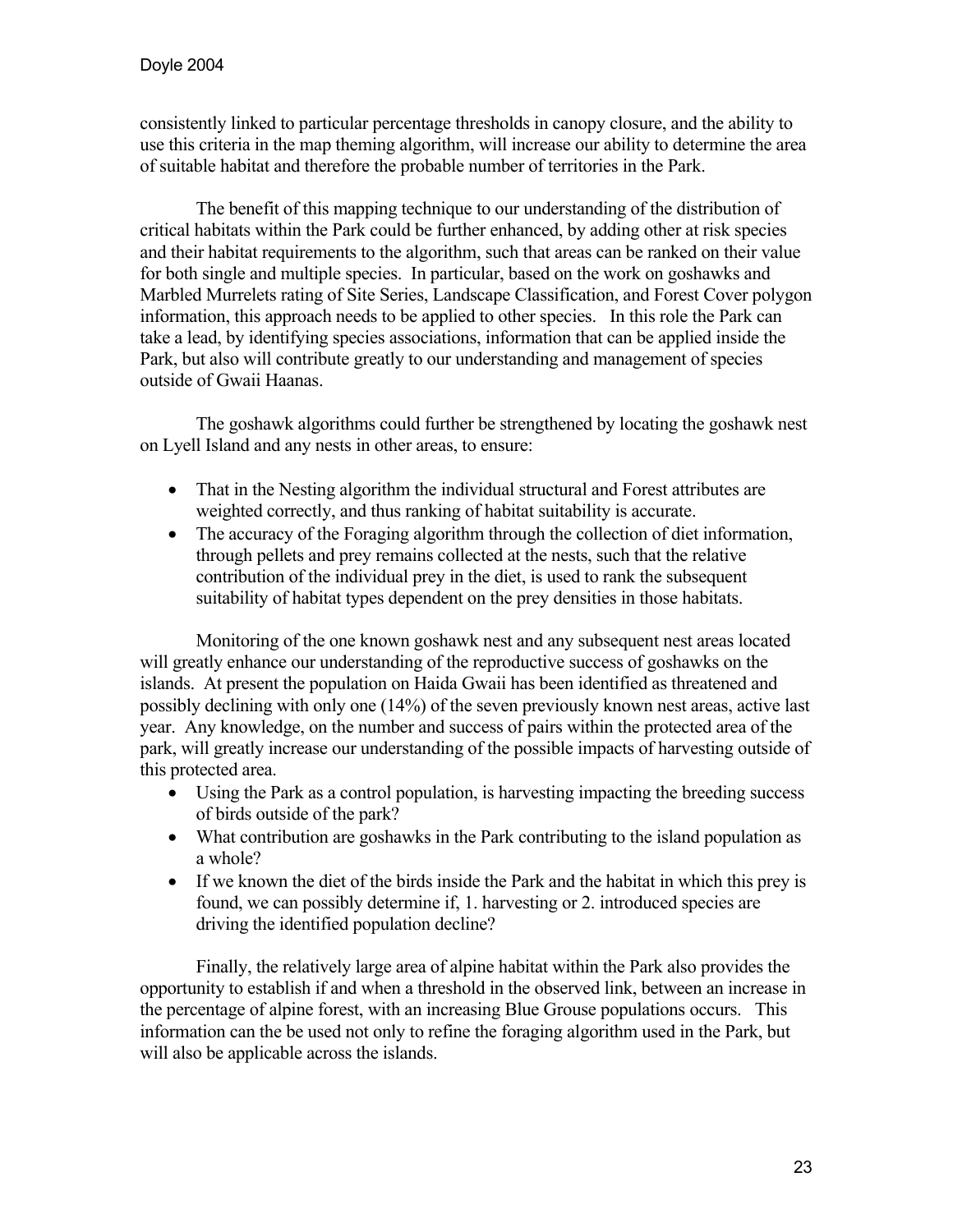# **Literature Cited**

- Alaback, P. B. and J. C. Tappeiner. 1991. Response of western hemlock (*Tsuga heterophylla*) and early huckleberry (*Vaccinium ovalifolium*) seedlings following forest windthrow. Canadian Journal of Forest Research. 21:534-539.
- Bloxton, T. D. 2002. Prey abundance, space use, demography and foraging habitat of Northern Goshawks in western Washington. MSc Thesis. University of Washington.
- Burger, A. E. Conservation assessment of Marbled Murrelets in British Columbia, A Review of the Biology, Populations, Habitat Associations and Conservation. 2002. CWS. Tech Rep. 387.
- Doyle, F. I. 2000. Timing of reproduction by red-tailed hawks, northern goshawks and great horned owls in the Kluane Boreal Forest of Southwestern Yukon. MSc Thesis, Dept. Zoology, UBC. 1-141.
- Doyle, F. I. 2003. Biological Review and Recommended Interim Strategy Direction for Northern Goshawks on Haida Gwaii/Queen Charlotte Islands. MWALP. Smithers.
- Doyle, F, I, 2003a. Maintenance of a healthy Queen Charlotte Goshawk population in TFL 39: Relationship between habitat and goshawk prey. FIA. Weyerhaeuser Ltd.
- Doyle, F. I. 2003b. Managing for Goshawks in TFL39 on Haida Gwaii/Queen Charlotte Islands: Goshawk Nest Monitoring and Diet in 2003. FIA. Weyerhaeuser Ltd.
- Doyle, F. I. 2004. Managing for Goshawks in TFL39 on Haida Gwaii/Queen Charlotte Islands: Habitat Suitability Rating. . FIA. Weyerhaeuser Ltd. In Review
- Doyle, F. I. 2004b. Blue Grouse Habitat on Haida Gwaii/Queen Charlotte Islands. HCTF Report. Victoria BC :1-20.
- Doyle F. I. and J.N.M. Smith. 1994. Population Responses of northern goshawks to the 10 year cycle in numbers of snowshoe hares. Studies in Avian Biology 16:122-129.
- Doyle, F. I. and T. Mahon. 2001. Inventory of the northern goshawk in the Kispiox Forest District "Annual Report 2000". B.C. Ministy of Environment, Lands and Parks. Smithers.
- Doyle, F. I. and D. McLennan, 2003. Territory distribution, nest and foraging area requirements and a habitat assessment of predicted nest areas, both in TFL 39 and in the adjacent landscape, on the Queen Charlotte Islands/Haida Gwaii.
- Harris, A. S. 1989. Wind in the forests of southeast Alaska and guides for reducing damage. Gen. Tech. Rep. PNW-GTR-244. Portland OR: US Dept. AGFS, Pacific Northwest Forest and Range Exp. Stat.
- Iverson, C.G., Hayward, G.D, Titus, K., DeGayner, E., Lowell, R.E., Crocker-Bedford, D., Scheimpf, F.P., and J. Lindell. 1996. Conservation Assessment for the Northern Goshawk in Southeast Alaska. USDA Forest Service Gen. Tech. Rep. PNW-GTR-387.
- Joy, S.M., Reynolds, R.T. and D.G. Leslie. 1994. Northern goshawk broadcast surveys: Hawk response variables and survey cost. Studies of Avian Biol. 16:24-30.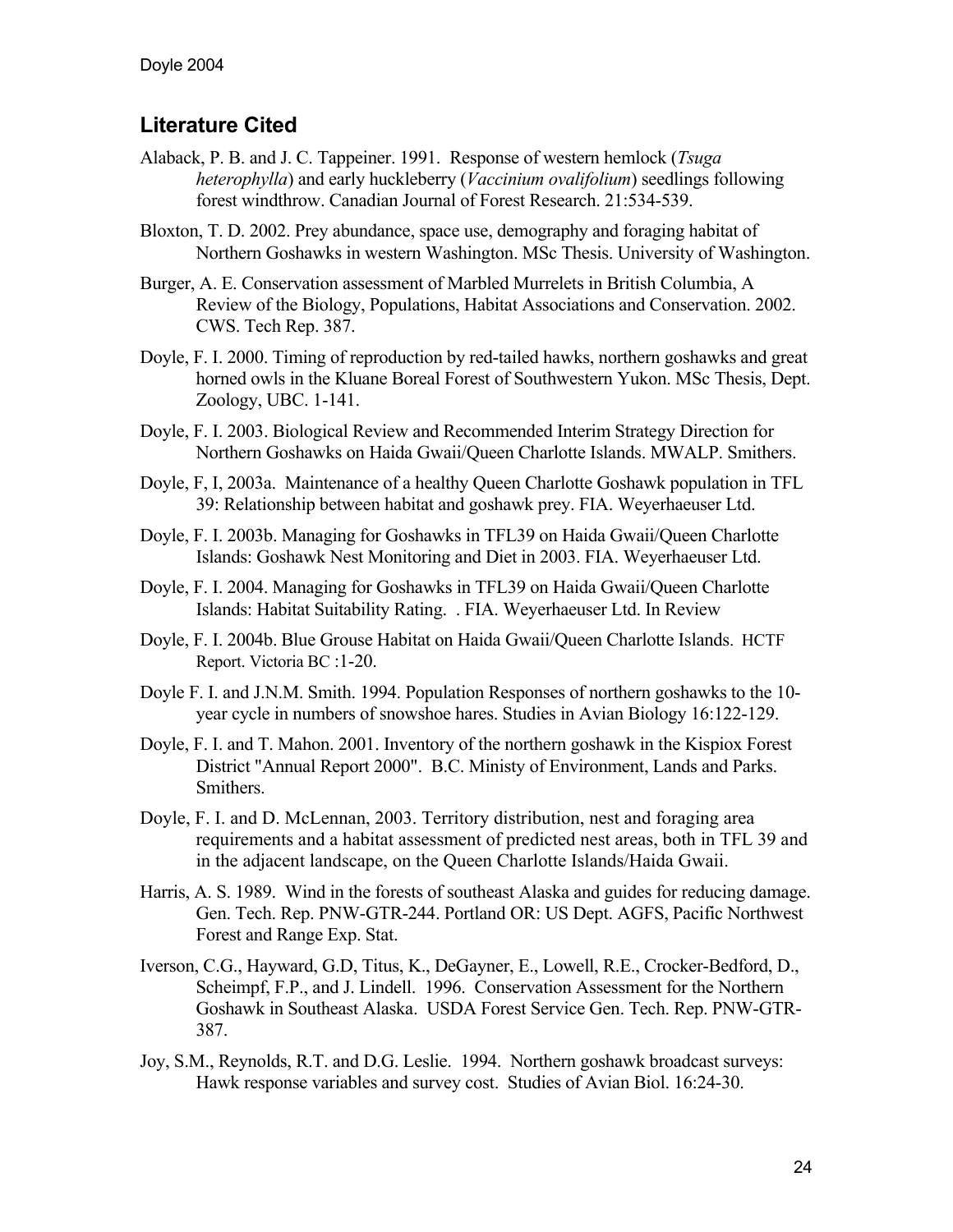- Kennedy, P.L. and D.W. Stahlecker. 1993. Responsiveness of nesting northern goshawks to taped broadcasts of 3 conspecific calls. J. Wildl. Manage. 57:249-257.
- Mahon T. and F. I. Doyle. 2000. An assessment of northern goshawk nest site choice and reproductive success in proximity to forest harvesting: an Adaptive management Strategy. MELP. Smithers, B.C.
- MELP 1998. Field Manual for describing Ecosystems in the field. MELP and MOF, Crown Publications, Victoria, British Columbia.
- McClaren, E. 2003. Northern goshawk (*Accipiter gentilis laingi*) population inventory summary for Vancouver Island, British Columbia (1994-2002). Ministry of Environment, Lands and Parks, Nanaimo, B.C.
- McLennan. D. 2000. Preliminary landscape-level habitat suitability algorithms for Marble Murrelets and Queen Charlotte goshawks on the Haida Gwaii. FRBC, Weyerhaeuser Ltd.
- McLennan. D.,F. I. Doyle and T. Golumbia. 2002. Habitat Suitability Mapping for Marbled Murrelet *(Brachyramphus marmoratus)* and Northern Goshawk *(Accipter gentilis laingi*) in Gwaii Haanas National Park Reserve. Parks Canada.
- McGrath, M. T., S. DeStephano, R. A. Riggs, L.L. Irwin and G. L. Roloff. 2003. Spatially explicit influences on Northern Goshawk nesting habitat in the interior Pacific Northwest. Journal of Wildlife Management. Wildlife Monographs. 154.
- Resource Inventory Committee (RIC). 1997. Standard methodologies for the inventory of biodiversity in British Columbia: Raptors. Min. of Environment, Victoria, B.C.
- Reynolds, R. T. and S. M. Joy. 1998. Distribution, territory occupancy, dispersal, and demography of northern goshawks on the Kaibab plateau, Arizona.
- Squires, J.R. and R.T. Reynolds. 1997. Northern Goshawk. *In*: A. Poole and F. Gill (Eds.). The birds of North America. No 298. Academy of Natural Sciences and The American Ornithologists Union, Washington, DC.
- Westland Resources Group. 1994. Ecological Classification of Gwaii Haanas: Land Classification. Environment Canada, Western Region.
- Zeeman, A. 1997. A Conservation assessment and conservation strategy for the Northern Goshawk (*Accipiter gentilis* subspecies *atricapillus* and *laingi*) in British Columbia. MELAP. Victoria.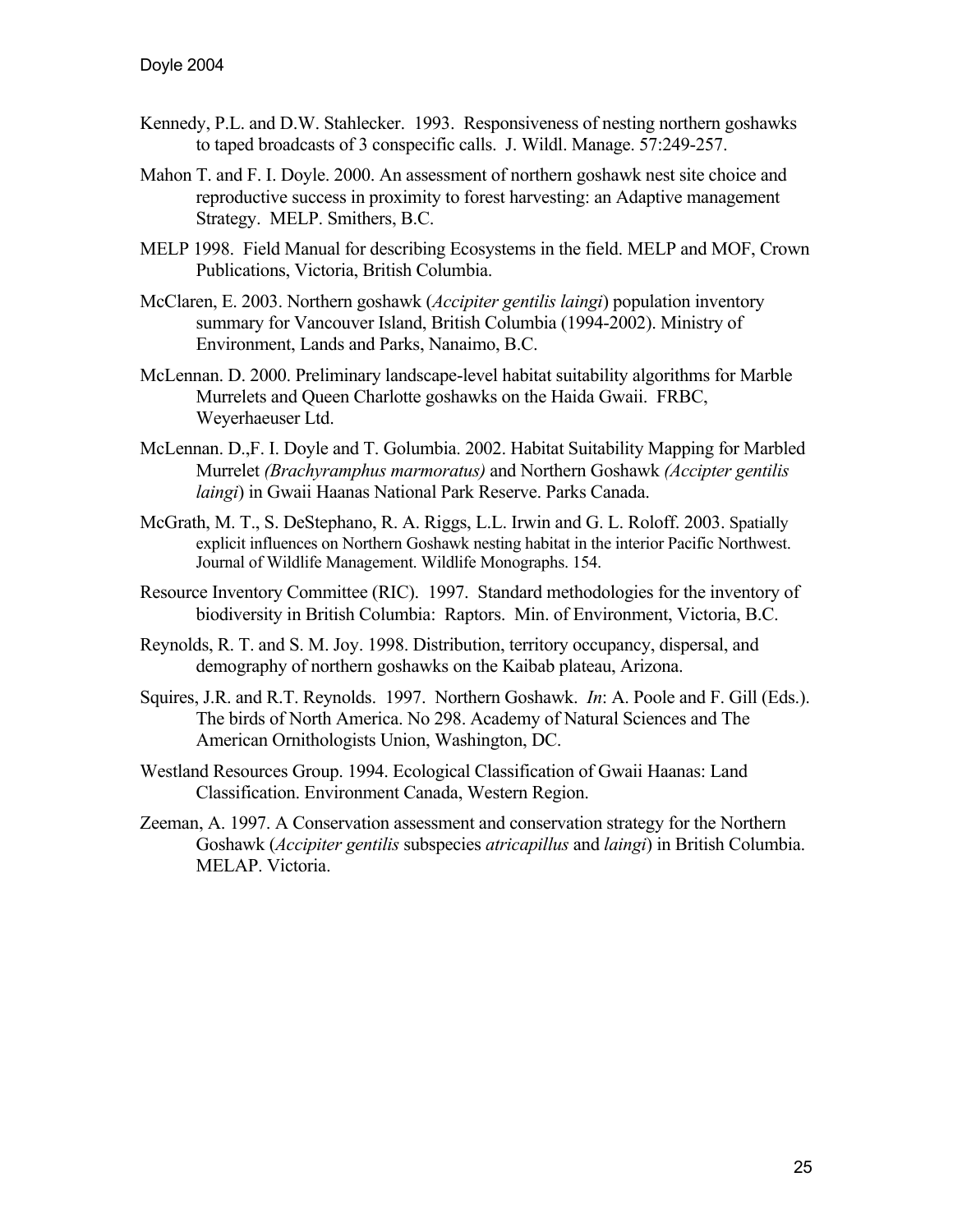# **Appendices**

# **Appendix 1.**

# *Algorithms Used for Ground Truthing Habitat Suitability Ranking*

Doyle and McLennan 2002.

### **Northern Goshawk Nesting Habitat Suitability**

 In the field the structural characteristics of forest cover polygons were assessed as to the suitability of that polygon as a goshawk nest stand based on the criteria below. These attributes are based on the known habitat characteristics of the nest areas located on the Islands (Chapter 2, Table 1), and the range of know parameters personally observed within the same CWH Biogeclimatic zones on the adjacent mainland (Table 2). Similar work has taken place on Vancouver Island (McClaren 2001) and S. E. Alaska (Iverson et al. 1996), however, where the same ranges in nest habitat attributes have been observed. The individual rankings were then ground truthed to ensure that when a critical attribute for nesting was absent, that the cumulative ranking would result in a low-nil ranking of that forest cover polygon.

|                 | Crown<br><b>Closure</b> | <b>Nest</b><br><b>Access</b> | <b>Structural</b><br><b>Stage</b> | <b>Height</b><br><b>Class</b> | <b>Score</b> | Rating |
|-----------------|-------------------------|------------------------------|-----------------------------------|-------------------------------|--------------|--------|
| NoGo Nesting    |                         |                              |                                   |                               |              |        |
| Suitability     |                         |                              |                                   |                               |              |        |
| Total Score: 18 | High:                   | >12 Moderate:                | 10-12 Low:                        | 7-10                          | $Nil:0-6$    |        |

 High ranked habitat is considered to have a combination of attributes that would typically be seen within known goshawk nest areas. Moderate sites were considered to be sites in which nest areas were less likely to be seen, based on observed nest area attributes, however, nests are occasionally found in such stands. Low suitability sites, contains forest attributes where nest areas have not been located, however, they may contain occasional attributes that would by themselves support nesting goshawks, and therefore it could be argued that they would use these sites if no other habitat was available. Areas ranked as NIL contained no forest attributes that would support a goshawk nest area.

#### **Crown closure**

After the fundamental requirement of a 'mature' forest stage, canopy closure is probably the single most important structural variable relating to nest area suitability. Virtually every study examining goshawk nest areas identifies canopy closure as a key attribute, with few examples of goshawks nesting in stands with <40% canopy closure (apart from those in SW Arizona, where stands are more open, however understory in this dry climate is also less dense). Optimal values, as represented from our observed sample of nest areas, are >60%. Corresponding suitability ratings for the canopy closure classes available in the forest cover database are provided below.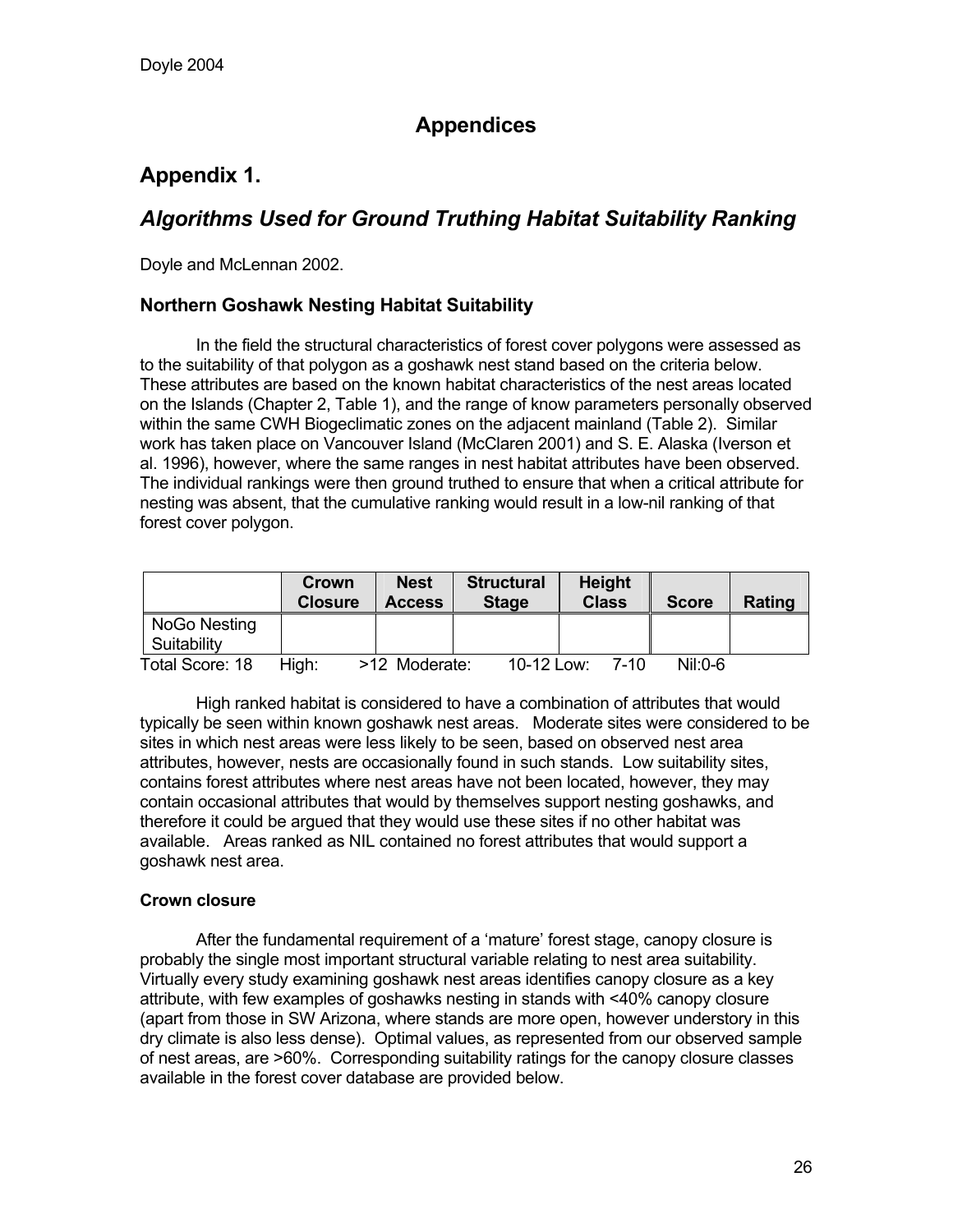**Crown closure:** measured as per DEIF. Use drip line of canopies for estimates. Estimate should be based on a number of locations within the stand.

| <b>Crown Closure</b> |              |  |  |  |  |
|----------------------|--------------|--|--|--|--|
| Closure %            | <b>Score</b> |  |  |  |  |
| $60 - 100$           | 5            |  |  |  |  |
| 40 - <60             | 2            |  |  |  |  |
| <4∩                  |              |  |  |  |  |

#### **Nest access**

Known goshawk nest stands all exhibit an open under story beneath the mature canopy. This pre-requisite is required as it allows goshawks to access their nests, which are typically placed at the base of the canopy, and also allows access to plucking sites, which are typically located on the forest floor. Excellent access: allows this raven sized raptor to fly readily under the canopy in any direction. Fair access: flyways are somewhat impeded. Poor access: Flyways uncommon, but at occasional points in the stand there is possibly room for birds to access nest trees. Very Poor Access: Access impeded in all directions.

|                    | <b>Nest Access</b> |
|--------------------|--------------------|
| <b>Description</b> | <b>Score</b>       |
| Very poor access   |                    |

Poor access and the set of the set of the set of the set of the set of the set of the set of the set of the set of the set of the set of the set of the set of the set of the set of the set of the set of the set of the set Fair access 1 4 • Excellent access 5

**Nest Access:** an evaluation of the ease with which nests can be accessed, especially understory accessibility.

# **Structural Stage**

The structural maturity of a stand, and trees within a stand, form the fundamental basis for nesting suitability for goshawks. Individual trees must have developed large enough branches to support the nest structure. "Structural Stage" (as classified in: BC Ministry of Environment, Lands and Parks and BC Ministry of Forests 1998). Mature (MF,6) and Old growth Forest (OF,7), possesses many feature that would support a nest structure. Young Forest (YF,5) has fewer sites that would support a nest. Pole Sapling (PS,4) nest sites typically absent.

#### **Structural Stage:**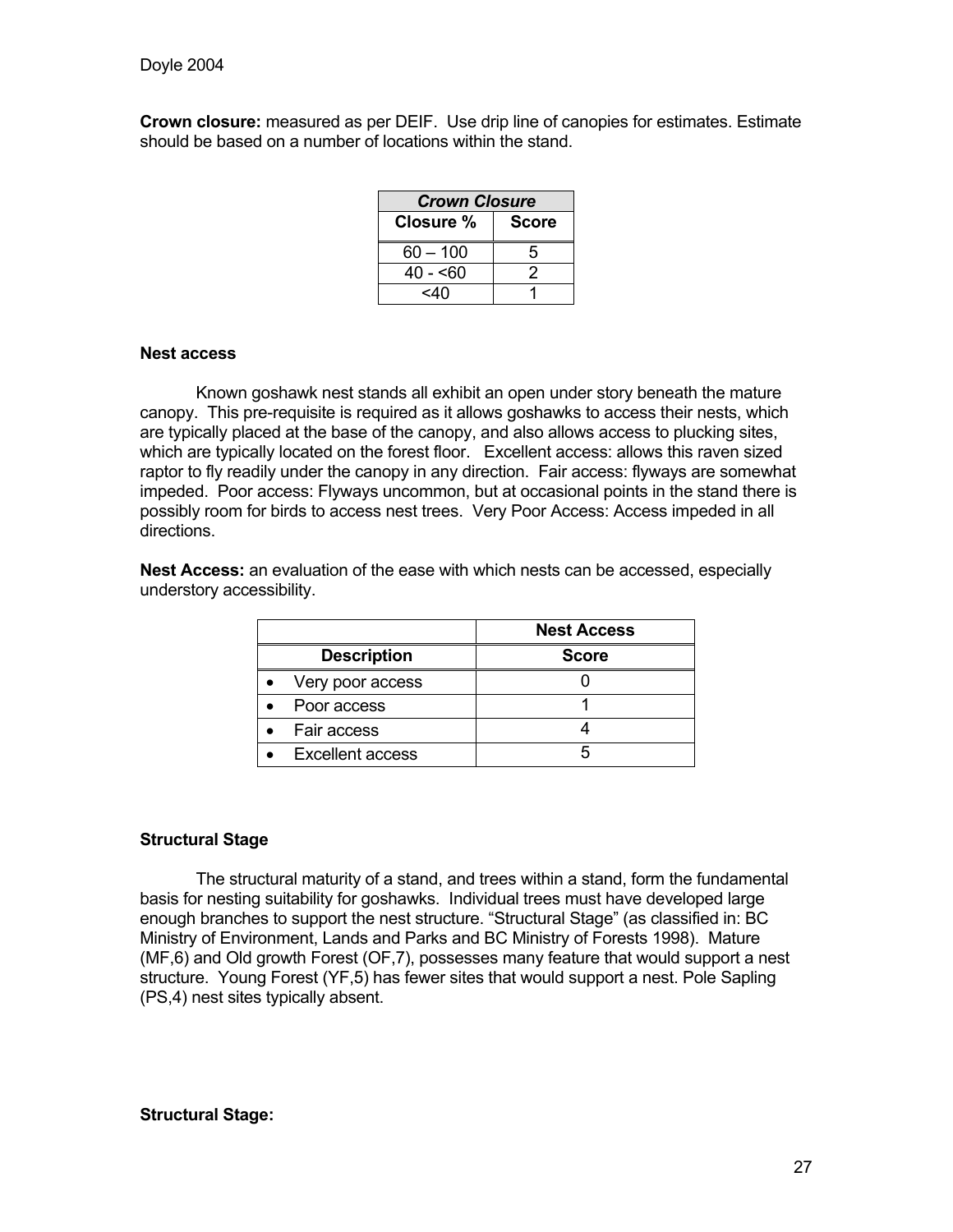| <b>Description</b>        | <b>Score</b> |
|---------------------------|--------------|
| PS(4)                     |              |
| YF(5)                     |              |
| $\bigcap$ $F(7)$<br>MF(6) |              |

### **Height Class**

In addition to "Openness" and "Structural stage" height class was also used as it helps to tease out the habitat characteristics of the stand needed to support a goshawk nest area, particularly as it pertains to the ability of goshawk to maneuver freely beneath the canopy. "Height Class" (as classified in: BC Ministry of Environment, Lands and Parks and BC Ministry of Forests 1998).

#### **Height Class:**

| <b>Description</b> | <b>Score</b> |
|--------------------|--------------|
| پيم                |              |
|                    |              |
|                    |              |
|                    |              |

### **Northern Goshawk Foraging Habitat Suitability**

 Information on Suitable foraging habitat is based on radio telemetry locations of foraging goshawks (Bright-Smith and Mannan 1994, Iverson et al. 1996), where their prey are found (Godfrey 1986, Banfield 1974), and in particular, sites in which they successfully killed prey. Kill sites are located within mature/old growth forests, with high canopy closure, clear under story, and were frequently near small openings, which were associate with higher densities of prey (Good 1998, Stephens 2001). Prey has not only to be present, but also available if the habitat can be considered as a suitable foraging habitat for goshawks (Beier and Drennan 1997). Goshawks are a perch and wait hunter of forests, flying beneath the canopy, or hunting from edges to ambushing unwary prey (Kenward 1982).

|               | Crown<br><b>Closure</b> | <b>Sub-Canopy</b><br><b>Openness</b> | <b>Prev</b><br><b>Availability</b> | <b>Prev</b><br><b>Access</b> | <b>Score</b> | Rating |
|---------------|-------------------------|--------------------------------------|------------------------------------|------------------------------|--------------|--------|
| NoGo Foraging |                         |                                      |                                    |                              |              |        |
| Suitability   |                         |                                      |                                    |                              |              |        |

Total Score: 15 High: >10; Moderate: 7-10 Low:4-7; Nil:<4

 High ranked stands, are habitats in which prey is both abundant and "available". Moderate sites may possess habitat characteristics in which the birds can hunt, but prey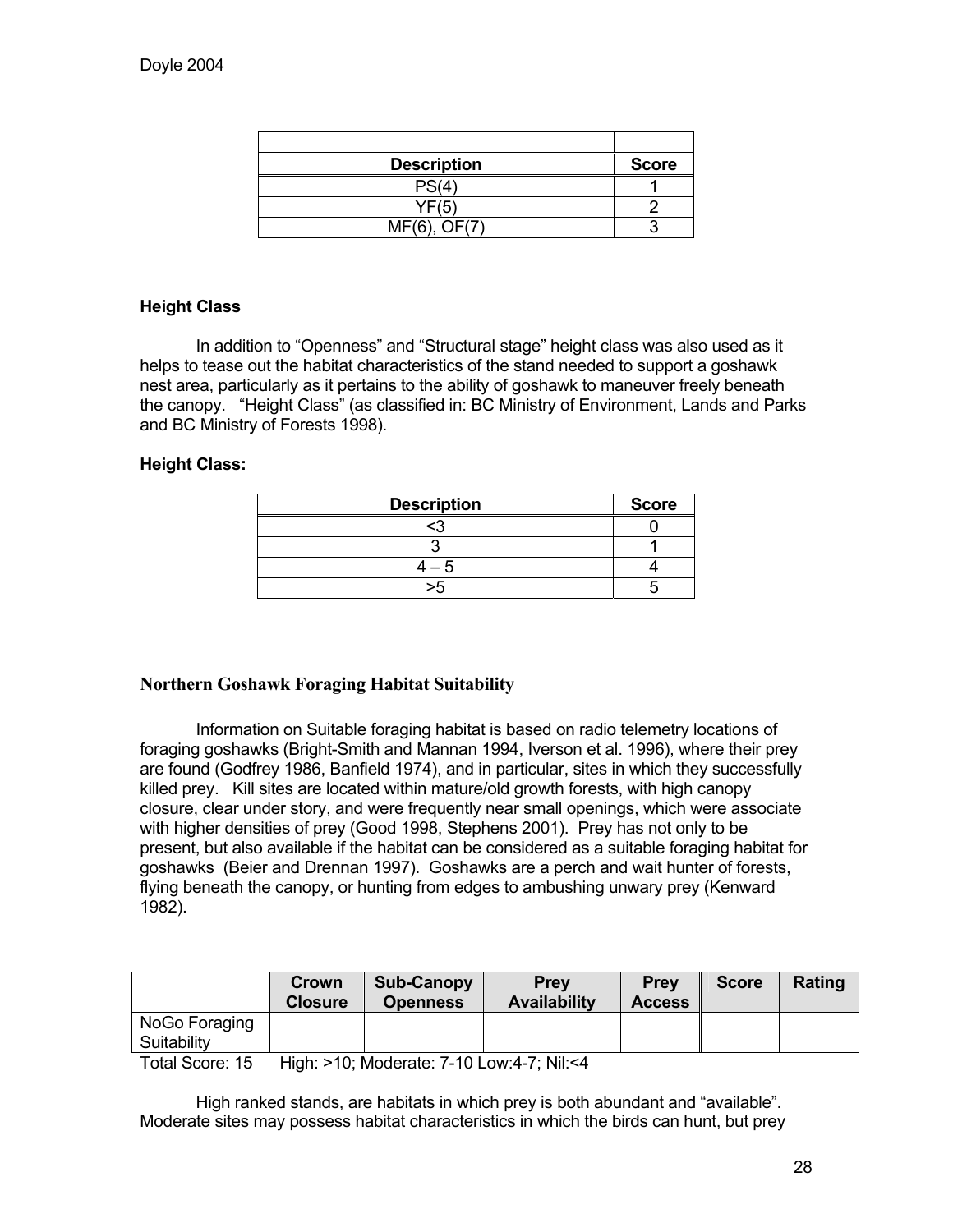may be less abundant. Low suitability sites typically exhibited limited ability for goshawks to hunt and access prey even if prey is abundant. In Nil suitability sites, if prey is present it is inaccessible, eg 25-50 year old stands, whose habitat structure inhibits the ability of goshawks to access prey.

*Crown Closure:* See Nesting habitat rankings

**Crown closure:** measured as per DEIF. Use drip line of canopies for estimates. Estimate should be based on a number of locations within the stand. Record range of cover (= gapiness).

| <b>Crown Closure</b>      |  |  |
|---------------------------|--|--|
| Closure %<br><b>Score</b> |  |  |
| $0 - 30$                  |  |  |
| $30 - 540$                |  |  |
| ר4⊿                       |  |  |

#### **Sub-Canopy Openness and Prey Accessibility**

Goshawks have to be able to access their prey, and that prey also has to be somewhat vulnerable with limited refuge from this predator. As goshawks hunt from perches beneath the canopy they therefore have to be able to see and access prey from these hunting locations. In addition the more perches that are available, there is a proportional increase in the possibility of a suitable hunting perch being available from which to access prey. These subjective categories are therefore a standardized assessment of the ability of the goshawks to hunt within a habitat and to see and access their prey.

**2. Subcanopy openness:** estimate of ease with which goshawks can fly beneath the canopy and select a suitable perch from which to hunt, and should be proportional to percent cover estimates for tree layers, e.g. A3 and B1 in OF stands.

| <b>Description</b>                                                      | <b>Score</b> |
|-------------------------------------------------------------------------|--------------|
| Subcanopy highly obstructed                                             |              |
| Subcanopy with major obstructions but<br>some flight possible           |              |
| Subcanopy with minor obstructions to<br>subcanopy flight                |              |
| Very open; in mature stands this means<br>low B2 and A3 layer coverages |              |

**3. Prey Accessibility:** an estimate of the ease with which prey can be hunted under the canopy; from a hunting perch. A dense ground cover of shrubs, CWD, and regen may impede prey accessibility, and the potential for an attached prey to escape; should agree with cover estimates of B layer.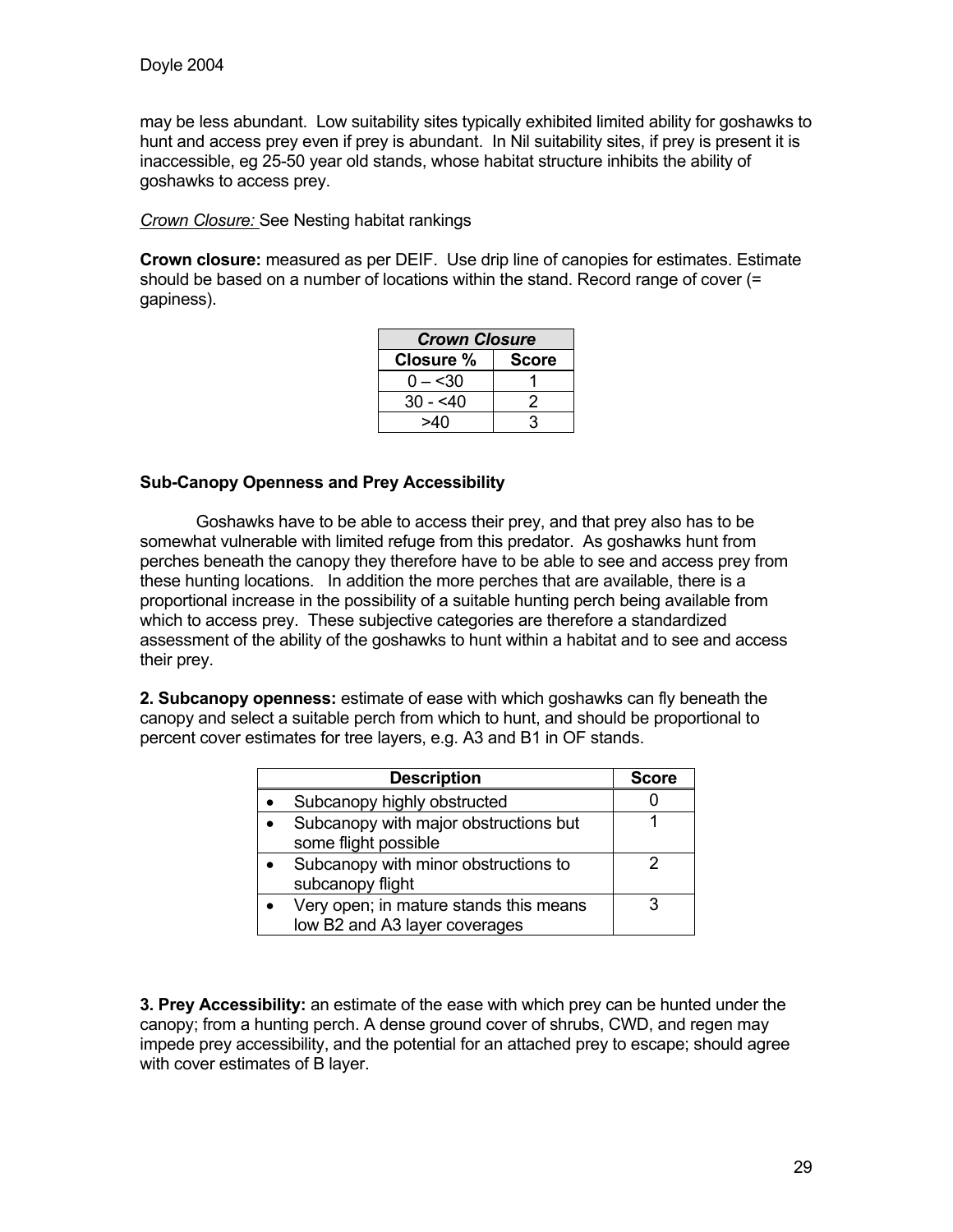| <b>Description</b>                 | <b>Score</b> |
|------------------------------------|--------------|
| Prey almost completely unavailable |              |
| Prey access heavily impeded        |              |
| Prey access somewhat impeded       |              |
| Prey completely available          |              |

#### **Prey Abundance**

Prey abundance is based on the typically suite of forest prey taken by goshawks based on diet analysis both on the Queen Charlotte Islands (Roberts 1997) and from adjacent areas with similar forest type (Iverson et al. 1996. Ethier 1999). These typically taken prey include red squirrel, varied thrush, jays, woodpeckers, forest grouse and a range of smaller forest passerines. In most of the studies red squirrels and grouse are identified as key prey and their presence or habitat that support their presence is more heavily weighted.

4. **Prey abundance**: Estimates the relative amount of prey occurring in the stand; consider squirrel middens, songbird observations, and other factors such as feed sites, snags, cavities, berries, etc. This is a coarse grained approach but is intended to tease out sites with little prey versus sites where common prey area abundant.

| <b>Description</b>     | <b>Score</b> |
|------------------------|--------------|
| Almost no productivity |              |
| Low productivity       |              |
| Moderately productive  |              |
| Very productive        |              |

#### **Marbled Murrelet Nesting Habitat Suitability**

 This was based on the RIC Standard methodology (1997), except for plot size which was based on the an estimated average for the forest polygon traversed while conducting the Northern Goshawk nest and foraging habitat suitability transect.

#### **MaMu Nesting Suitability**

|                             | <b>Platform</b><br><b>Density</b> | Crown<br><b>Closure</b> | <b>Height</b><br><b>Class</b> | <b>Score</b> | Rating |
|-----------------------------|-----------------------------------|-------------------------|-------------------------------|--------------|--------|
| NoGo Nesting<br>Suitability |                                   |                         |                               |              |        |
| Total Score =16             | High > 11                         |                         | Med 6-10                      | Low0-5       |        |

#### **Nest Platform Density: Visual estimate of density of potential nesting platforms.**

| <b>Nest Platform Density</b> |              |  |
|------------------------------|--------------|--|
| <b>Density Class</b>         | <b>Score</b> |  |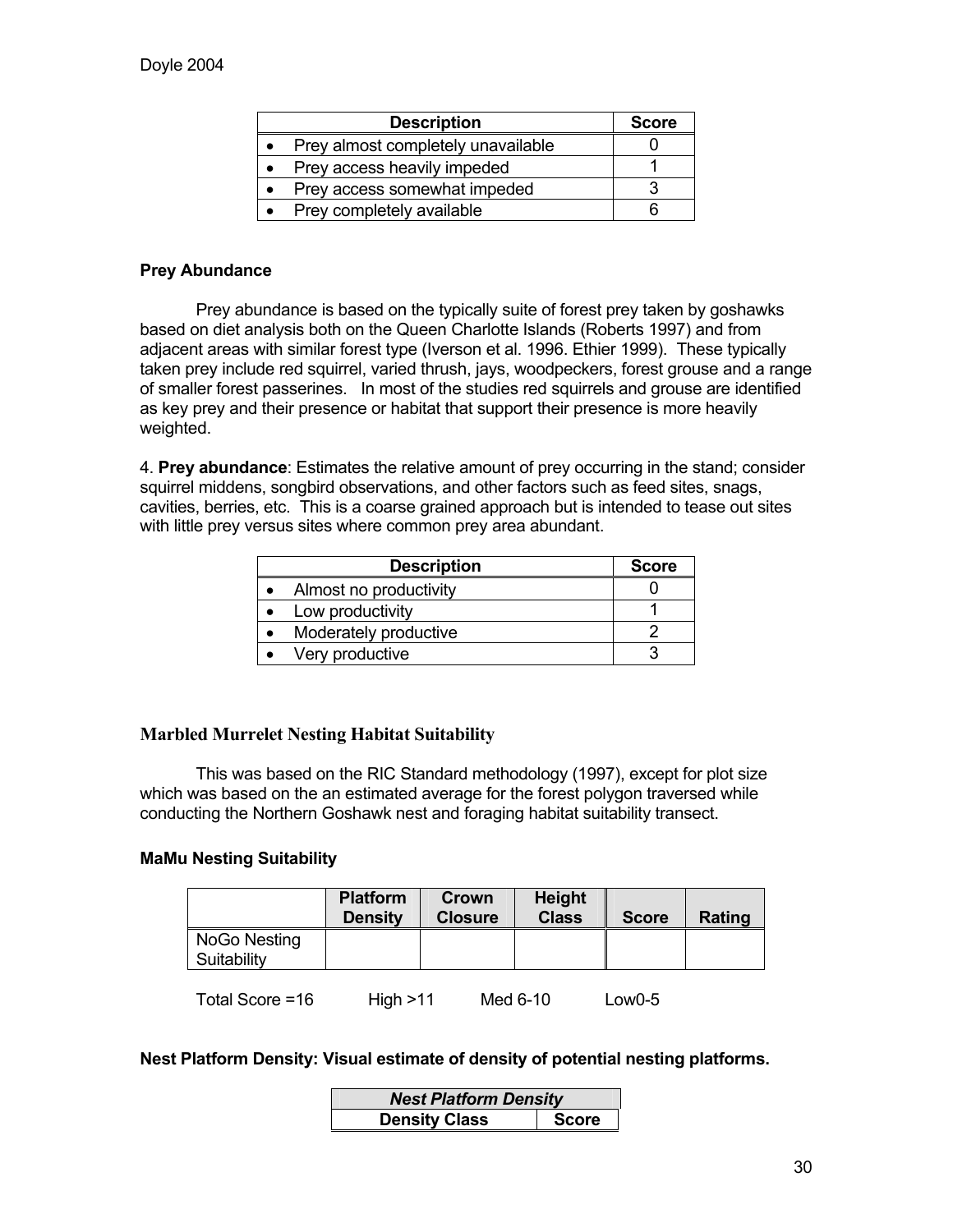| High (>250/ha)      | 10 |
|---------------------|----|
| Medium (150-250/ha) | 5  |
| Low $($ < 150 ha)   |    |
| None                |    |

 Nesting platforms (branches) were those platforms estimated to be >18 cm diameter. As per appropriate RIC, Marbled Murrelet Methodology Version 2.

**Crown closure:** measured as per DEIF. Use drip line of canopies for estimates.

 In a departure from the RIC habitat suitability methodology, Crown Closure was used as earlier work on Marbled Murrelet Platform density on the Queen Charlotte Islands (McLennan 2000), showed that canopy closure was significantly linked to the density of platforms/ha. The scoring below reflects the relative abundance of platforms to the percentage of canopy closure. In addition, it also supports the observation that as murrelets are poor fliers, they need spaces in the canopy to access nest platforms and these openings were seen as limiting with canopy closure ratings >75%.

| <b>Crown Closure</b> |              |  |
|----------------------|--------------|--|
| Closure %            | <b>Score</b> |  |
| 90-100               |              |  |
| 75 - <90             |              |  |
| 45 - <75             | 3            |  |
| $20 - 5$             | 2            |  |
| <2∩                  |              |  |

#### **Height Class:**

| <b>Description</b> | <b>Score</b> |
|--------------------|--------------|
|                    |              |
|                    |              |
| $- < 5$            |              |
|                    |              |

 Increased suitability ranking with increasing height was linked the observed increase in structural features that support nest platforms. Taller trees were typical of old growth stands on rich sites, whereby these stands were not only old thereby creating gaps in the canopy allowing greater access to nest platforms, but also had more suitable nesting branches >18 cm diameter.

# **Appendix 2.**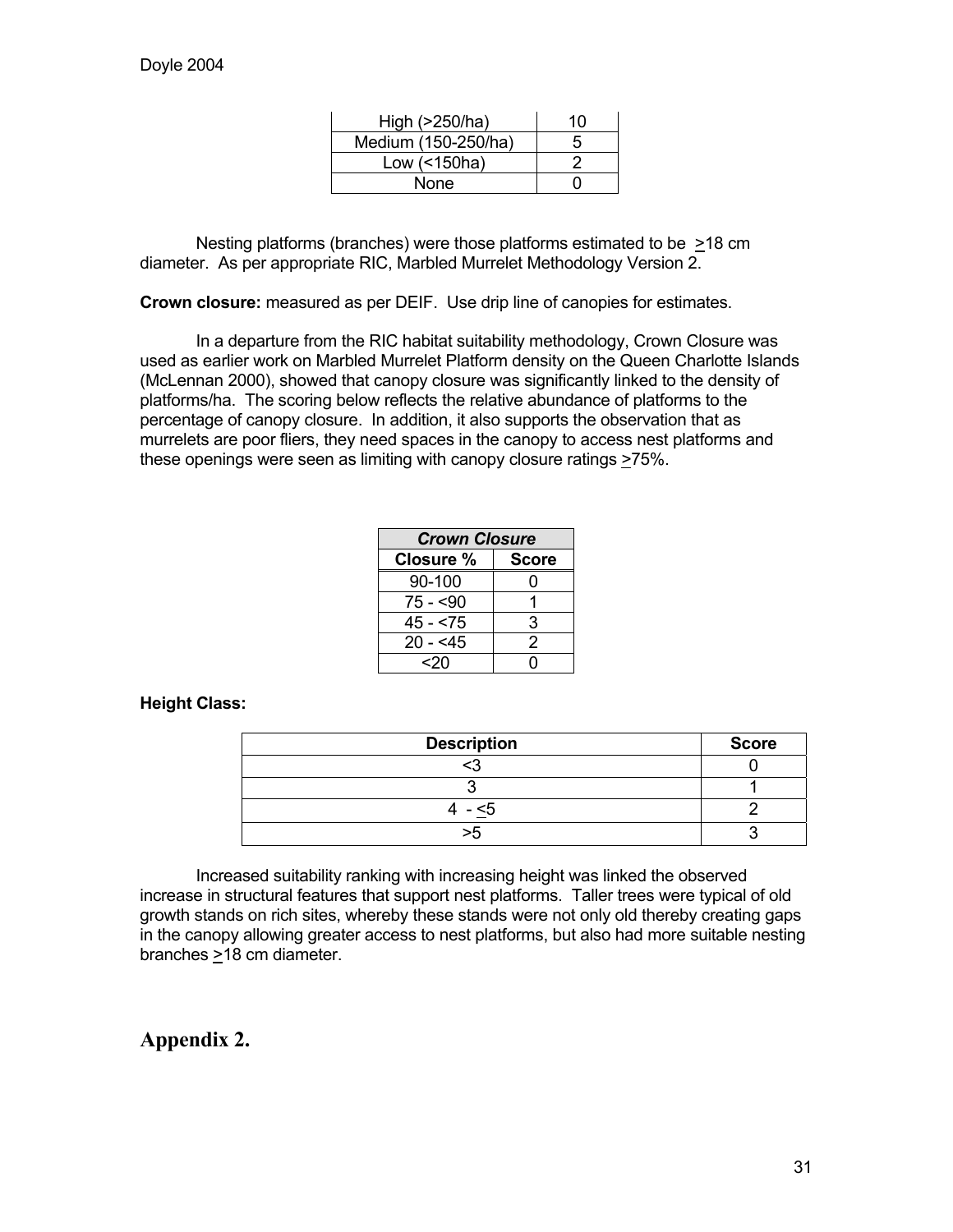# **Habitat Suitability Mapping for Marbled Murrelet (Brachyramphus marmoratus) and Northern Goshawk (Accipter gentilis laingi) in Gwaii Haanas National Park Reserve.**

McLennan et al. 2002

# *4.0 Model Variables and Weightings*

The following section describes the variables used in the model and the rationale for their weightings in the models. Classes and weights for each of the models are shown in the algorithm summaries in Table 2-4.

### *4.1 Biophysical Unit Score*

Biophysical Units (BUs) were correlated with biogeoclimatic site series and ranked for their relative suitability for NoGo foraging and nesting and MaMu nesting (Table 1). Information for making the ranking was based on suitability-site series relationships described in Oikos (2000) for Graham Island, and on the authors' experience with forest structural attributes such as canopy closure, stocking and density of understory vegetation in old forest stands within each site series. The BU rankings helped fine tune the forest cover data by accounting for stand structural characteristics typical of the various site series.

# *4.2 Age Class*

Age classes 8 and 9 are weighted the highest in both NoGo models based on information from Graham Island, where all nest sites have been found in age class 8 and 9 stands. Stands surrounding nest stands used for foraging are also age classes 8 and 9 on Graham Island. MaMu nest platform densities are significantly higher in age class 9 stands in Graham Island (Oikos 2000), as these old forest stands are sufficiently old to develop the requisite large lateral, moss-covered branches.

### *4.3 Height Class*

Height classes greater than 4 have the highest weights in all models. As for age class all NoGo nest sites on Graham Island are in stands with height class 4 or greater. NoGo foraging is assumed to be highest in stands with height class greter than 4 because of desirable stand structural characteristcs in these stands such as relatively clear subcanopy areas for hunting and desirable canopy closure characteristics. MaMu nest platform density was found to be much higher in height class 4 or higher.

### *4.4 Species*

Western/mountain hemlock (H) and Sitka spruce (S) have the highest weights in the NoGo nesting model because all nest sites located to date on Graham Island have been in these two species. Sitka spruce weights are also high for NoGo foraging, because red squirrels feed primarily on Sitka spruce cones and are the main prey species of NoGo on Haida Gwaii (Doyle 2003b).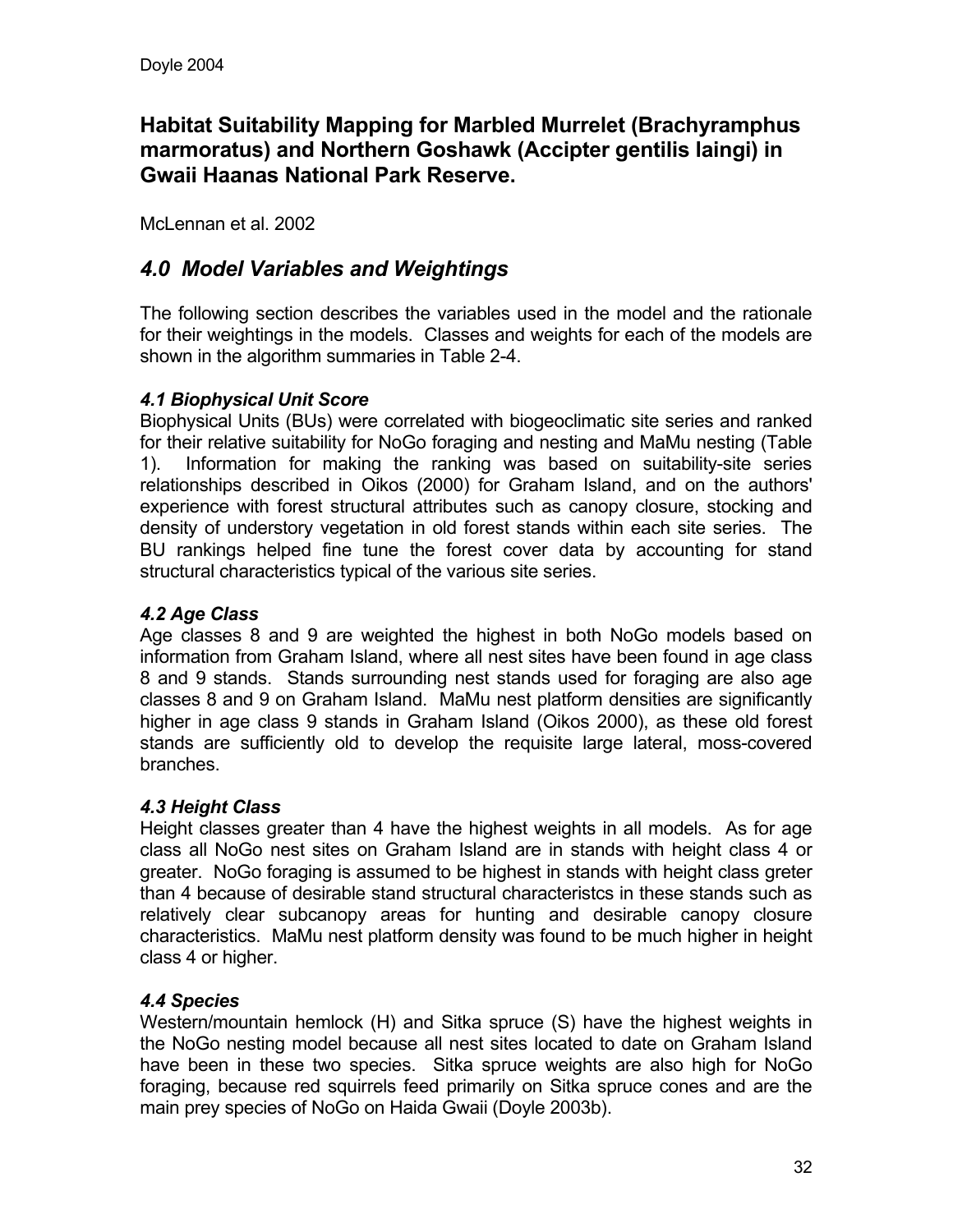### *4.5 Elevation*

Elevation weights favour elevations below 350m for all models. For NoGo nest sites discovered on Graham Island are all at or below 350 m, and it is assumed that the productivity of NoGo prey is also inversely related to elevation. MaMu weights are higher at lower elevations because larger stands with more nest platforms. In all cases the weights assigned to elevation are low, reflecting the generally low emphasis placed on this variable.

### *3.2 6 Slope*

Slope weights are the lowest of all variables for all models and reflect the lower predictive capacity of slope class. Generally lower slopes have higher rankings based on known NoGo nest sites, NoGo foraging requirements, and background information on MaMu nesting (Doyle and McLennan 1999).

Table 1: NoGo foraging and nesting indices and MaMu nesting index for biophysical unit (BU) classes.

| <b>BU</b>       | <b>Subzone</b> | <b>Site</b>    | <b>Index value</b><br><b>NoGo Forage</b> | Index value<br><b>MaMu Nest</b> | Index value<br><b>NoGo Nest</b> | Spruce %<br><b>Class</b> |
|-----------------|----------------|----------------|------------------------------------------|---------------------------------|---------------------------------|--------------------------|
|                 |                | <b>Series</b>  |                                          |                                 |                                 |                          |
| DT              | AT             | n/a            | 0                                        | $\mathbf 0$                     | $\mathbf 0$                     | 1                        |
| LA              | AT             | n/a            | 0                                        | $\overline{0}$                  | $\mathbf 0$                     | 1                        |
| MI              | <b>MHwh</b>    | $\overline{2}$ | 0                                        | $\mathbf 0$                     | $\mathbf 0$                     | 0                        |
| SU              | <b>MHwh</b>    | n/a            | 0                                        | $\mathbf 0$                     | $\pmb{0}$                       | 0                        |
| TH              | <b>MHwh</b>    | n/a            | 0                                        | $\mathbf 0$                     | $\mathbf 0$                     | 0                        |
| DB              | <b>CWHvh</b>   | n/a            | 0                                        | $\overline{0}$                  | $\mathbf 0$                     | 1                        |
| <b>DS</b>       | <b>CWHvh</b>   | n/a            | 0                                        | $\mathbf 0$                     | $\pmb{0}$                       | 0                        |
| EH              | <b>CWHvh</b>   | n/a            | 8                                        | $\mathbf 0$                     | $\pmb{0}$                       | 1                        |
| HU              | <b>CWHwh</b>   | n/a            | 8                                        | $\mathbf 0$                     | $\mathbf 0$                     | 0                        |
| $\overline{IC}$ | <b>CWHwh</b>   | n/a            | $\overline{0}$                           | $\mathbf 0$                     | $\pmb{0}$                       | $\overline{0}$           |
| PO              | <b>CWHwh</b>   | n/a            | 5                                        | $\overline{0}$                  | $\mathbf 0$                     | 0                        |
| AN              | <b>CWHvh</b>   | $\overline{2}$ | 1                                        | 1                               | 1                               | 0                        |
| KU              | <b>CWHvh</b>   | 12             | 1                                        | 1                               | 1                               | 0                        |
| UV              | <b>CWHvh</b>   | $\overline{2}$ | 1                                        | 1                               | 1                               | $\overline{0}$           |
| <b>BF</b>       | <b>CWHwh</b>   | 01(b)          | 5                                        | $\overline{2}$                  | $\mathsf 3$                     | $\overline{2}$           |
| <b>BA</b>       | <b>CWHvh</b>   | 3              | $\overline{2}$                           | $\overline{2}$                  | $\overline{2}$                  | 1                        |
| PC              | <b>CWHvh</b>   | 11             | $\overline{3}$                           | $\overline{3}$                  | $\overline{3}$                  | 0                        |
| $\overline{PF}$ | <b>CWHvh</b>   | 14             | $\overline{2}$                           | 3                               | 1                               | $\overline{2}$           |
| <b>BY</b>       | <b>CWHwh</b>   | 12             | 6                                        | 3                               | 3                               | $\overline{3}$           |
| SG              | <b>CWHwh</b>   | $\overline{2}$ | $\overline{3}$                           | 3                               | $\overline{3}$                  | $\overline{2}$           |
| <b>WB</b>       | <b>CWHwh</b>   | 12             | $\overline{6}$                           | 3                               | $\overline{3}$                  | $\overline{3}$           |
| <b>FL</b>       | <b>CWHvh</b>   | 1              | $\overline{\mathbf{4}}$                  | $\overline{4}$                  | $\overline{\mathbf{4}}$         | 1                        |
| R <sub>l</sub>  | <b>CWHwh</b>   | 4              | $\overline{5}$                           | 4                               | 4                               | 1                        |
| YZ              | <b>CWHwh</b>   | 1,3,4          | $\overline{5}$                           | 5                               | $\overline{5}$                  | $\overline{3}$           |
| WF              | <b>CWHvh</b>   | 16, 17, 18     | $\overline{5}$                           | $\overline{5}$                  | $\overline{5}$                  | $\overline{2}$           |
| MU              | <b>CWHwh</b>   | 13             | $\overline{\mathbf{4}}$                  | $\overline{5}$                  | $\overline{5}$                  | 1                        |
| <b>SP</b>       | <b>CWHwh</b>   | 13             | 4                                        | $\overline{5}$                  | $\overline{5}$                  | 1                        |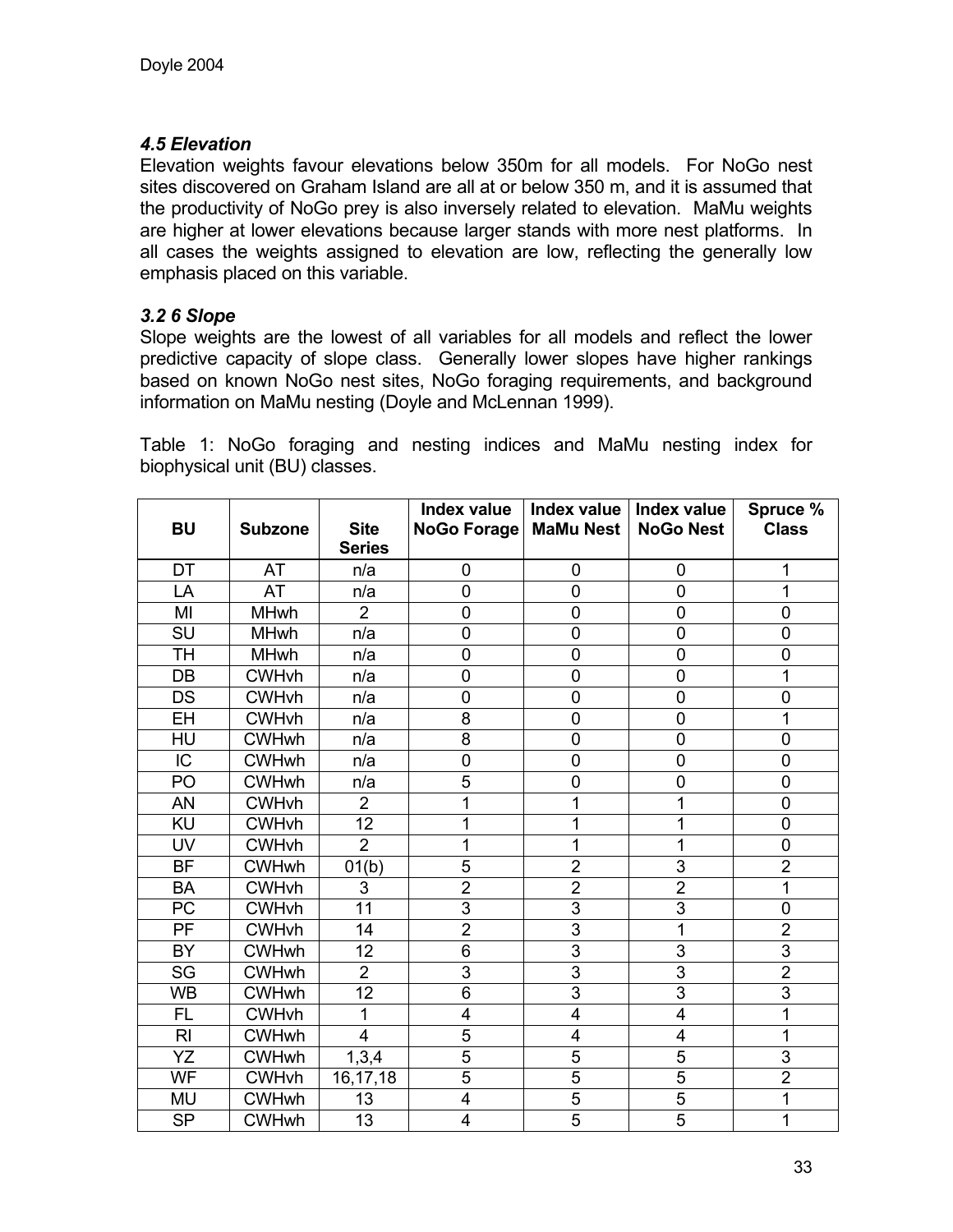| MA        | <b>CWHvh</b> |       |    |    |    |  |
|-----------|--------------|-------|----|----|----|--|
| HI        | <b>CWHwh</b> | 14    |    |    |    |  |
| <b>SB</b> | <b>CWHwh</b> |       |    |    |    |  |
| GG        | <b>CWHvh</b> |       |    |    |    |  |
| HY        | <b>CWHvh</b> |       |    |    |    |  |
| <b>SL</b> | <b>CWHvh</b> |       |    |    |    |  |
| GO        | <b>CWHwh</b> | 07,05 | 10 | 10 | 10 |  |
| <b>RA</b> | <b>CWHwh</b> |       |    | 10 | 10 |  |

Table 2: NoGo foraging habitat suitability algorithm.

| <b>Variable</b>             | <b>Class/Score</b>     | <b>Rating</b>   |
|-----------------------------|------------------------|-----------------|
| Height of Canopy            | <b>Height Class</b>    |                 |
|                             | $2$                    | $\overline{1}$  |
|                             | $2$ and $3$            | $\overline{10}$ |
|                             | >3                     | 20              |
| <b>Stand Age</b>            | Age Class              |                 |
|                             | 8 and 9                | 20              |
|                             | $\overline{6}$ and 7   | 15              |
|                             | 4 and 5                | 10              |
|                             | $<$ 4                  | 5               |
| <b>Leading Tree Species</b> | <b>Species</b>         |                 |
|                             | western/mountain       | 5               |
|                             | hemlock                |                 |
|                             | western redcedar       | 5               |
|                             | Sitka spruce           | 10              |
|                             | <b>Yellow Cypress</b>  | $\overline{2}$  |
|                             | <b>Red Alder</b>       | 5               |
|                             | lodgepole pine         | $\overline{2}$  |
| Ecosystem Type              | BU Score (see Table ?) |                 |
|                             | > 7.9                  | 10              |
|                             | $6.0 - 7.9$            | $\overline{7}$  |
|                             | $4.0 - 5.9$            | $\overline{3}$  |
|                             | < 4.0                  | $\overline{0}$  |
| Elevation                   | Elevation (m)          |                 |
|                             | $0-350$ m              | 10              |
|                             | $350 - 800$ m          | 5               |
|                             | >800 m                 | 0               |
| Slope Angle                 | <b>DEM Slope Angle</b> |                 |
|                             | $\leq 35\%$            | 5               |
|                             | 35-70%                 | 3               |
|                             | >70%                   | 1               |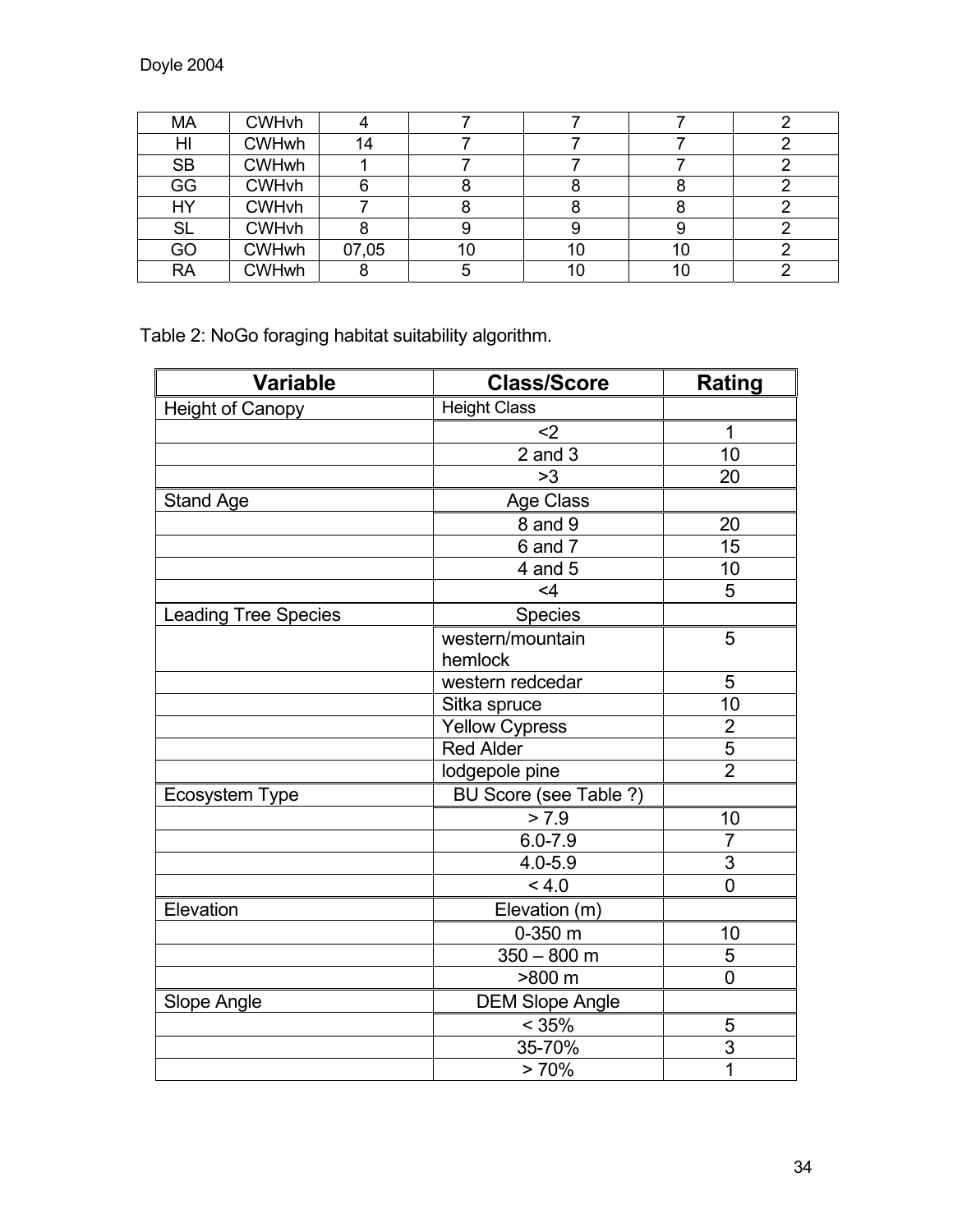Table 3: NoGo nesting habitat suitability algorithm.

| <b>Variable</b>             | <b>Class/Score</b>          | Rating           |
|-----------------------------|-----------------------------|------------------|
| <b>Height of Canopy</b>     | <b>Height Class</b>         |                  |
|                             | 1                           | 0.1              |
|                             | $\overline{2}$              | 0.4              |
|                             | $\overline{3}$              | 0.6              |
|                             | >3                          | 1.0              |
| <b>Stand Age</b>            | Age Class                   |                  |
|                             | 8 and 9                     | 1.0              |
|                             | $\overline{7}$              | 0.4              |
|                             | 6                           | 0.3              |
|                             | $\leq 6$                    | 0.1              |
| <b>Leading Tree Species</b> | Species                     |                  |
|                             | western/mountain<br>hemlock | 1.0              |
|                             | western redcedar            | 0.5              |
|                             | Sitka spruce                | 1.0              |
|                             | <b>Yellow Cypress</b>       | $\overline{0.2}$ |
|                             | <b>Red Alder</b>            | 0.8              |
|                             | lodgepole pine              | 0.1              |
| Ecosystem Type              | BU Score (see Table ?)      |                  |
|                             | > 7.9                       | 1.0              |
|                             | $6.0 - 7.9$                 | 0.8              |
|                             | $4.0 - 5.9$                 | 0.6              |
|                             | 4.0                         | 0.1              |
| Elevation                   | Elevation (m)               |                  |
|                             | 0-350 m                     | 1.0              |
|                             | $350 - 800$ m               | 0.75             |
|                             | >800 m                      | 0.1              |
| Slope Angle                 | <b>DEM Slope Angle</b>      |                  |
|                             | < 35%                       | 1.0              |
|                             | 35-70%                      | 0.75             |
|                             | > 70%                       | 0.1              |

Table 4: MaMu nesting habitat suitability algorithm.

| <b>Variable</b>     | TFL24 |      |        | 50 I |
|---------------------|-------|------|--------|------|
| <b>Height Class</b> |       | .10  | $\sim$ | -10  |
|                     | 2,3   | 0.30 |        | 0.30 |
|                     | 4,5   | 0.80 | 4,5,6  | ა.80 |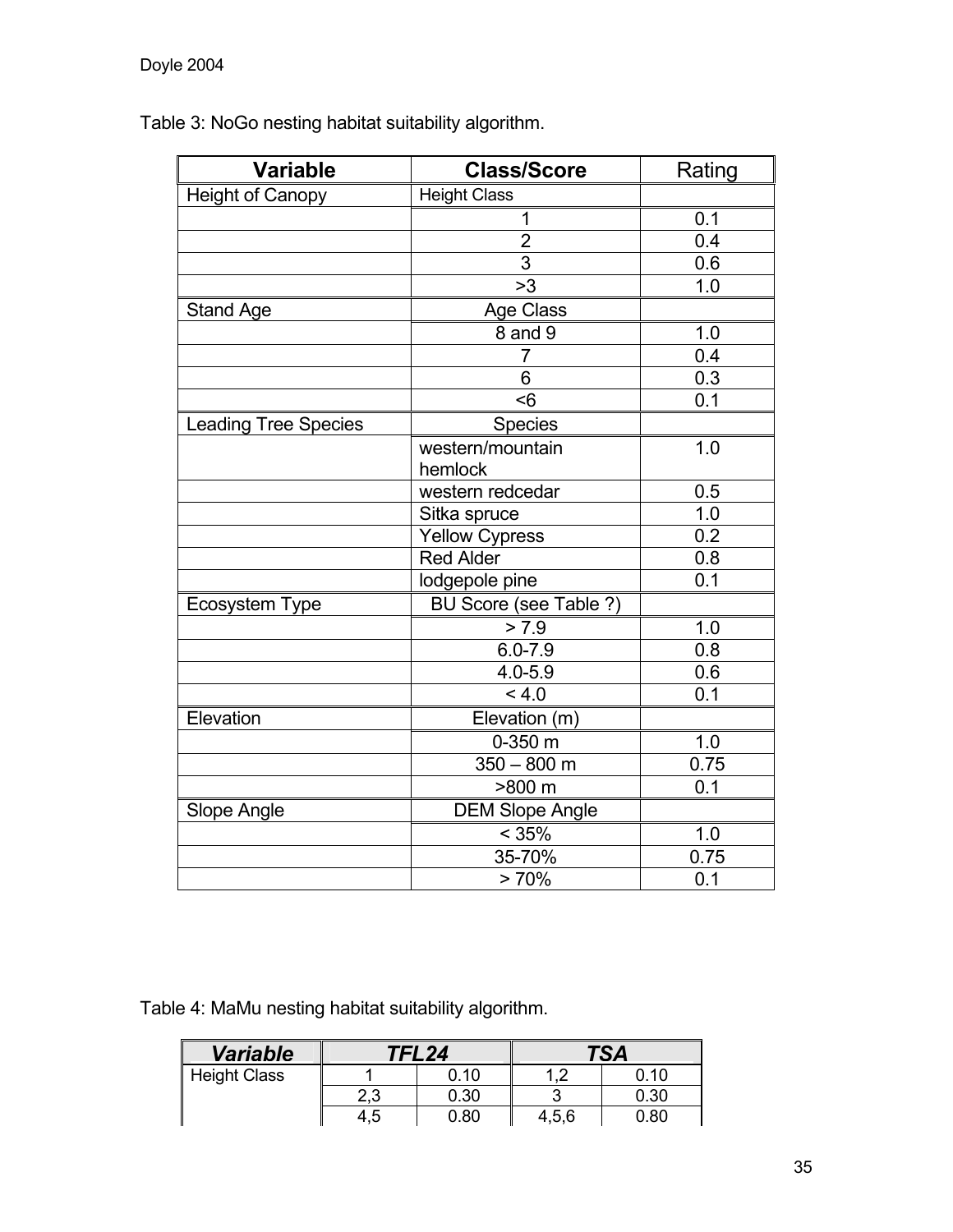|                 | >5        | 1.00 | >6        | 1.00 |
|-----------------|-----------|------|-----------|------|
| Age Class       | 8,9       | 1.00 | 9         | 1.00 |
|                 | < 8       | 0.05 | 8         | 0.50 |
|                 |           |      | < 8       | 0.05 |
| <b>Species</b>  | Η         | 1.00 | Н         | 1.00 |
|                 | С         | 1.00 | С         | 1.00 |
|                 | S         | 1.00 | S         | 1.00 |
|                 | Cy        | 0.20 | Сy        | 0.20 |
|                 | D         | 0.01 | D         | 0.01 |
|                 | PI        | 0.01 | PI        | 0.01 |
| <b>BU Score</b> | >7.9      | 1.00 | >7.9      | 1.00 |
|                 | $6 - 7.9$ | 0.80 | $6 - 7.9$ | 0.80 |
|                 | $4 - 5.9$ | 0.60 | $4 - 5.9$ | 0.60 |
|                 | $<$ 4     | 0.10 | $\leq 4$  | 0.10 |
| Elevation       | $0 - 350$ | 1.0  | 0-350     | 1.0  |
|                 | 350-800   | 0.75 | 350-800   | 0.75 |
|                 | >800      | 0.10 | >800      | 0.10 |

# **Appendix 3.**

# *Northern Goshawk (Accipiter gentilis ??) Habitat in the North Coast Forest District.*

**:Foraging and Nesting Habitat Suitability Models: February 2002.** *:*

Todd Mahon and Doyle 2002.

# **Stand Height**

The structural maturity of a stand, and trees within a stand, form the fundamental basis for nesting suitability for goshawks. Individual trees must have developed large enough branches to support the nest structure. Suitable stands will have progressed through the selfthinning process and be tall enough to provide open fly ways below the main canopy layer. "Structural Stage" (as classified in: BC Ministry of Environment, Lands and Parks and BC Ministry of Forests 1998) would probably provide the best scheme for categorizing this habitat variable, however it is not directly available in the existing inventory information. As a surrogate to structural stage we use stand height, or more specifically, projected stand height class. Initially we planned to use project stand height as the variable, however, limited ground truthing indicated that due to poor accuracy and precision the model would be improved over using the height classes. Nesting suitability for the different projected height classes are provided below.

| <b>Height</b><br><b>Class</b> | Height (m) | Rating |
|-------------------------------|------------|--------|
|                               | $0-10.4$   |        |
|                               | 10.5-19.4  |        |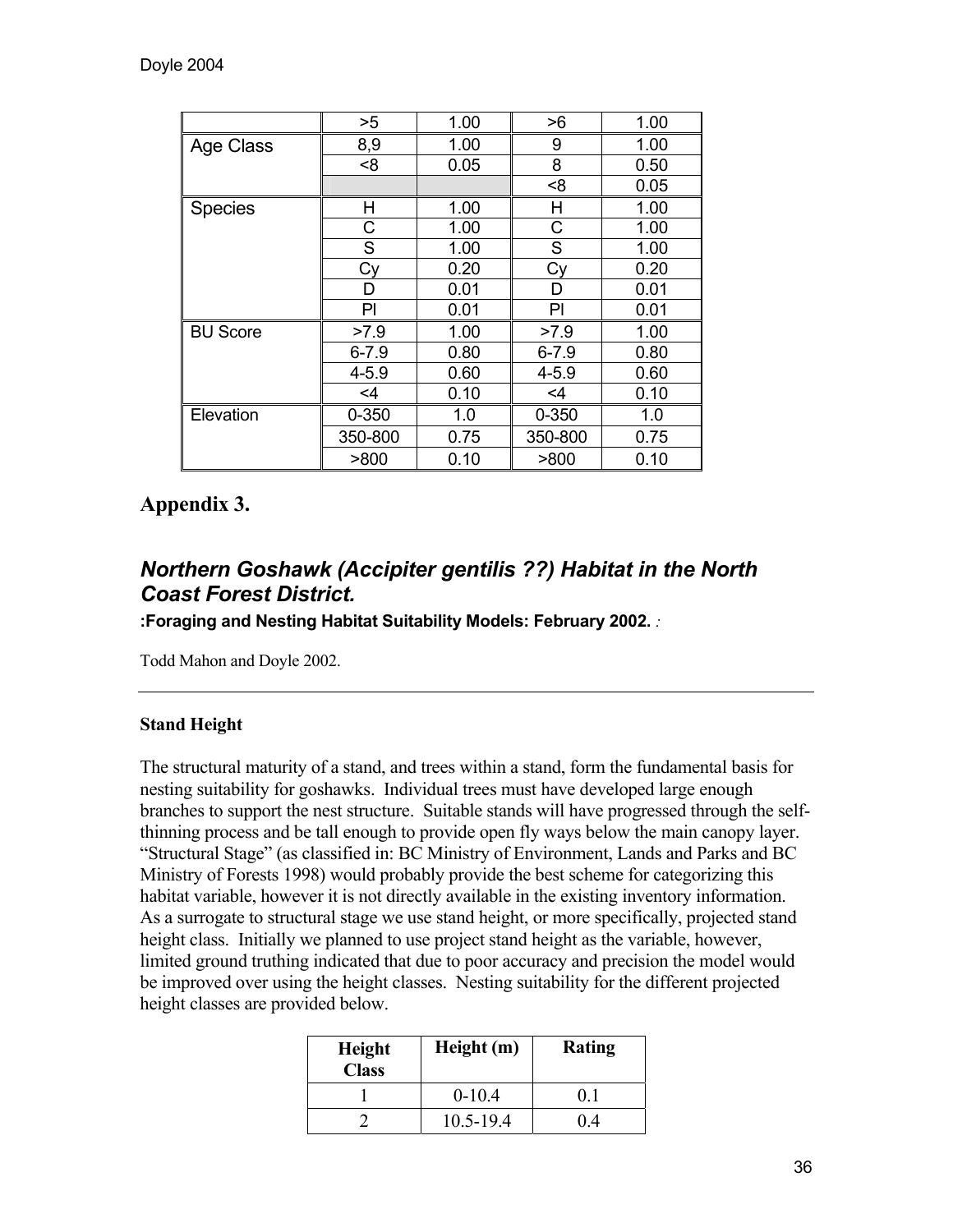|               | 19.5-28.4         |  |
|---------------|-------------------|--|
| $\Rightarrow$ | $\sim$ 2 $\alpha$ |  |

In other Forest Districts we preferentially use projected age class to identify suitable mature forest structure. In the NCFD age class appeared to have frequent errors in the database and had poorer correlation to mature forest structure than height.

### **Canopy closure**

After the fundamental requirement of a 'mature' forest stage, canopy closure is probably the single most important structural variable relating to nest area suitability. Virtually every study examining goshawk nest areas identifies canopy closure as a key attribute. Stands <30% canopy closure are generally too open for nesting. Optimal values, as represented from our observed sample of nest areas, are 45-70%. Corresponding suitability ratings for the canopy closure classes available in the forest cover database are provided below.

| <b>Canopy Closure</b> | Canopy    |               |
|-----------------------|-----------|---------------|
| <b>Class</b>          | Closure % | <b>Rating</b> |
| $0 - 1$               | $0 - 15$  |               |
|                       | $16 - 25$ | 0.2           |
|                       | $26 - 35$ | 0.4           |
|                       | 36-45     | 0.8           |
| $5 - 7$               | $46 - 75$ |               |
| R_C                   | >75       |               |

### **Tree Species**

All known nest areas in the CWH in the Skeena Region are in hemlock leading stands. Suitability ratings in the following table are based on the associations of secondary species observed at nest areas. Suitability depends on the form and structure of the trees and the stands they make up, and can therefore vary with site and age. Hemlock seem to be preferred because they often form even-aged stands with closed canopies and open understories, and the branching pattern creates good nest platforms. Other species such as spruce and fir tend to have more broken canopies, greater vertical stand structure (with less open understories) and poorer branch structures for nests.

| <b>Species</b> | Rating |
|----------------|--------|
| Yc             | 0.3    |
| $\mathrm{Cw}$  | 0.7    |
| P <sub>1</sub> | 0.7    |
| Ac, At, Ep     | 0.5    |
| Ss, Sx, S      | 0.8    |
| Ba, B          | 0.8    |